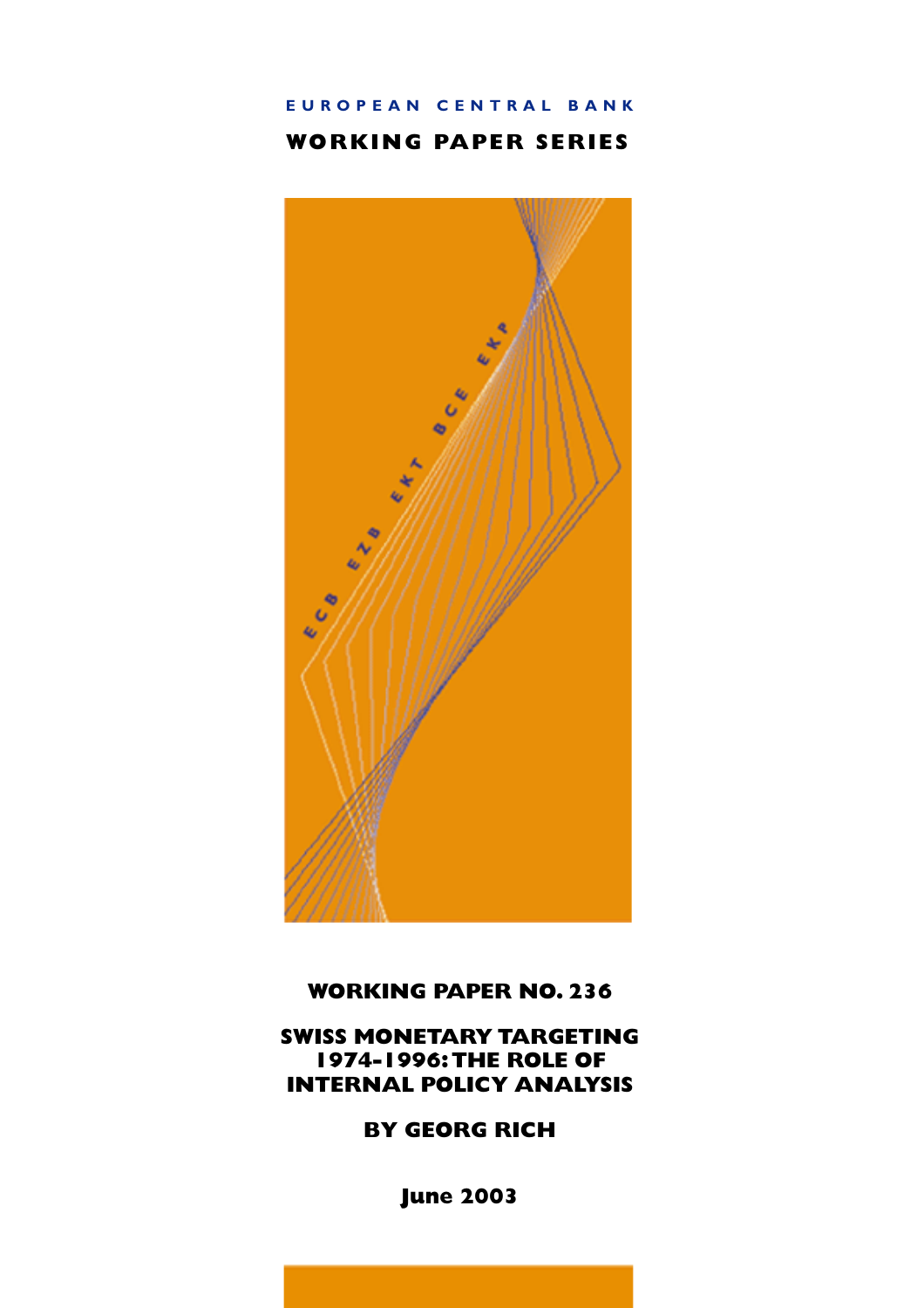#### EUROPEAN CENTRAL BANK

### **WORKING PAPER SERIES**



#### **WORKING PAPER NO. 236**

## **SWISS MONETARY TARGETING 1974-1996: THE ROLE OF INTERNAL POLICY ANALYSIS'**

# **BY GEORG RICH<sup>2</sup>**

### **June 2003**

- I Currently honorary professor at the University of Bern and private consultant, formerly director and head of the economic division of the Swiss National Bank (until the end of November 2001). I wrote this paper in August and September 2002 while visiting the European Central Bank as part of the Research Visitor Programme. I would like to thank the ECB for affording me the opportunity to do research on Swiss monetary policy. In particular, I am indebted to Vítor Gaspar, director general of research at the ECB. I would never have embarked on this project without his encouragement and support. I am also grateful to Markus Zimmerli for helping me with the data underlying the tables and figures, to Peter Stalder for sending me the information contained in note 76, and to Michel Peytrignet for supplying Figure 3. I should emphasise that the analysis of this paper reflects my own views, which need not accord with those of the Swiss National Bank. The opinions expressed herein are those of the author(s) and do not necessarily represent those of the European Central Bank This paper can be downloaded without charge from http://www.ecb. int or from the Social Science Research Network electronic library at http://ssrn.com/abstract\_id=457303.
- 2 University of Bern, Home address: Parkweg 7, CH-5000 Aarau, Switzerland. Telephone: +41 62 822 2945. Fax: +41 62 823 3916. Email: g.rich@richcons.ch.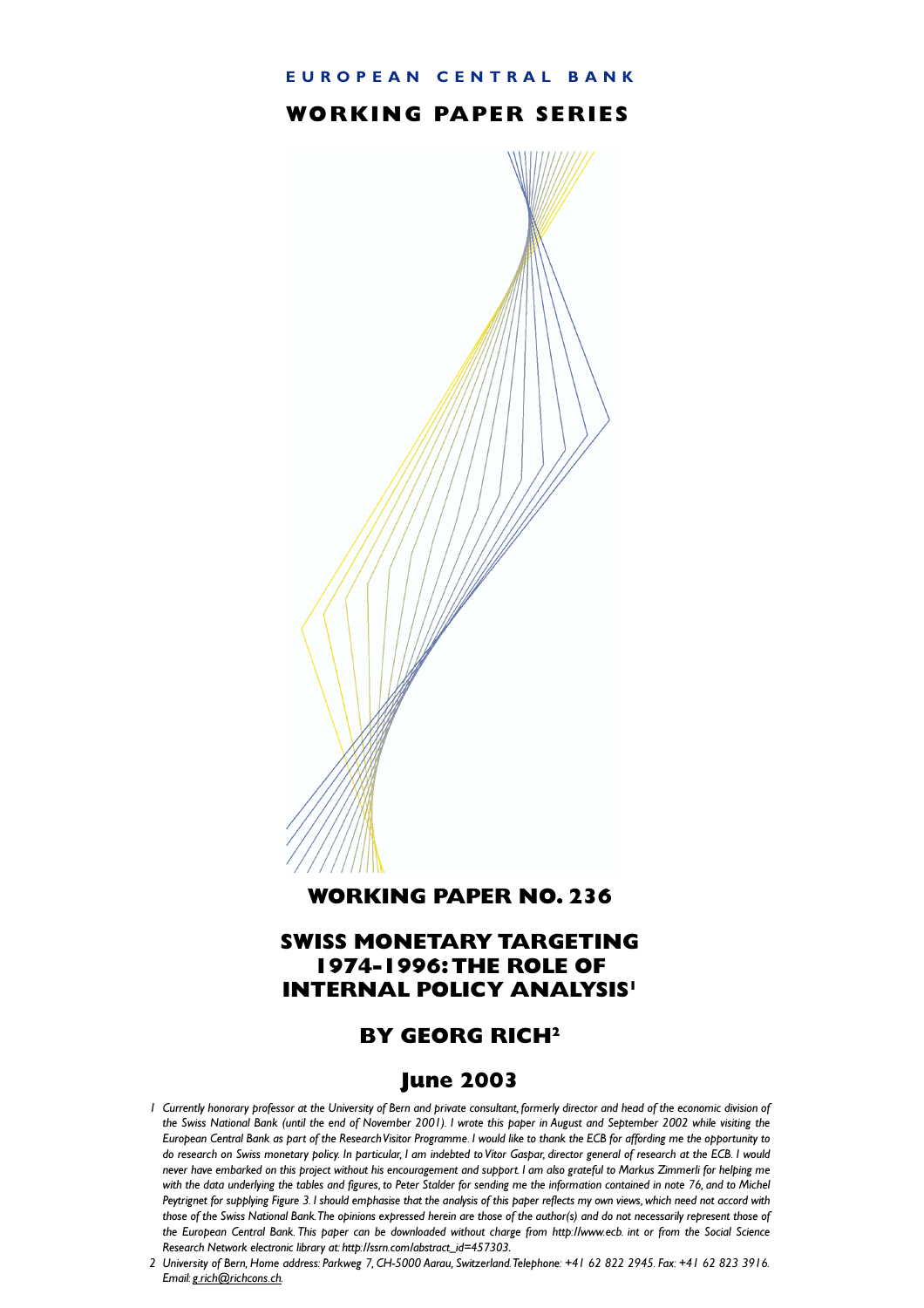#### © European Central Bank, 2003

| Kaiserstrasse 29          |  |  |
|---------------------------|--|--|
| D-60311 Frankfurt am Main |  |  |
| Germany                   |  |  |
| <b>Postfach 160319</b>    |  |  |
| D-60066 Frankfurt am Main |  |  |
| Germany                   |  |  |
| +49 69 1344 0             |  |  |
| http://www.ecb.int        |  |  |
| +49 69 1344 6000          |  |  |
| 411 144 ecb d             |  |  |
|                           |  |  |

#### All rights reserved by the author/s.

Reproduction for educational and non-commercial purposes is permitted provided that the source is acknowledged. The views expressed in this paper do not necessarily reflect those of the European Central Bank.

ISSN 1561-0810 (print) ISSN 1725-2806 (online)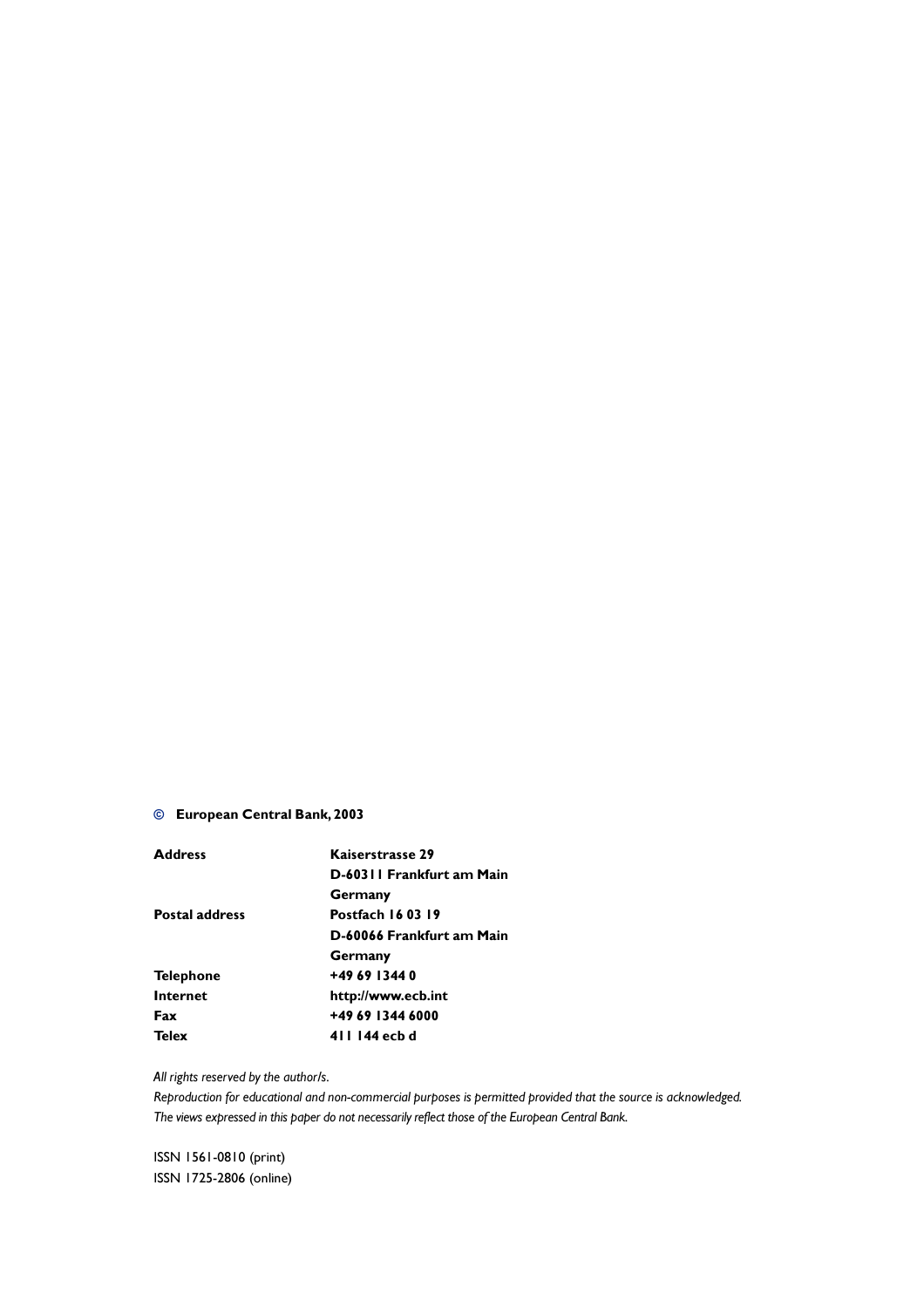# **Contents**

|              | Abstract                                                                                                                                              | 4              |
|--------------|-------------------------------------------------------------------------------------------------------------------------------------------------------|----------------|
|              | Non-technical summary                                                                                                                                 | 5              |
| $\mathsf{L}$ | Introduction                                                                                                                                          | $\overline{7}$ |
| 2.           | The Swiss approach to monetary targeting: an overview                                                                                                 | 2              |
| 3.           | The inception of monetary targeting: 1974-1978                                                                                                        | 7              |
| 4.           | Exchange rate targeting and the return to money: 1978-1981<br>Temporary target for the exchange rate<br>4.1<br>4.2<br>Annual target for monetary base | 24<br>24<br>25 |
| 5.           | Tranquillity before the storm, 1982-1990<br>Tranquil period up to the summer of 1987<br>5. I<br>The storm of 1987-1990<br>5.2                         | 28<br>28<br>33 |
| 6.           | Medium-term targets after 1990<br>Trial and error: 1990-1993<br>6.1<br>6.2<br>Money as a useful indicator: 1994-1996                                  | 38<br>38<br>44 |
| 7.           | Summary and conclusions                                                                                                                               | 47             |
| 8.           | References                                                                                                                                            | 50             |
|              | European Central Bank working paper series                                                                                                            | 53             |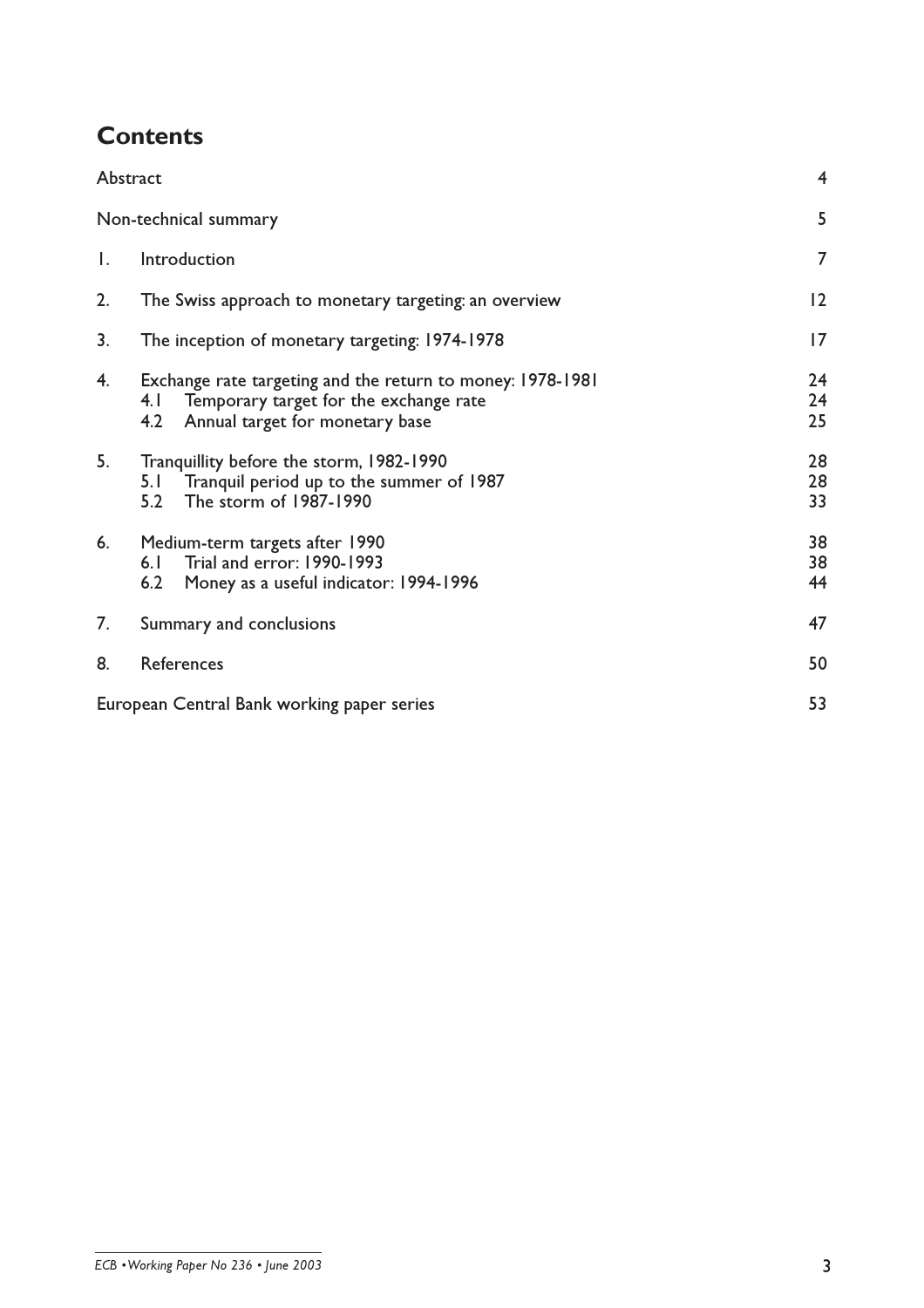#### **Abstract**

After the switch to a floating exchange rate in 1973, the Swiss National Bank at first adopted annual monetary targets and in the 1990s shifted to a medium-term targeting strategy. In this paper I review the SNB's internal policy analysis, an aspect of Swiss monetary targeting that has received little attention in the existing literature. I show that money played a key role in setting monetary policy and in communicating the SNB's decisions to the public. Due to the adoption of monetary targets, the SNB was able to reduce the inflation trend to low levels. However, it was less successful in preserving price stability during business-cycle expansions because the monetary targets did not call for a sufficiently preemptive policy stance. At the end of 1999, the SNB abandoned monetary targeting in favour of an approach based on inflation forecasts.

Key words: Monetary policy, monetary targets, policy rules, price stability

JEL classifications: E31, E32, E41, E52, E58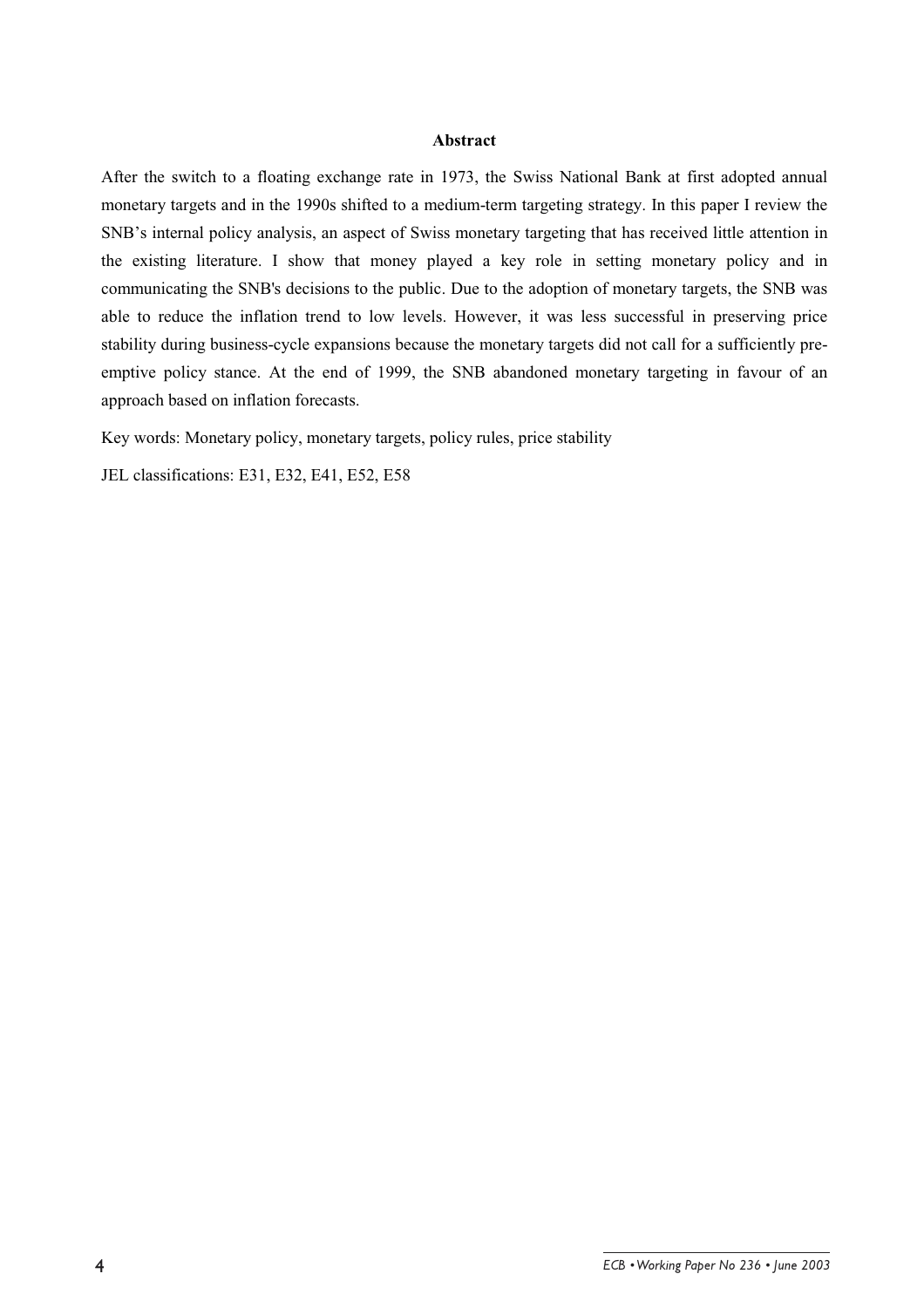#### **Non-Technical Summary**

After the switch to a floating exchange rate in 1973, the Swiss National Bank adopted a policy strategy based on monetary targets. At first, it set annual growth targets for the money stock M1 and later for the monetary base. In 1991 it shifted to a medium-term targeting strategy for the monetary base. At the end of 1999, the SNB abandoned monetary targeting altogether in favour of an approach resting on inflation forecasts.

This study focuses on an aspect Swiss monetary targeting that has not received much attention in the existing literature. It demonstrates how the SNB used its internal policy analysis in setting monetary policy and in communicating its decisions to the public. An examination of these issues is interesting because it sheds light on the problems the SNB encountered in trying to extract useful policy signals from money growth.

Monetary targets acted as an effective anchor prompting the SNB not to lose sight of its ultimate policy objective – price stability. Under the annual monetary targeting regime in force until the end of the 1980s, the SNB was able to develop a coherent and effective framework for analysing and communicating monetary policy. Under this framework, the SNB – relying on forecasts for real GDP growth and inflation for the following year – predicted activity-induced changes in money demand (i.e., changes expected to occur if short-term interest rates were to stay constant). Moreover, it compared the expected demand changes with a benchmark for money growth. The benchmark defined the trend rate of money growth that the SNB thought to be consistent with price stability and potential real growth in the Swiss economy. Until the mid-1980s, the SNB set its annual targets somewhat above the benchmark because of a desire to curb inflation gradually. From the end of 1985 onwards, it normally fixed its targets at the benchmark level. On the whole, this framework provided for a highly transparent monetary policy.

Nevertheless, annual monetary targets suffered from several drawbacks. They did not serve as an adequate compass in the presence of major unexpected shocks – such as sustained money-demand shifts and excessive movements in the exchange-rate – requiring a policy response. Even though the SNB stressed the state-contingent nature of its targeting approach, it did not always react appropriately to such shocks. Another problem arose from cyclical fluctuations in output growth and inflation. Due to the annual targeting framework, the SNB failed to adopt a sufficiently pre-emptive stance in countering cyclical threats to price stability. Unexpected shocks also complicated the SNB's communication efforts. In difficult economic circumstances, the annual targeting framework did not necessarily induce the SNB to choose optimum procedures for explaining its policy decisions to the public.

With the switch to the medium-term targeting approach, the SNB undertook to rectify the flaws of its annual targeting framework. The idea was to fix a medium-term target line for the monetary base, matching the trend growth in this aggregate consistent with price stability and potential growth. In the presence of major shocks threatening to disturb price stability, the SNB, if necessary, was prepared to deviate from its medium-term target line. While the medium-term strategy was superior to annual targeting, it was fraught with a variety of difficulties too.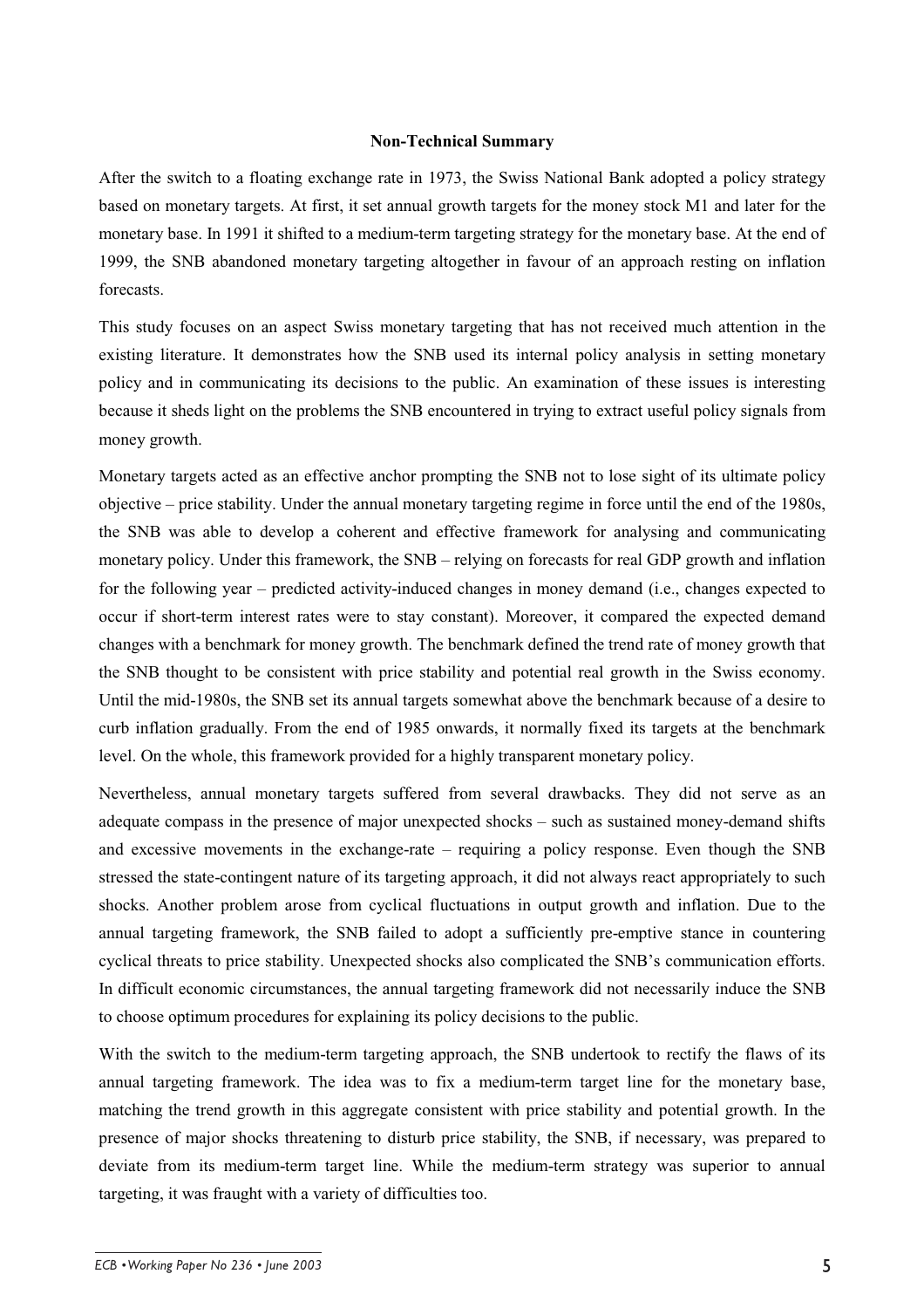A major problem lay in the need to take account of cyclical movements in aggregate demand, which bore both on the SNB's communication efforts and its internal analysis. As to its public pronouncements, the SNB was reluctant to admit that – among other indicators – it was considering the business cycle in ascertaining the need for deviations in money growth from the medium-term target line. The SNB was concerned that the public might mistake references to the business cycle for an activist policy approach aimed at achieving multiple objectives of high employment and price stability.

Recognising the business cycle also raised a tricky analytical question. The SNB realised that the required deviations from the medium-term target line could be determined only on the basis of inflation forecasts over horizons long enough to capture the full effects of destabilising shocks and of the policy reactions to such shocks. However, if the SNB was to rely on longer-horizon forecasts, its medium-term strategy would become similar to the approaches followed by central banks setting inflation targets. Therefore, it might just as well make a move in the direction of inflation targeting. At the end of 1999, the SNB decided to abandon monetary targeting and to switch to an approach centred on inflation forecasts. It believed that inflation forecasts were easier to communicate to the public than its medium-term strategy. Even though the SNB no longer sets monetary targets, the monetary aggregates, notably the money stock M3, still play an important role as policy indicators.

Despite the flaws in the SNB's targeting strategy, money, for the most part, turned out to be a highly useful guide to policy makers. Critics of the SNB often argue that in the 1990s the Swiss central bank was misled by its "monetarist" beliefs to pursue an overly restrictive policy course. I should emphasise that due to a temporary surge in inflation in 1989 and 1990, the SNB could not help tightening significantly its monetary reins. It eased monetary policy again in 1992, when the inflationary pressures began to subside. Admittedly, the SNB mistakenly refused to relax monetary policy further in 1994 despite a strong appreciation of the Swiss franc on the foreign exchange market hurting the domestic economy. However, it was not led astray by its "monetarist" beliefs. On the contrary, the SNB ignored important warning signals arising from a contraction in the monetary base. When it recognised its error at the end of 1994, it loosened decisively monetary policy in an effort to boost the monetary base in line with its medium-term target.

In summary, the monetary targets helped the SNB to keep the trend increase in the CPI at low levels. Thanks to its monetary targets, the SNB over the last quarter of the twentieth century managed to achieve a lower inflation rate than virtually all the other central banks. Aside from a few lapses, the SNB also communicated effectively in its policy plans to the public. Its public announcements almost always matched its internal monetary analysis and its decisions. Moreover, the public generally understood what the SNB intended to do. These factors appear to account for the high degree of credibility the SNB has enjoyed to this day.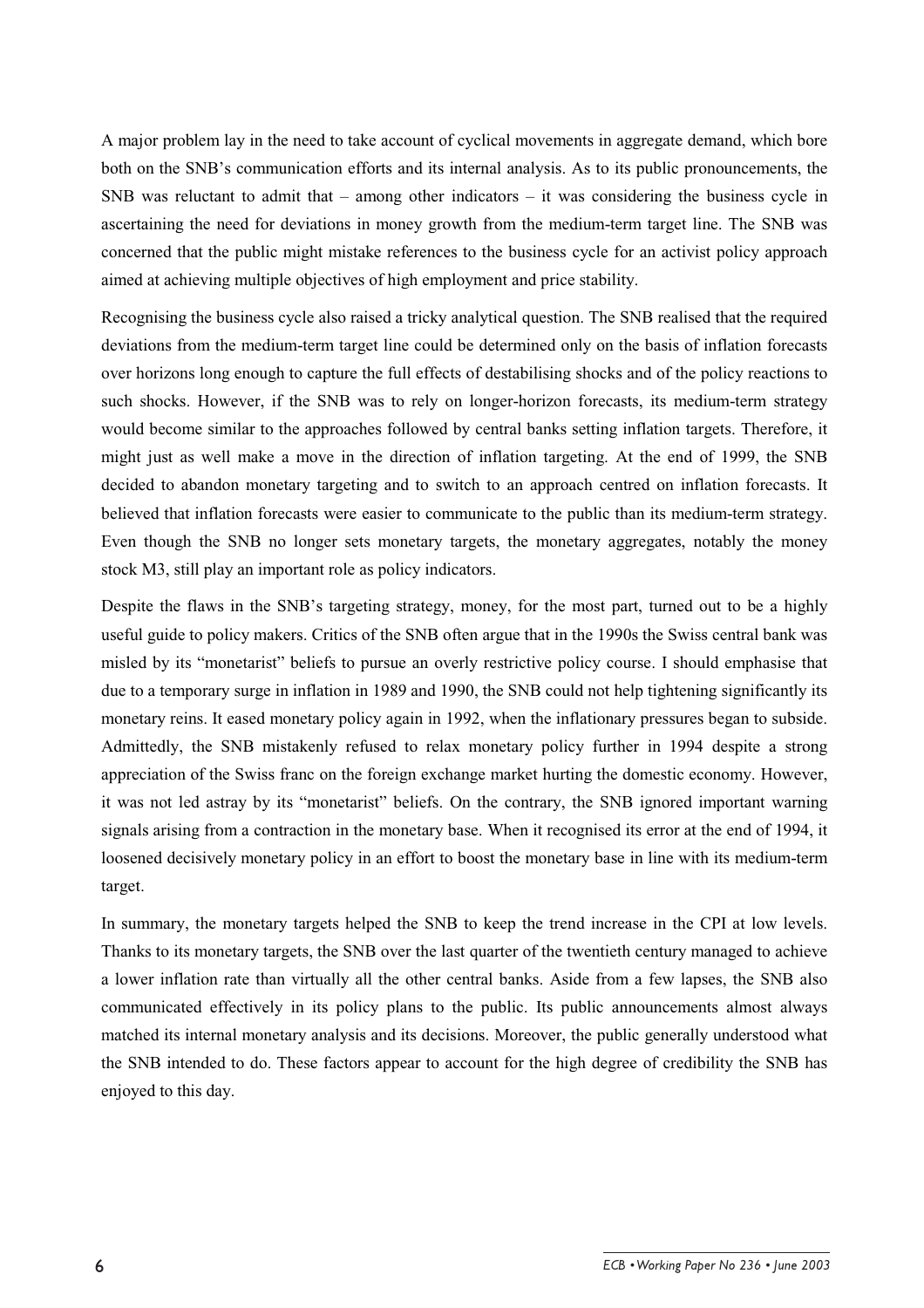#### **1. Introduction**

The Swiss National Bank (SNB), Switzerland's central bank, adopted monetary targeting at the end of 1974. The switch to a "monetarist" policy strategy was motivated by the global surge in inflation setting in towards the end of the 1960s. Since Switzerland adhered to a fixed exchange rate at that time, the SNB was not able to shield the domestic economy from foreign inflation. Although it strove to curb the price increases by means of quantitative restrictions on domestic credit growth, its efforts to check inflation were of no avail. On the contrary, in as much as the SNB's tight monetary policy had some effects on domestic prices and production costs, it caused substantial surpluses in the balance of payments on current account. The favourable current-account developments in turn led financial market participants to believe that, sooner or later, Swiss monetary authorities would have to raise the exchange rate of the Swiss franc. The resulting inflows of speculative capital swelled the domestic monetary base and undermined the SNB's efforts to keep inflation under control.

In 1971 the inflows of speculative capital assumed alarming proportions. Within a few months, the monetary base increased by over 50 percent (Fig. 1).<sup>1</sup> The SNB was clearly aware of the inflationary dangers emanating from this Latin American type of explosion in the money supply. As a staunch supporter of the gold standard, it had always warned against the potential inflationary consequences of detaching domestic money creation from the scarce world supply of gold.<sup>2</sup> In an effort to reduce or contain the monetary overhang, Swiss monetary authorities accepted two revaluations of the Swiss franc in 1971, the second one in the context of the Smithsonian realignment of exchange rates. Moreover, they imposed restrictions on inflows of foreign capital and introduced various devices designed to sterilise part of the increase in the monetary base.<sup>3</sup> However, these measures only provided a temporary respite from the speculative activity on the foreign exchange markets. When a new disruptive speculative attack loomed in January 1973, Swiss monetary authorities, reluctantly, decided to float the Swiss franc on the foreign exchange market.<sup>4</sup>

Thanks to the switch to a floating exchange rate, the SNB, in principle, gained full control of the money supply. It employed its new powers to fight inflation, which had already crept up to about 7 percent early in 1973. To this end, the SNB ceased intervening on the foreign exchange market and kept the monetary base more or less stable until the summer of 1974 (Schiltknecht, 1977, pp. 13-16). However, inflation, measured in terms of the CPI, continued to rise, peaking at over 10 percent in 1974 (Fig. 1). The Swiss public, on the whole, regarded inflation in excess of 10 percent as a major catastrophe, as the rate of

 $1$  The money stock M1 increased by over 20 percent. In the 1980s, the M1 series was adjusted to take account of new types of transactions accounts (see Section 4.2). The M1E series excludes these accounts.

<sup>&</sup>lt;sup>2</sup>See, for example, the speech by President Stopper to the 1971 annual meeting of the SNB.

<sup>&</sup>lt;sup>3</sup> SNB (1982, pp. 230-235) contains a good description of these measures.

<sup>&</sup>lt;sup>4</sup> Speech by President Stopper to the 1973 annual meeting of the SNB.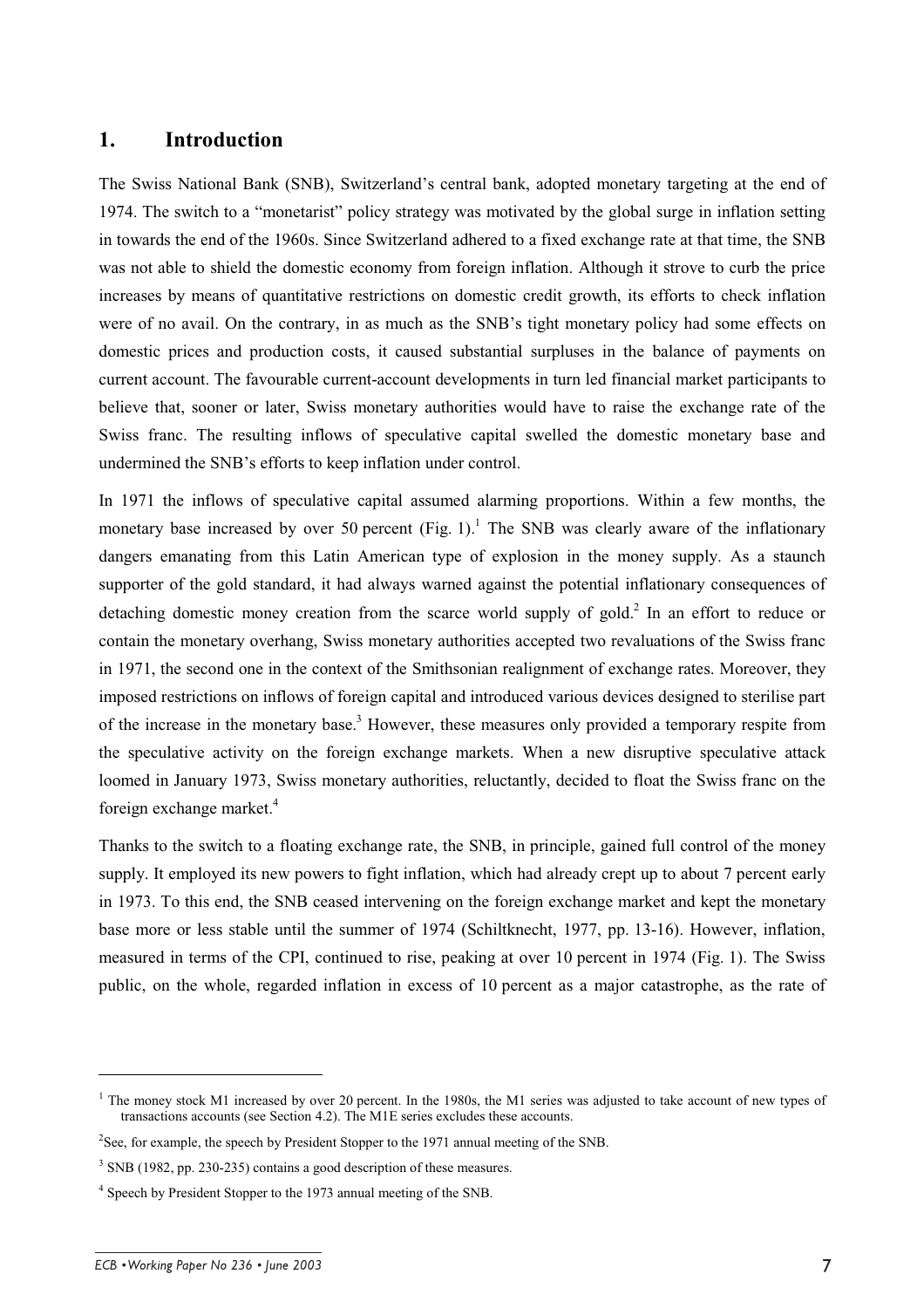increase in the CPI had not normally reached such high levels, except during the two world wars.<sup>5</sup> Of course, keeping the monetary base stable while inflation was running at over 10 percent implied an extremely restrictive monetary policy. The SNB knew that it could not maintain such a tight stance for long without inflicting undue hardship on the economy. In the summer of 1974, it began to increase the monetary base again. Moreover, it searched for a monetary policy approach that would guarantee price stability in the longer run and simultaneously allow the Swiss economy to exploit its growth potential.



# **Figure 1: Growth in the Monetary Base and in M1 and CPI Inflation (Percent)**

Considering its views about money and inflation, the SNB, not surprisingly, opted for a monetarist approach to policy making. At the end of 1974, it announced that the following year it would increase the money stock M1 by 6 percent. From the growth target for M1, it derived and announced an analogous subsidiary target for the monetary base, which also amounted to 6 percent. It continued to fix annual growth targets for M1 until the end of 1977, but it soon ceased to publish the subsidiary targets for the monetary base. After a brief interlude of targeting the exchange rate in 1978/79, the SNB altered its monetary targeting approach at the end of 1979. It decided to bypass the aggregate M1 and to announce

 $<sup>5</sup>$  During World War I, the Swiss CPI doubled because war expenditures were partly financed by printing additional bank notes.</sup> High inflation caused widespread poverty and serious social unrest. Therefore, during World War II, the authorities, as far as possible, strove to avoid inflationary financing of government expenditures. Inflation rose to a peak of about 18 percent in the summer of 1941.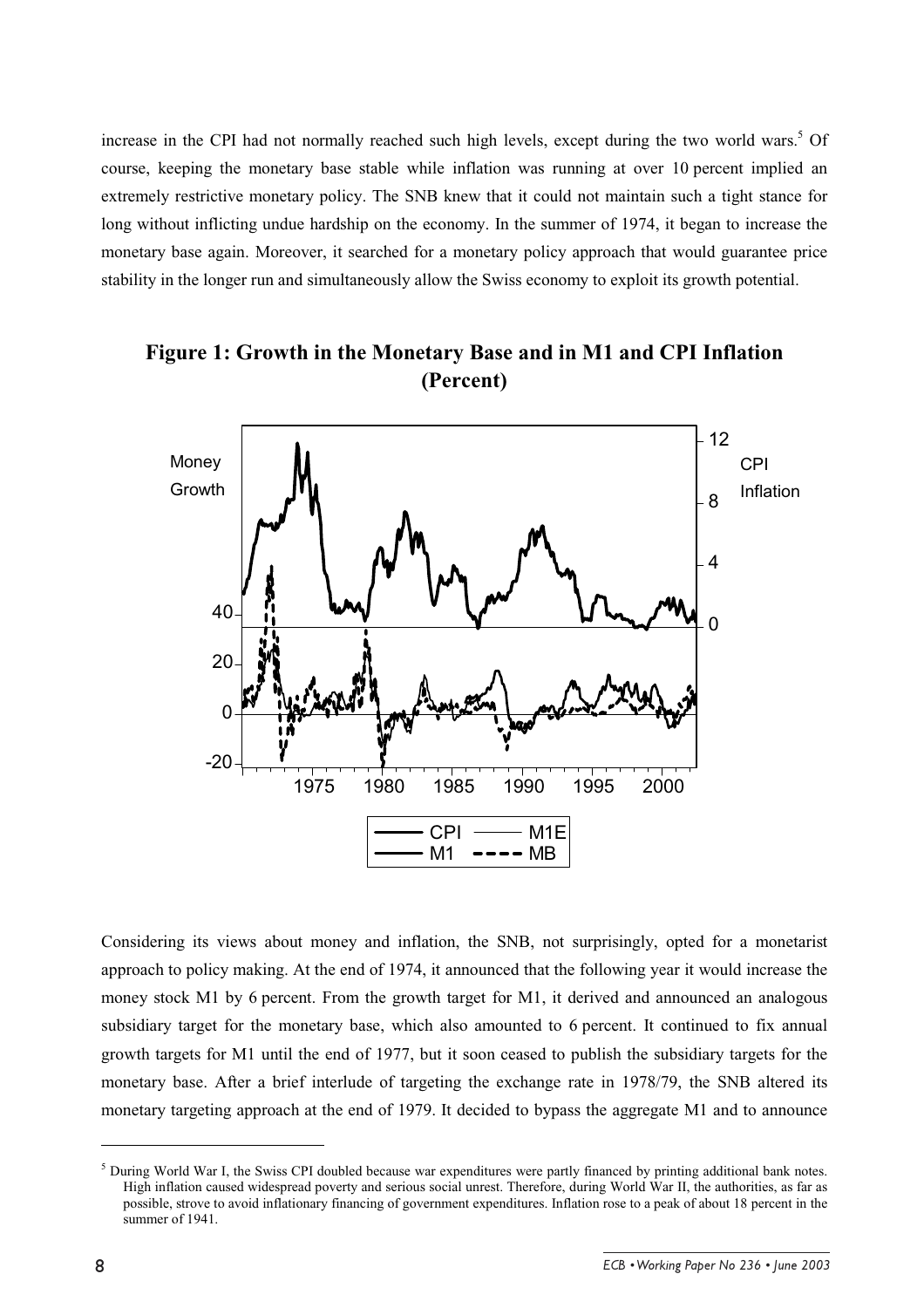annual growth targets directly for the monetary base. Although the monetary base remained the SNB's target variable until 1999, it modified its targeting approach again at the end of 1990. In lieu of announcing annual growth targets for the monetary base, the SNB introduced a medium-term targeting strategy. It began to publish five-year target paths for the monetary base. Since the medium-term strategy ran up against a number of difficulties, the SNB at the end of 1999 decided to abandon monetary targeting altogether and to switch to a policy approach based on inflation forecasts.

Due to the adoption of monetary targeting, the SNB was able to reduce inflation quickly. In the course of 1976, it managed to restore price stability as inflation fell to about 1 percent. However, while the SNB was able to keep the trend increase in the CPI at low levels, it was less successful in avoiding a temporary resurgence of inflation in 1980/81 and in 1989/90 (Fig. 1). For these reasons, until the early 1990s, the SNB's inflation performance, though good by comparison with most other central banks, was not spectacular by any means, as the annual increase of the CPI averaged 3.4 percent from 1977 to 1993. Since the beginning of 1994, the Swiss inflation record has become much better, with the average rate of increase in the CPI declining to as little as 0.8 percent per year.

The SNB's approach to monetary targeting has been analysed extensively (especially, SNB, 1982; Schiltknecht, 1983; Baltensperger, 1984; Rich, 1997; 2000; 2002; Laubach and Posen, 1997; Bernanke et al., 1999; Kugler and Rich, 2002). These studies examine the choice of monetary aggregates, as well as the reasons for switching to a medium-term targeting strategy and for abandoning monetary targeting. They also assess critically the SNB's record in achieving and maintaining price stability, and in communicating its policies to the public. Although they discuss the advantages and disadvantages of the various targeting approaches followed by the SNB, they only throw limited light on a crucial aspect of monetary targeting. They fail to provide a comprehensive analysis of the role played by the monetary aggregates in setting monetary policy and in communicating the SNB's policy decisions to the public.

The purpose of this study is to fill the gap in existing research. To identify the role played by the monetary aggregates, I examine critically the SNB's internal policy analysis. Moreover, I review the SNB's efforts in communicating its policy decisions to the public. In particular, I illustrate the difficulties of disseminating the essence of complex internal economic analysis.

My study demonstrates that the Swiss approach to monetary targeting rested on a coherent analytical framework, assigning a key role to money as a target variable and policy indicator. In a critical assessment of the approach followed by the Bundesbank, Bernanke and Mihov (1997) claim that German monetary targeting was largely inflation targeting in disguise. According to their analysis, the Bundesbank reacted directly to its inflation objective, rather than to its monetary target, when it altered interest rates. In the following, I do not address Bernanke and Mihov's critique of the Bundesbank. However, so far as Switzerland is concerned, there are both similarities and differences between the monetary targeting strategies followed until 1999 and the current approach based on inflation forecasts. I will return to this issue at the end of the paper.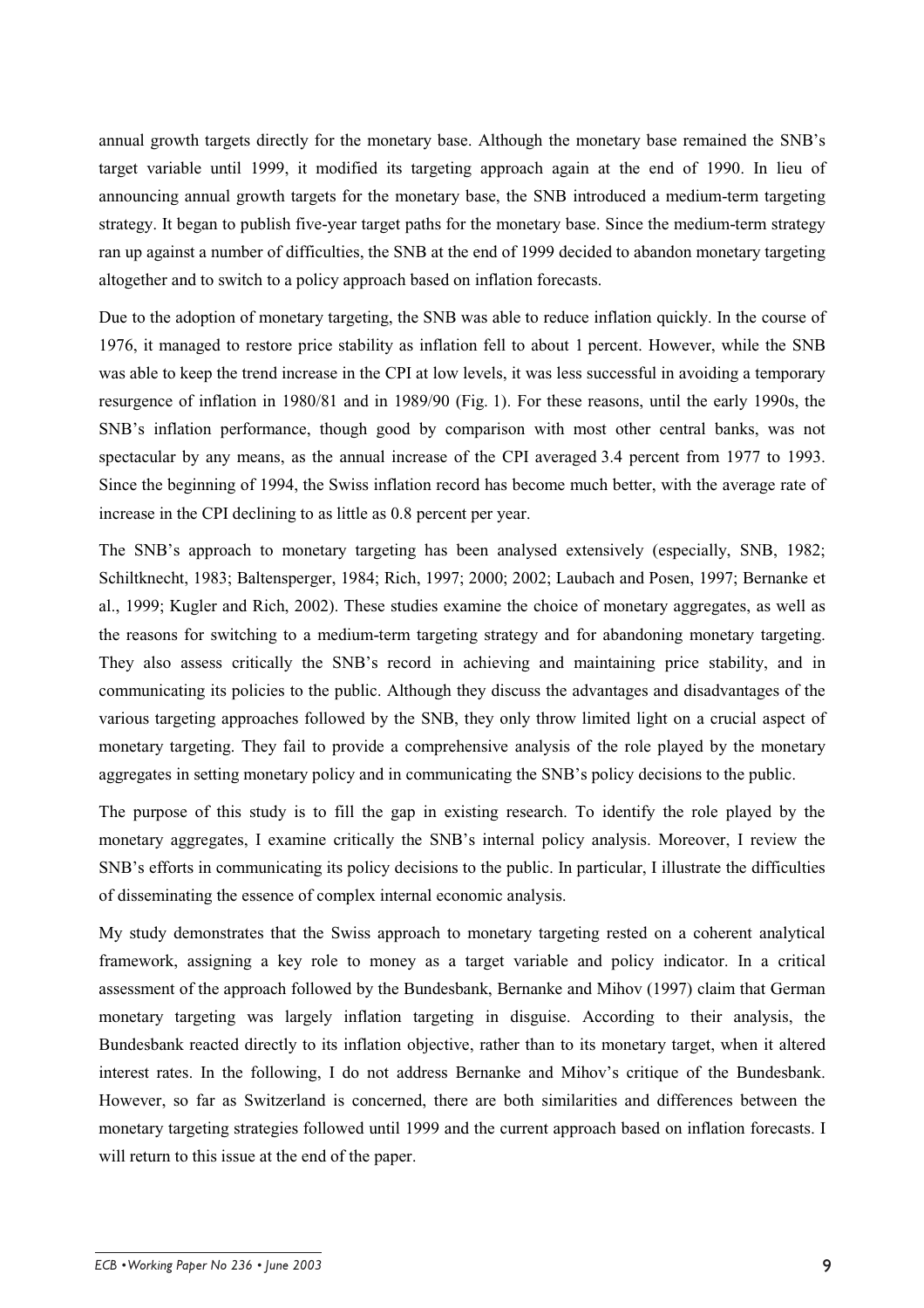I do not regard my study as a rigorous historical analysis of Swiss monetary targeting. Such an analysis will not be feasible so long as the SNB's internal records remain closed to the public.<sup>6</sup> Therefore, the following analysis is based on my recollections as the SNB's chief economist from 1985 to 2001, and on numerous discussions with my predecessor, Kurt Schiltknecht, who not only served as chief economist until 1985 but was also instrumental in introducing monetary targeting to Switzerland. In addition, I rely on a variety of documents published by the SNB in order to communicate and justify its policy decisions to the public. Three categories of publications are particularly relevant:

- *Annual Policy Statement of the SNB*: This statement was normally presented at a press conference in December and summarised the SNB's policy intentions for the following year. It was subsequently published, until the end of 1983 in SNB, *Monatsbericht* (Monthly Report, in German and French)<sup>7</sup> and thereafter in SNB, *Geld, Währung und Konjunktur* (Quarterly Review, in German and French, with the policy statement from 1989 onwards also in English and Italian).<sup>8</sup>
- *Speech by the President of the SNB to the Annual Meeting of Shareholders:*<sup>9</sup> In this address, the SNBpresident reviews monetary policy and the economic situation, and discusses other relevant topics (available in German and French, published as an insert to *Monatsbericht* until 1983, thereafter in the June issue of *Geld, Währung und Konjunktur*).
- *Annual Report of the SNB*: The Annual Report is used by the SNB to explain its monetary strategies and policies, and to account for its policy actions (available in German and French, for 1982 onwards also in English).
- *Quarterly Report on the Economic Situation*: This report is prepared by the economic staff and surveys economic conditions in Switzerland and abroad. It is published in *Geld, Währung und Konjunktur* or *Quartalsheft* (in German and French), and serves as input into the internal monetary policy debate. However, under annual monetary targeting, the quarterly report was not used much to inform the public about monetary policy. After the switch to the medium-term targeting strategy, it began to play a somewhat greater role in communicating policy.

Besides these publications, speeches delivered by the three members of the SNB's Governing Board and other top officials frequently offer supplementary information on Swiss monetary policy. Nevertheless, I largely restrict myself to the publications listed above. The policy pronouncements contained in these publications are approved by the Governing Board and, therefore, present the official views of the SNB.

Under monetary targeting, the SNB relied on the following procedure for setting monetary policy. In the autumn, the economic staff prepared its proposals for the policy course to be pursued the following year

<sup>&</sup>lt;sup>6</sup> Normally, the SNB will open its internal records only after 30 years.

<sup>7</sup> *Monatsbericht* is now called *Statistisches Monatsheft*.

<sup>8</sup> *Geld, Währung und Konjunktur* is now called *Quartalsheft*.

 $9$  The SNB is structured as a public corporation listed on the Zurich stock exchange, but governed by a special law providing only limited powers to shareholders. In particular, the federal government appoints the top officials of the SNB. Moreover, only Swiss citizens may exercise their voting rights as shareholders.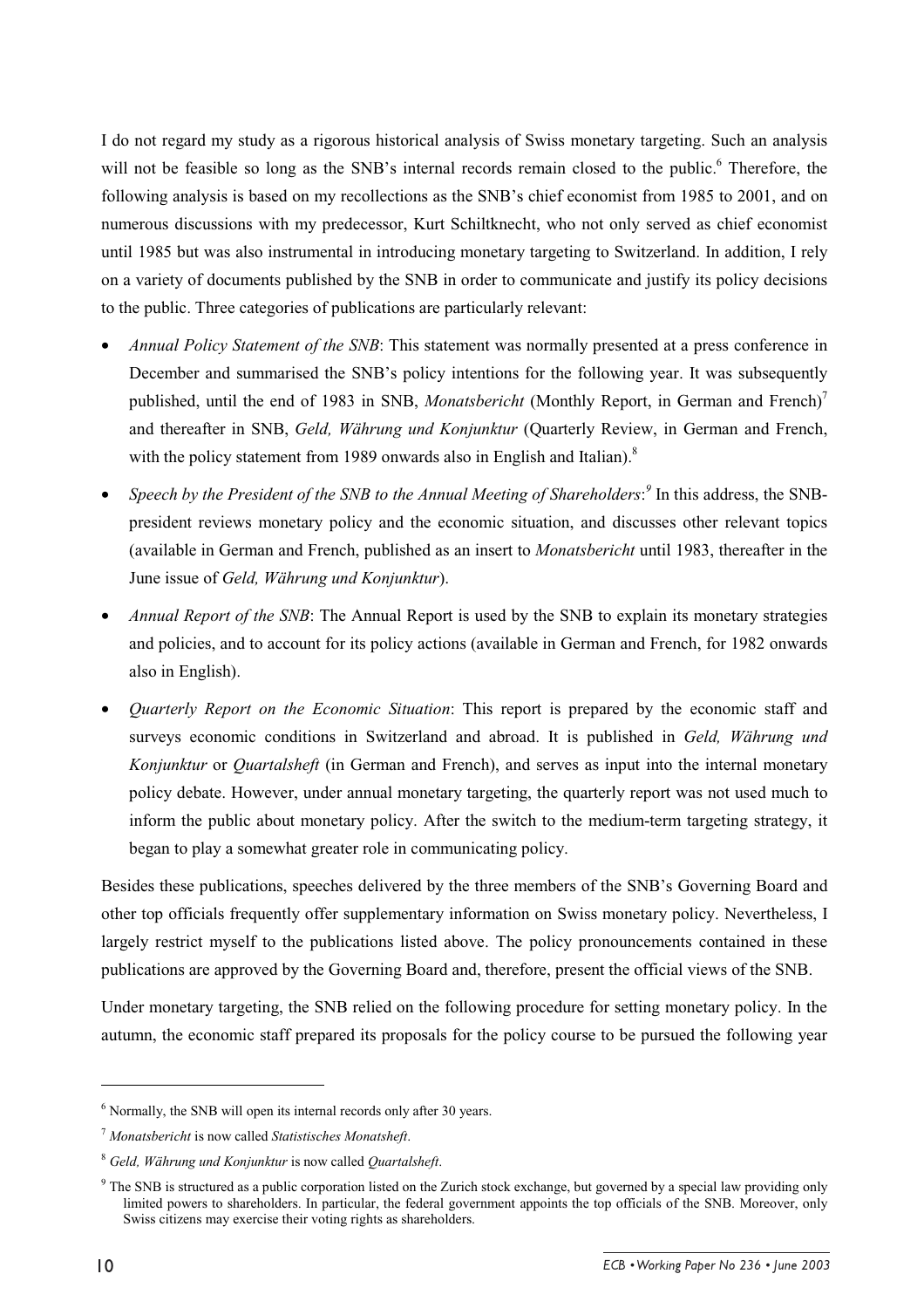and for the monetary target to be fixed. At a meeting normally held in November, the Governing Board discussed the economic staff's proposals, with representatives from the operational and press departments of the SNB also participating in the debate. After the Governing Board had decided about the prospective course, it prepared, in close collaboration with the press department and the economic staff, the policy statement to be distributed to the public. The SNB-President in turn announced the intended policy course at the December press conference already mentioned above. During the year, the Governing Board regularly reviewed its monetary policy. At a minimum, these reviews took place each quarter in the context of a discussion of the economic staff's quarterly report. While the economic staff played an important advisory role, it was the Governing Board that ultimately took the policy decisions and the responsibility for the SNB's actions.<sup>10</sup>

Of course, the readers may ask what insights will be gained from a study of Swiss monetary targeting. After all, monetary targeting has gone out of fashion, even in Switzerland. Nevertheless, Swiss experience offers at least two important lessons that may continue to remain pertinent in a world dominated by inflation targeting.

First, some central banks still accord considerable importance to money in setting monetary policy. Although the SNB no longer targets money, it continues to pay attention to the monetary aggregates, notably to the money stock M3, as they provide useful information on the future development of inflation, especially on the evolution of inflation in the longer run. In the two-pillar strategy of the European Central Bank, money also plays an important role. Therefore, the question of how to use monetary aggregates as a policy guide and of how to extract relevant information on future inflation from money remains of great concern to many central banks. Swiss experience shows that the SNB at first underestimated the difficulties of extracting reliable policy signals from the monetary aggregates. These signal-extraction problems also bore on the SNB's external communication efforts. In principle, the SNB's public pronouncements closely matched its policy deeds. Occasionally, though, the clarity of its pronouncements left something to be desired. The inadequacies in the SNB's external communication invariably reflected the difficulties of disseminating to the public complex policy decisions involving a great deal of uncertainty about the likely effects of the SNB's intended actions.

Second, the SNB has acquired strong credibility as a central bank committed to preserving price stability. The SNB's credibility probably explains why Swiss interest rates – in both nominal and real terms – tend to be lower than in any other European country. I am not sure whether I can explain fully the SNB's strong credibility. Nevertheless, my study identifies several factors that are likely to have fostered credibility: The SNB always endeavoured to disclose to the public its policy objectives, as well as the measures it would take to achieve these objectives. Moreover, the SNB accepted full responsibility for price developments, especially when inflation returned temporarily in 1980/81 and 1989/90. It admitted

<sup>&</sup>lt;sup>10</sup> The SNB is independent from the government. However, it informs the federal government in advance of major policy decisions.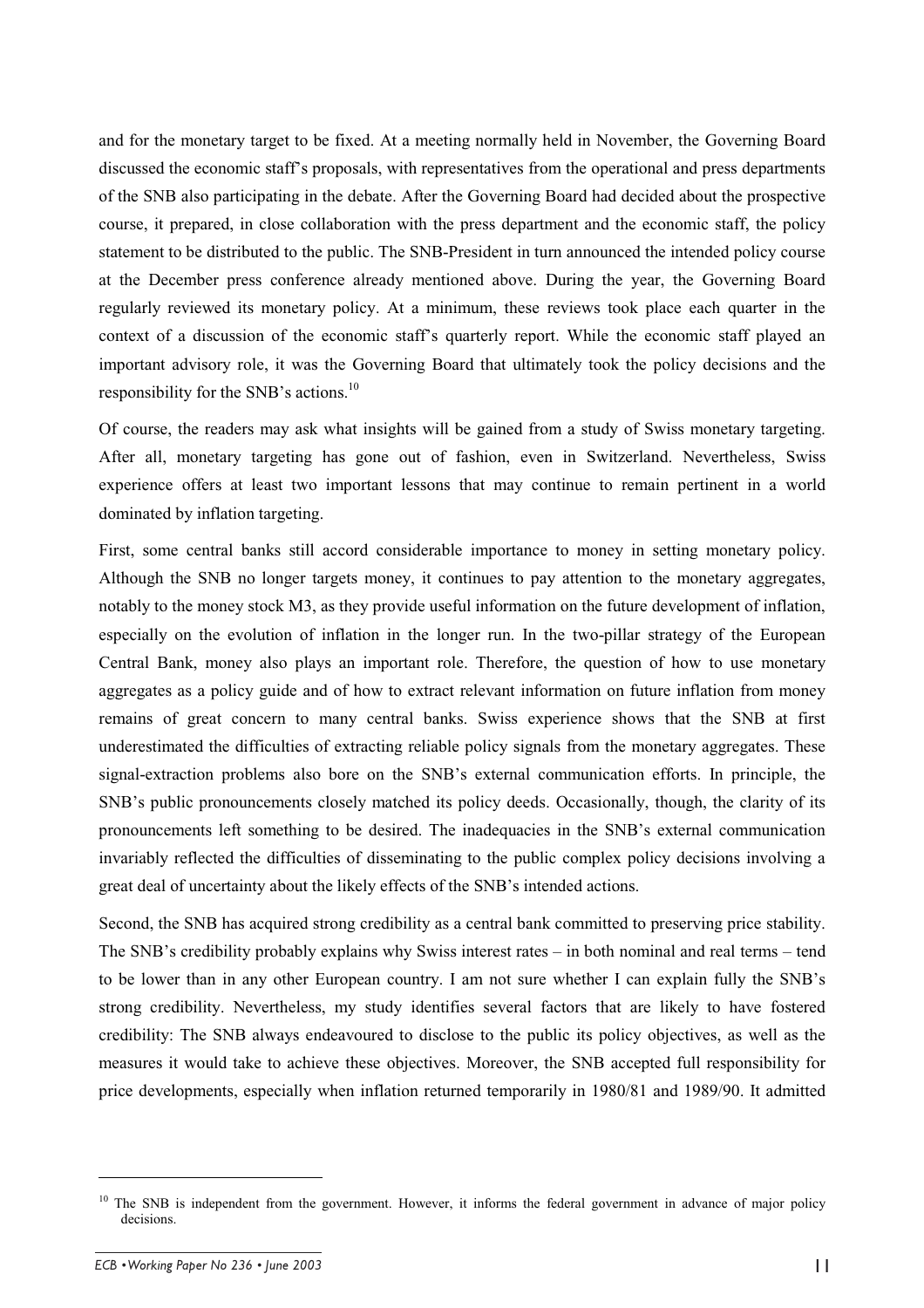that it was mainly to blame for these lapses from the path of virtue. It also promised to make every effort to restore price stability again.

The remainder of the paper is structured as follows. Section 2 provides an overview of the SNB's targeting approach. Section 3 covers the initial period of monetary targeting and shows how the SNB determined and communicated its growth targets for M1. In Section 4, I analyse the brief interlude of exchange rate targeting and the return to an approach centred on money growth. Sections 5 and 6 review the SNB's experience with targets for the monetary base, that is, with the annual growth targets fixed until the end of 1989 and with the medium-term approach adopted thereafter. The study ends with the year 1996, when the late Markus Lusser retired as President of the SNB. Section 7 offers a summary and conclusions.

### **2. The Swiss Approach to Monetary Targeting: An Overview**

At the end of 1974, the SNB – along with the Bundesbank – was the first central bank to adopt monetary targeting. Contrary to the advice of leading monetarists, the SNB chose a flexible targeting approach that did not severely constrain its scope for discretion. It argued that a rigid monetarist framework would be unsuitable for a small open economy, strongly exposed to external shocks. The floating exchange rate of the Swiss franc, in particular, caused considerable headaches to Swiss policy makers. Its behaviour frequently defied economic fundamentals, as President Stopper noted at the SNB's annual meeting of 1974. For this reason, the SNB preferred a targeting framework that would allow for variations in M1 growth between 3 and 7 percent, depending on the level of the exchange rate. This range of variation was consistent with the observation that in the low-inflation environment of the 1950s and early 1960s, M1 growth had averaged roughly 5 percent (Schiltknecht, 1977, pp. 4-7). In other words, the SNB opted for a *state-contingent* monetary target, with the exchange rate serving as a crucial state variable to be considered in setting monetary policy. Subsequently, time and again, the SNB emphasised the statecontingent nature of its targeting approach.

With hindsight, the SNB was well advised to opt for a flexible targeting approach. The exchange rate was not the only contingency impinging on its monetary targets. Another contingency arose from potential growth. Although the SNB, at least initially, did not pay much attention to this issue, estimating the growth potential of the Swiss economy ran up against considerable difficulties in the 1970s. Since the SNB was keen on restoring price stability, ideally, it should not have expanded the money stock M1 beyond the level required to accommodate potential growth in real Swiss output.<sup>11</sup> In practice, the SNB did not strive to keep the price level constant. Instead, it set price stability equal to a modest inflation trend of about 1 percent in order to take account of measurement problems in the CPI. While the SNB was not very explicit about its definition of price stability, it nevertheless made clear that it was willing to

<sup>&</sup>lt;sup>11</sup> Until the middle of the 1980s, GNP normally served as the measure of domestic output, thereafter GDP.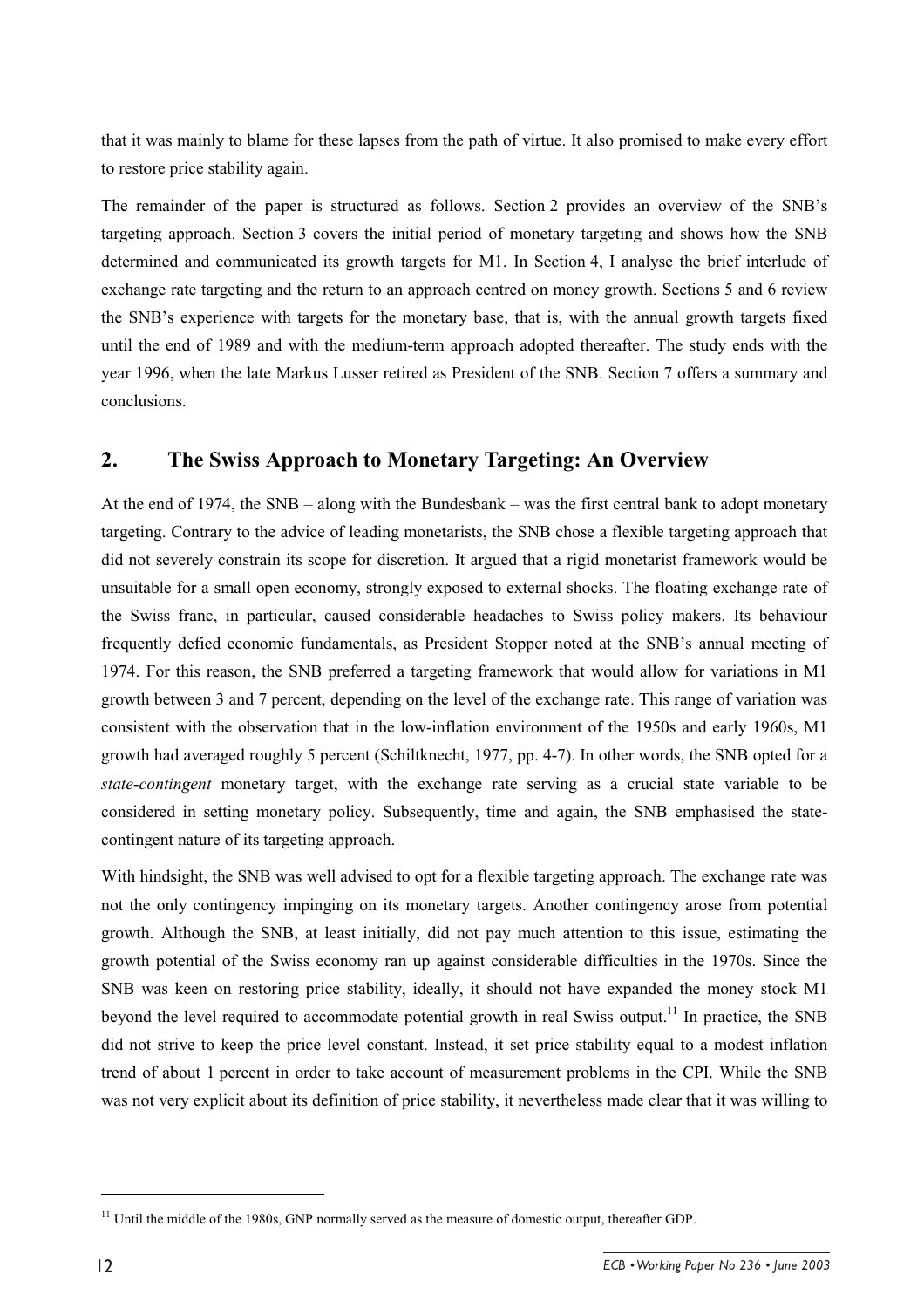accommodate potential real growth and a modest trend increase in the CPI.<sup>12</sup> Therefore, provided the SNB kept the increase in M1 in the middle of the proposed target range, it was able to accommodate potential output growth of about 4 percent, as the then available econometric estimates of demand for M1 pointed to a long-run income elasticity of slightly more than unity.<sup>13</sup> While such a target might have been appropriate for the 1950s and early 1960s, it proved to be too high for the post-1974 period. In his 1977 speech at the annual meeting of the SNB, President Leutwiler discussed Switzerland's economic growth prospects after the oil price shock. He warned against the unrealistic belief that the Swiss economy in the foreseeable future would be able to return the high rates of real growth recorded in the 1950s and 1960s. In the context of its monetary policy discussion for 1981, the SNB reduced to 2-3 percent its estimate of M1 growth compatible with price stability.





An immediate concern in 1974 was the speed at which the SNB should attempt to restore price stability. There was a broad consensus that the SNB should fight inflation gradually in order to minimise the effects of its policy actions on the real economy. In practice, the policy effects turned out to be less

<sup>&</sup>lt;sup>12</sup> The SNB has spelled out explicitly its definition of price stability in its annual reports since 1995 (SNB, *Annual Report* for 1994, p. 8). Upon its switch to an approach based on inflation forecasts at the end of 1999, it adopted a new definition of price stability. Like the ECB, it now sets price stability equal to a rate of increase in the CPI of less than 2 percent. Before 1995, the SNB hesitated to commit itself to a specific definition of price stability. Occasionally, though, it defined price stability as an inflation rate of 0-1 percent (Laubach and Posen, 1997, p. 24). In the following, citations from the SNB's annual report always refer to the German version.

<sup>&</sup>lt;sup>13</sup> Derived from Schiltknecht (1974, p. 22).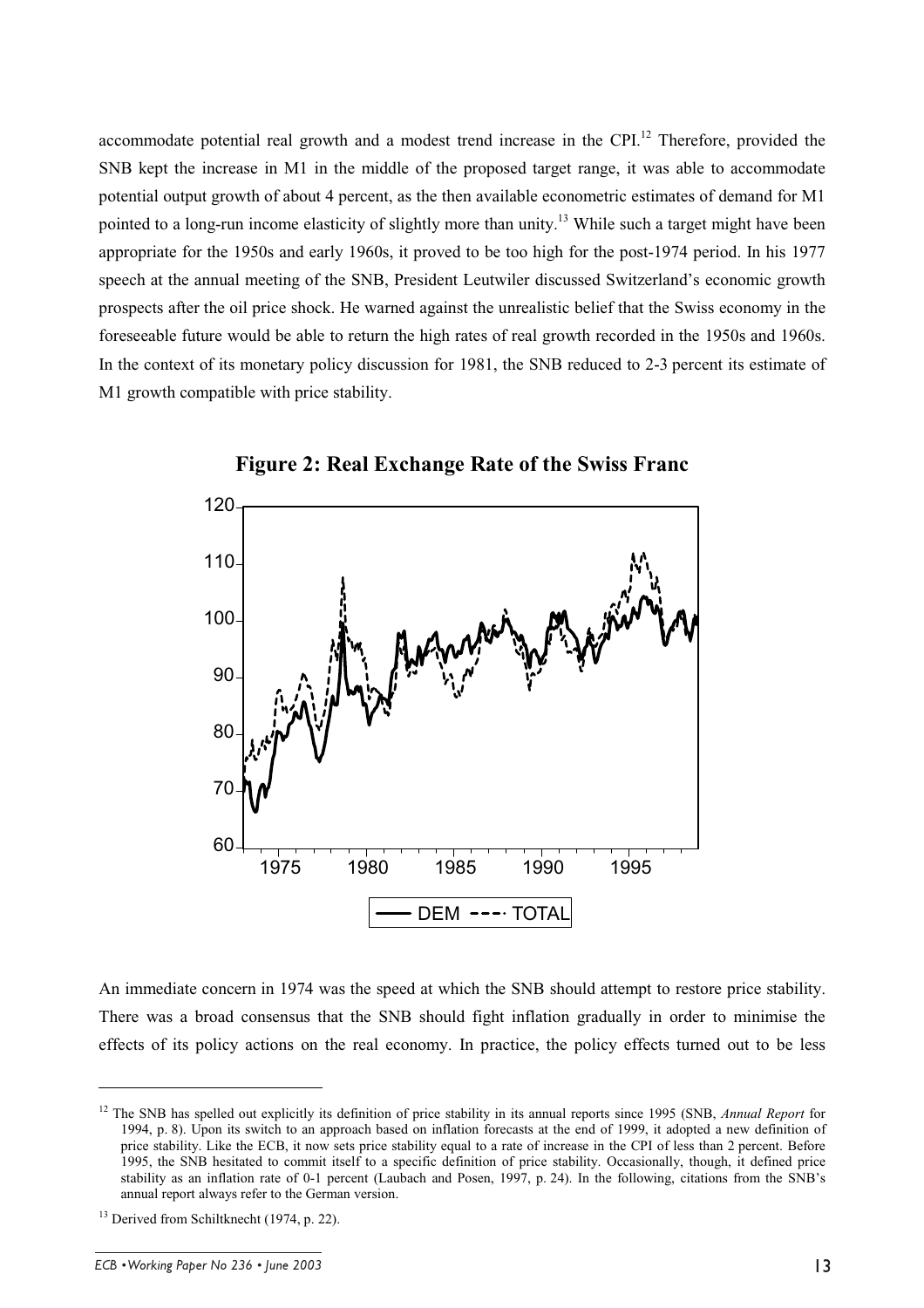gradual than the SNB had anticipated because a sharp nominal and real appreciation of the Swiss franc contributed to the quick reduction in the Swiss inflation rate (Fig. 2). However, the upsurge in the exchange rate was a mixed blessing. It played havoc with Swiss monetary policy and compelled the SNB in 1978 temporarily to abandon monetary targeting in favour of a target for the exchange rate.

After the return to monetary targeting at the end of 1979, the SNB refined its policy framework. In essence, it began to fix two types of growth targets for its new policy variable, the monetary base. The first type may be regarded as a benchmark and defined the rate of growth in the monetary base consistent with price stability and potential output growth of the Swiss economy. The second type specified the rate of growth in the monetary base to be achieved in a specific year and served as the binding objective to policy makers. In the first half of the 1980s, the SNB kept the annual target above the benchmark because of its stated desire to restore price stability gradually. However, from the end of 1985 onwards, the annual targets, on the whole, matched the benchmark rate of growth in the monetary base.

During the 1980s, the SNB realised that it had to allow for yet another contingency in its targeting approach. The new contingency concerned the stability of money demand. Although Swiss demand for base money has been reasonably stable, occasional instabilities did arise and complicated the SNB's task of gauging properly money growth. While these instabilities, for the most part, were little more than passing nuisances, the SNB faced a major problem at the beginning of 1988, when an important financial innovation led to a massive reduction in the demand for base money. At that time, the domestic banks, in collaboration with the SNB, introduced Swiss Interbank Clearing (SIC), the world's first real-time gross settlement system for interbank payments. SIC enabled domestic banks to curtail their holdings of base money. To allow banks to exploit fully the advantages of SIC, Swiss authorities agreed to cut banks' minimum reserve requirements, which had been placed at an excessively high level in the 1970s.<sup>14</sup> Although the money-demand shift resulted from a clearly-defined and foreseeable event, the SNB was unable to forecast accurately the size of the reduction in bank holdings of base money. The regulatory change did not involve a mere cut the reserve ratio, but a drastic simplification of a highly complex system of minimum reserves. Nevertheless, as I show in Section 5, the SNB was still able to judge the degree of ease or tightness of its policy stance, despite the massive demand shift

While the demand shift of 1988 did not undermine the SNB's ability to properly gauge its policy actions, it called into question the usefulness of annual growth targets for the money stock. The state-contingent nature of its approach precluded slavish adherence to annual monetary targets. As may be seen from Table 1, the SNB indeed frequently deviated from the annual targets set until the end of 1989. However, annual targets – if missed frequently – possessed limited informational value because they failed to capture all the factors the SNB considered in setting monetary policy. Thus, they did not serve as an effective means of communicating the SNB's intention to the public and of enhancing the SNB's credibility.

<sup>&</sup>lt;sup>14</sup> In Switzerland these requirements are known as liquidity requirements. In the 1970s they served as one of several instruments designed to absorb the monetary overhang created by speculative inflows of foreign capital. The reserve ratio is fixed by federal government ordinance and has not been changed since 1988.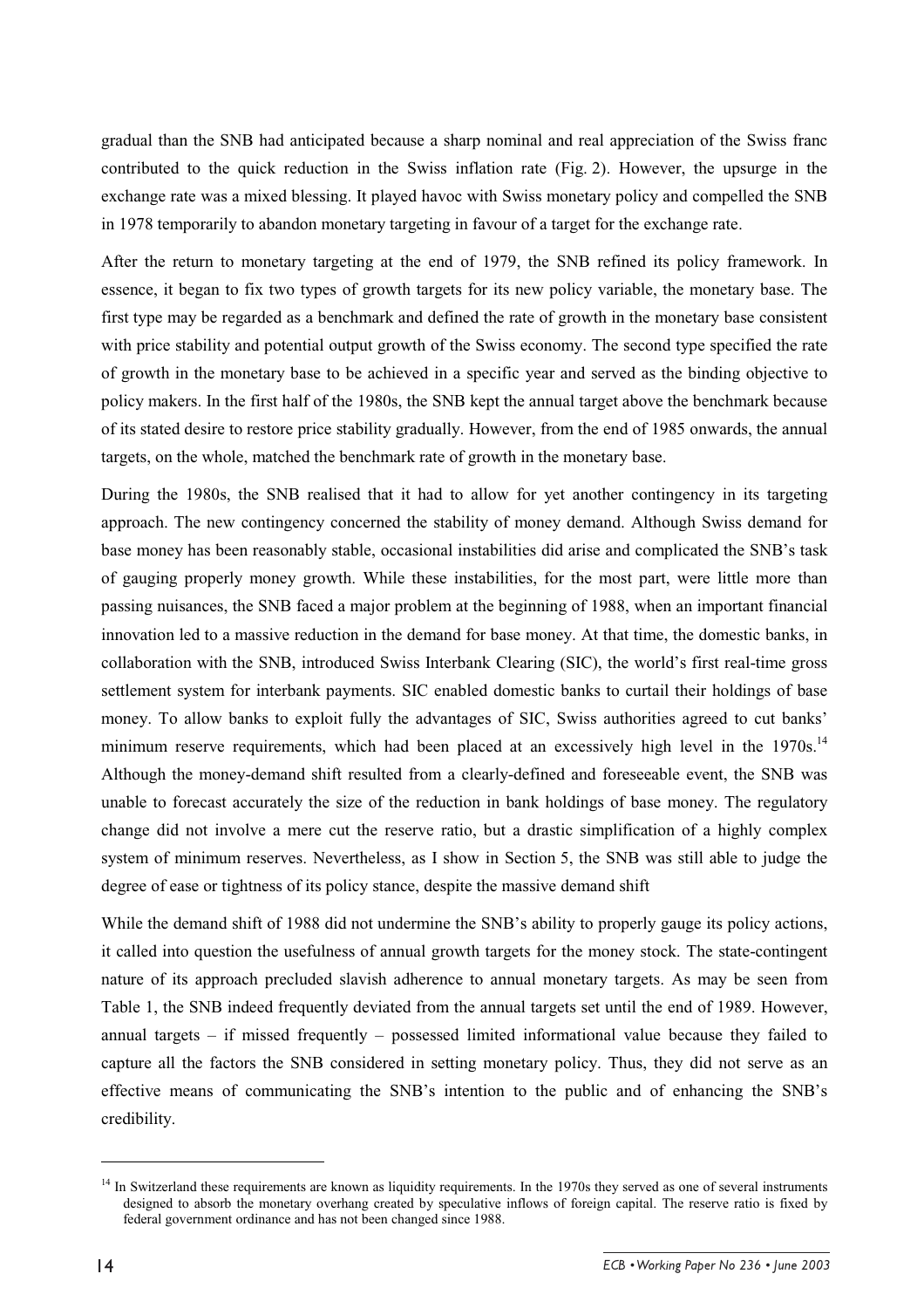For this reason, the SNB shifted to a medium-term targeting strategy at the end of 1990. Under the new strategy, the monetary base preserved its role as a medium- and long-term anchor for monetary policy. The SNB fixed five-year target lines for the level of monetary base. The target lines described the evolution of the monetary base that the SNB considered to be consistent with price stability and the growth potential of the Swiss economy (Fig. 3). However, the policy course to be pursued in a particular year was not determined on the basis of the five-year target lines alone. The SNB also took account of other factors such as the exchange rate and shifts in money demand.





With hindsight, money growth indeed performed an effective anchor role. In another paper (Rich, 2000, pp. 444-452), I show that over periods of several years, the evolution of the monetary base largely matched the benchmark established in the 1980s and the five-year target lines fixed after the shift to the medium-term strategy. Fig. 3 describes the evolution of the monetary base during the 1990s. It shows that the monetary base – though fluctuating substantially about the target line – displayed some meanreverting behaviour. The substantial overshoot of the target line after 1996 did not signal an overly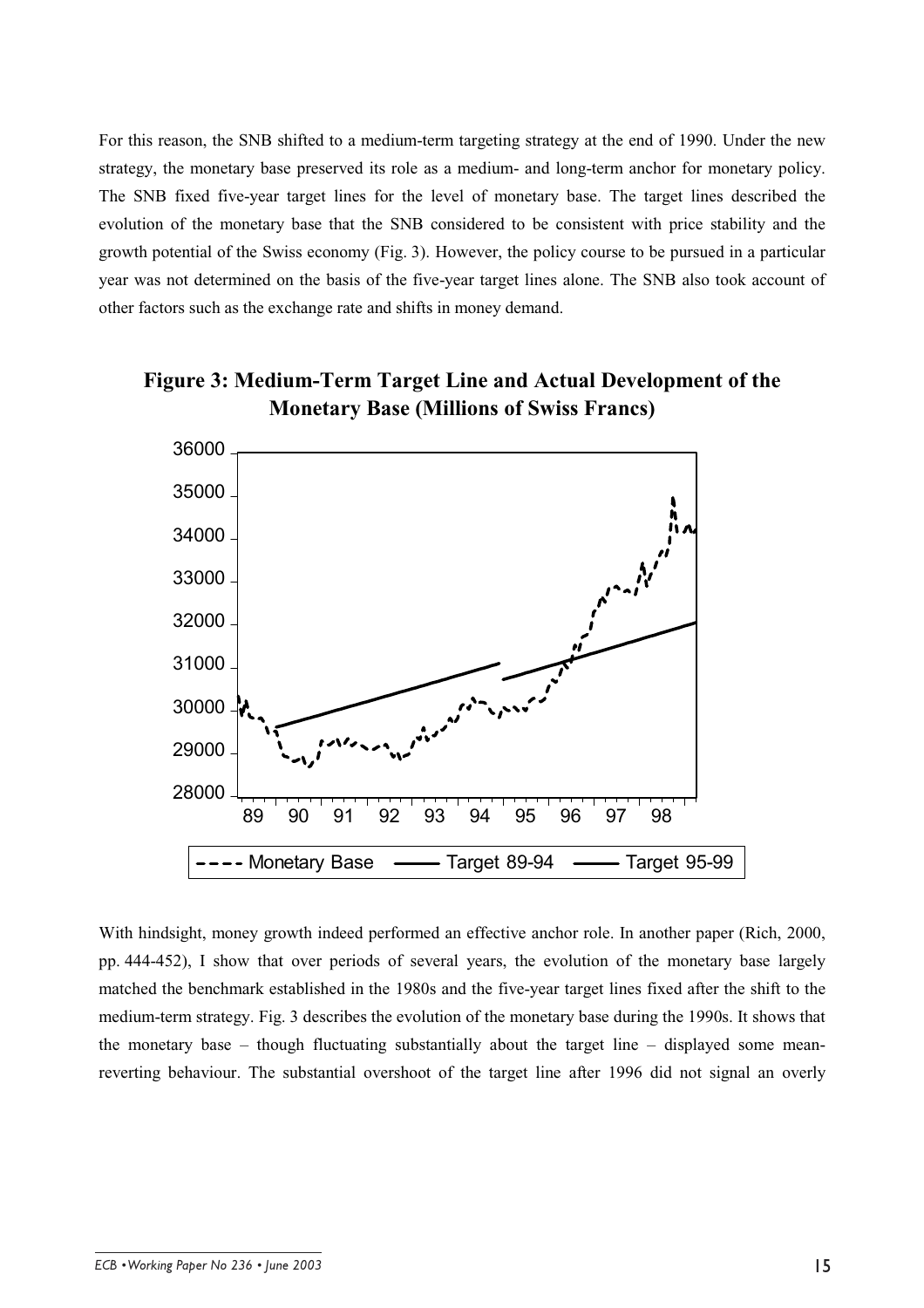expansionary monetary policy, but was due, at least in part, to an unexpected upward shift in base-money demand $15$ 

While the existence of an effective monetary anchor helped the SNB to keep the inflation trend at a relatively low level, the Swiss central bank was less successful in shielding the economy from unexpected shocks temporarily disturbing price stability. Although the openness of the Swiss economy called for a flexible approach to monetary targeting, the SNB, in practice, preferred a strategy of steadily increasing the money supply. Clearly, such strategy was easier to explain to the public than frequent adjustments in the annual target.<sup>16</sup> However, steady money growth was not an optimum strategy in the presence of major exchange-rate and money-demand shocks.<sup>17</sup> Steady money growth also turned out to be deficient in another respect. As I indicated earlier, the SNB could not prevent a temporary surge in the inflation rate in 1980/81 and 1989/90 to over 7 and 6 percent respectively (Fig. 1). Both episodes of rising inflation occurred during business-cycle expansions resulting in high capacity utilisation and substantial overheating of the economy. As monetarists had often emphasised, steady money growth, in principle, should have acted as an automatic stabiliser of cyclical fluctuations in economic activity and the inflation rate, besides keeping the inflation trend at low levels. Therefore, during the cyclical expansions of the early and late 1980s, steady money growth should have triggered a rise in the demand for money, pushing up interest rates. The increase in interest rates in turn should have restrained the surge in economic activity and inflation. Even though steady money growth normally elicited procyclical fluctuations in interest rates, the amplitude of these movements was too small to exert a sufficiently powerful stabilising effect on economic activity and inflation.

The reason for the only weak stabilising role of steady money growth lay in the interest sensitivity of money demand. In Switzerland, both the demand for M1 and for base money are negatively related to interest rates. The interest elasticity of M1 is particularly high. The higher the interest elasticity of money demand, the weaker is the response in interest rates to cyclical movements in economic activity and the inflation rate provided the SNB pursues a strategy of steady money growth.<sup>18</sup> Since the SNB chose interest-elastic monetary aggregates as its target variables, it could not help accepting cyclical movements in inflation unless it was prepared to modify its strategy of steady money growth. It had to undershoot its

<sup>&</sup>lt;sup>15</sup> The upward shift reflected an unexpected increase in the circulation of large-denomination bank notes. The reasons for this shift are unclear. It is possible that it was related to the impending introduction of the euro. Circumstantial evidence suggests that some holders of DM-notes strove to avoid direct conversion into the new common European currency by using the Swiss franc as an entrepôt.

<sup>&</sup>lt;sup>16</sup> The SNB in its *Annual Report* for 1979 (p. 10) pointed out that it had returned to a strategy of increasing the monetary base at a steady pace after its brief experiment with exchange rate targeting (in German: *"Verstetigung des Geldmengenwachstums"*). President Leutwiler in his 1981 speech at the SNB's annual meeting once again emphasised the importance of steady money growth. The term *"Verstetigung"* appeared for the first time in the SNB's policy announcement of December 1975 (SNB, *Monatsbericht*, January 1976, p. 3).

 $17$  Even monetarists today argue that that steady monetary growth is not an optimum strategy in all circumstances (see Meltzer, 1998).

<sup>&</sup>lt;sup>18</sup> In the 1970s, Benjamin Friedman (1977) already pointed to the consequences of interest-elastic money demand for monetary targeting.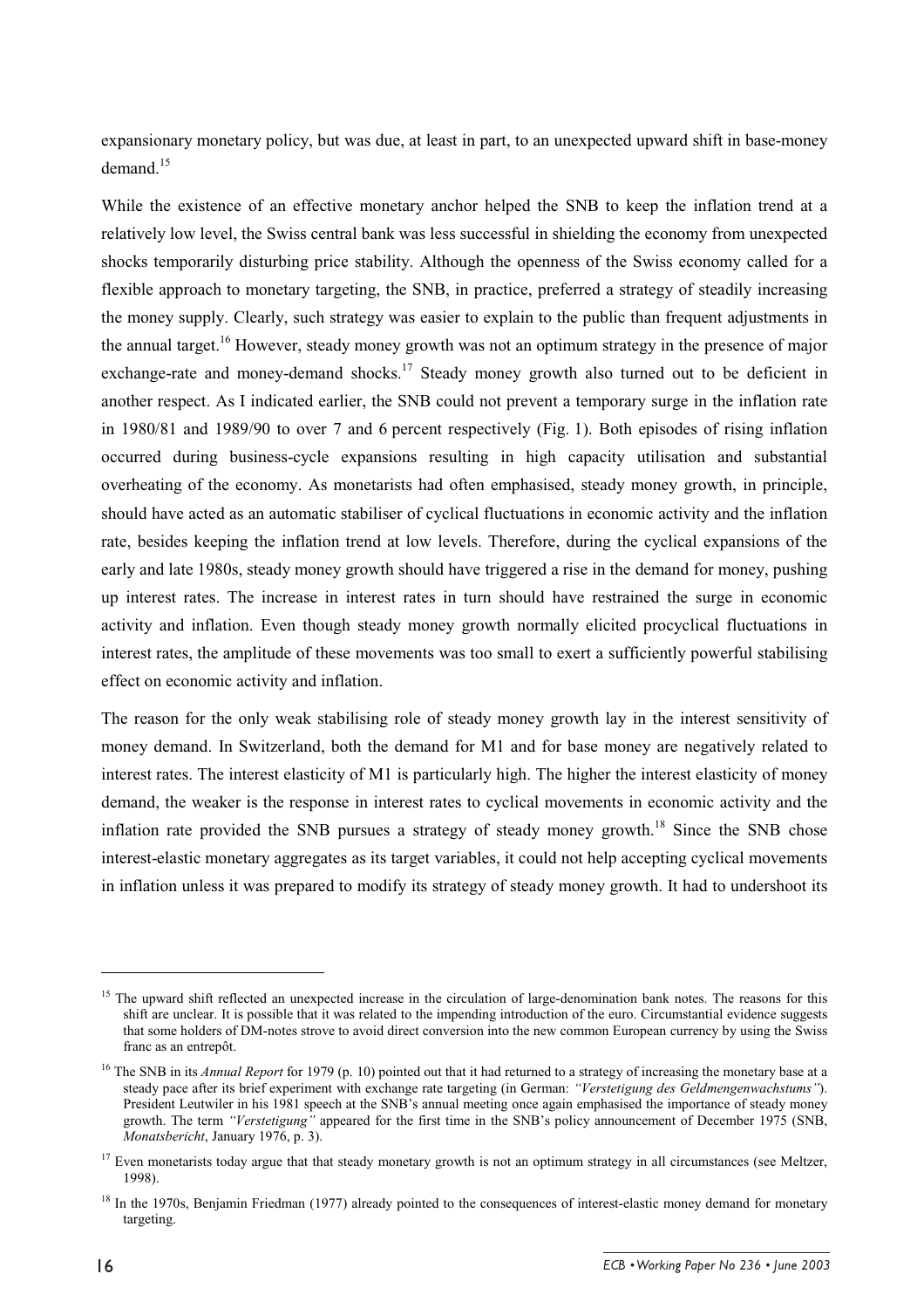target during cyclical expansions and take analogous actions in the opposite direction during cyclical contractions.

During the cyclical expansion of 1980/81, in particular, the SNB did not realise early enough that the increase in interest rates, triggered by its strategy of steady money growth, was too muted to quell the incipient inflationary pressures. When it finally acted by pushing money growth below the target, it had missed the chance to do much about the price increase. However, as the SNB itself had repeatedly emphasised, pre-emptive behaviour was crucial in setting monetary policy because of the long lags in the effects of its actions.<sup>19</sup> Clearly, the SNB's predilection for steady money growth precluded effective preemptive behaviour. Provided the SNB continued to fix monetary targets, it could strengthen pre-emption only if it was prepared to give up its strategy of steady money growth and to take account of the business cycle in setting monetary policy. As I show in Section 5, the shift to a medium-term targeting procedure too was motivated by a desire to strengthen the SNB's pre-emptive stance.

## **3. The Inception of Monetary Targeting: 1974-1978**

When the SNB adopted monetary targeting at the end of 1974, it assumed that inflation had reached its peak and was set to decline the following year. Since inflation was still running at about 10 percent per year, the SNB realised that it would have to fix a relatively high growth target for its policy variable. Such a target was required to accommodate, at least in part, the increase in money demand resulting from high inflation. As indicated earlier, the SNB did not wish to apply a shock therapy to the Swiss economy, but was determined to fight inflation gradually. For this reason, it chose a target of 6 percent for 1975 (Table 1), implying that M1 growth would lie in the upper part of the desirable range of 3-7 percent.<sup>20</sup>

To derive the target for 1975, the SNB relied on two methods. The first one involved a forecast of the change in demand for M1 on the assumption that interest rates would remain unchanged. To this end, the SNB relied on the available econometric estimates of money demand equations. Furthermore, it needed forecasts of two other important determinants of money demand, that is, inflation and real output growth. The forecasts of inflation and output growth underlying the SNB's analysis are shown in Table 2. I should note that the SNB for a long time did not devote major resources to macroeconomic forecasting. Instead, it drew extensively on the services of external forecasting institutes.

<sup>&</sup>lt;sup>19</sup> In Switzerland, it takes up to three years for a change in monetary policy to affect fully the inflation rate. Therefore, the SNB from the beginning of monetary targeting stressed that monetary policy makers should not be swayed unduly by short-run events but should adopt a medium-run outlook (see President Leutwiler's speech to the SNB's 1981 annual meeting for example).

 $20$  The SNB always fixed point targets. Considering the state-contingent nature of its targets, the SNB was concerned that a target range would mislead the public into believing that the Swiss central bank possessed ample knowledge about the contingencies likely to afflict monetary policy (Schiltknecht, 1983, p. 73).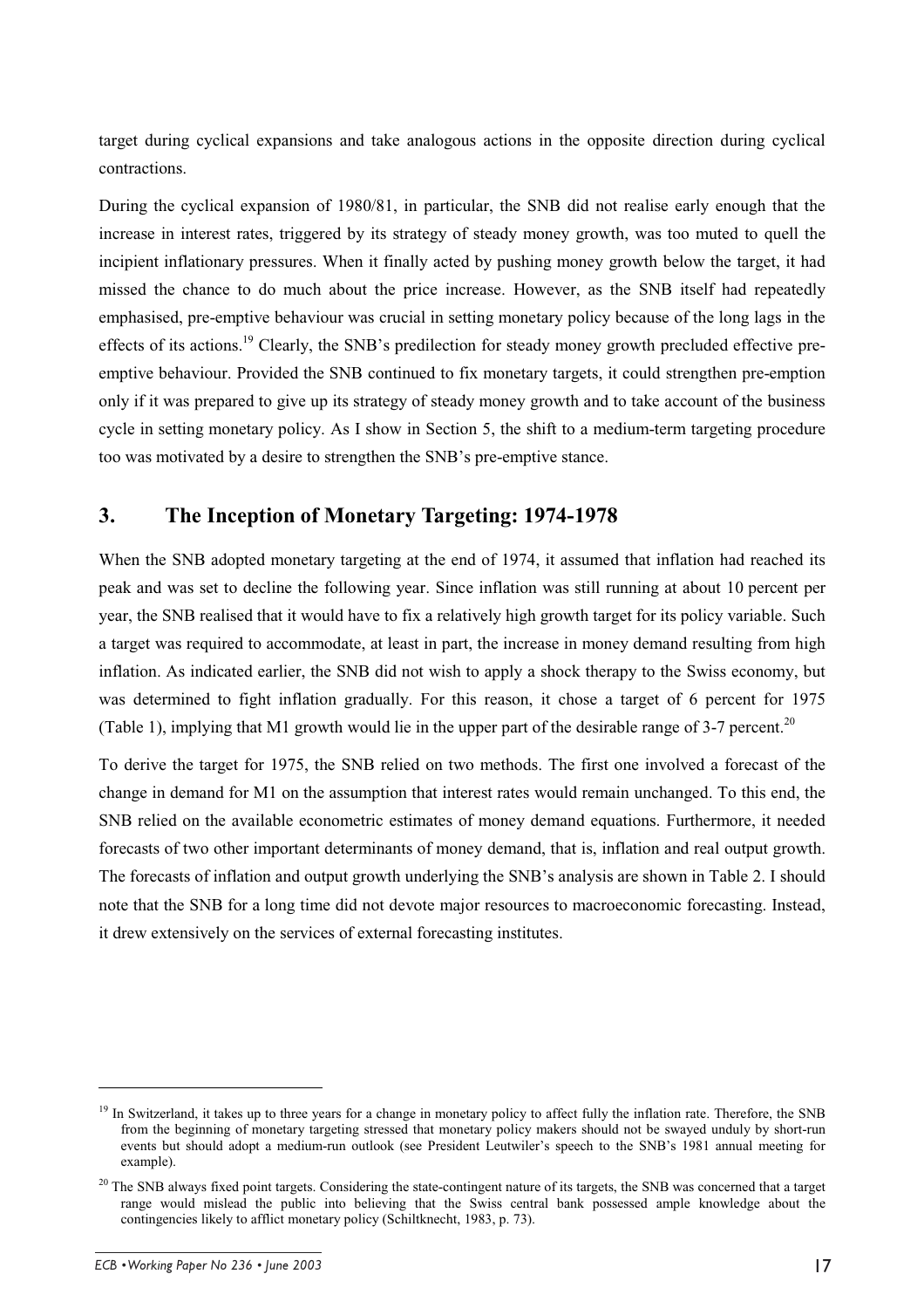| <b>Target</b><br>for | <b>Target</b><br>Variable | <b>Target</b><br>$(%)^{\#}$ | Out-<br>come<br>$(%)^{\#}$ | <b>Comments</b>                                                                                               |
|----------------------|---------------------------|-----------------------------|----------------------------|---------------------------------------------------------------------------------------------------------------|
| 1975                 | $M1*$                     | 6                           | 4.4                        | Also subsidiary monetary-base target                                                                          |
| 1976                 | $M1*$                     | 6                           | 7.7                        | Also subsidiary monetary-base target                                                                          |
| 1977                 | $M1*$                     | 5                           | 5.5                        |                                                                                                               |
| 1978                 | $M1*$                     | 5                           | 16.2                       |                                                                                                               |
| 1979                 |                           |                             |                            | Temporary exchange rate target                                                                                |
| 1980                 | <b>MBA</b>                | $\overline{4}$              | $-0.6$<br>$-2.0$           | Average of annualised monthly rates of change over<br>November 1979 level<br>November 1980 over November 1979 |
| 1981                 | <b>MBA</b>                | $\overline{4}$              | $-0.5$                     |                                                                                                               |
| 1982                 | <b>MBA</b>                | 3                           | 2.6                        |                                                                                                               |
| 1983                 | <b>MBA</b>                | 3                           | 3.6                        |                                                                                                               |
| 1984                 | <b>MBA</b>                | 3                           | 2.5                        |                                                                                                               |
| 1985                 | <b>MBA</b>                | 3                           | 2.2                        |                                                                                                               |
| 1986                 | <b>MBA</b>                | $\overline{2}$              | 2.0                        |                                                                                                               |
| 1987                 | <b>MBA</b>                | $\overline{2}$              | 2.9                        |                                                                                                               |
| 1988                 | <b>MBA</b>                | $\overline{3}$              | $-3.9$                     |                                                                                                               |
| 1989                 | <b>MBS</b>                | $\overline{2}$              | $-1.9$                     | Average of annualised monthly rates of change over the<br>level in the fourth quarter of 1988                 |
| 1990                 | <b>MBS</b>                | $\overline{2}$              | $-2.6$                     | Year-on-year rate of change in the fourth-quarter level                                                       |

# **Table 1: Annual Monetary Targets of the SNB**

\*M1 according to the definition of 1975. In 1985 the M1 data were adjusted to include new types of transactions accounts bearing a somewhat higher rate of interest than traditional demand deposits.

# Unless otherwise indicated in the "Comments" column, the target and the outcome represent annual averages of year-on-year monthly rates of change.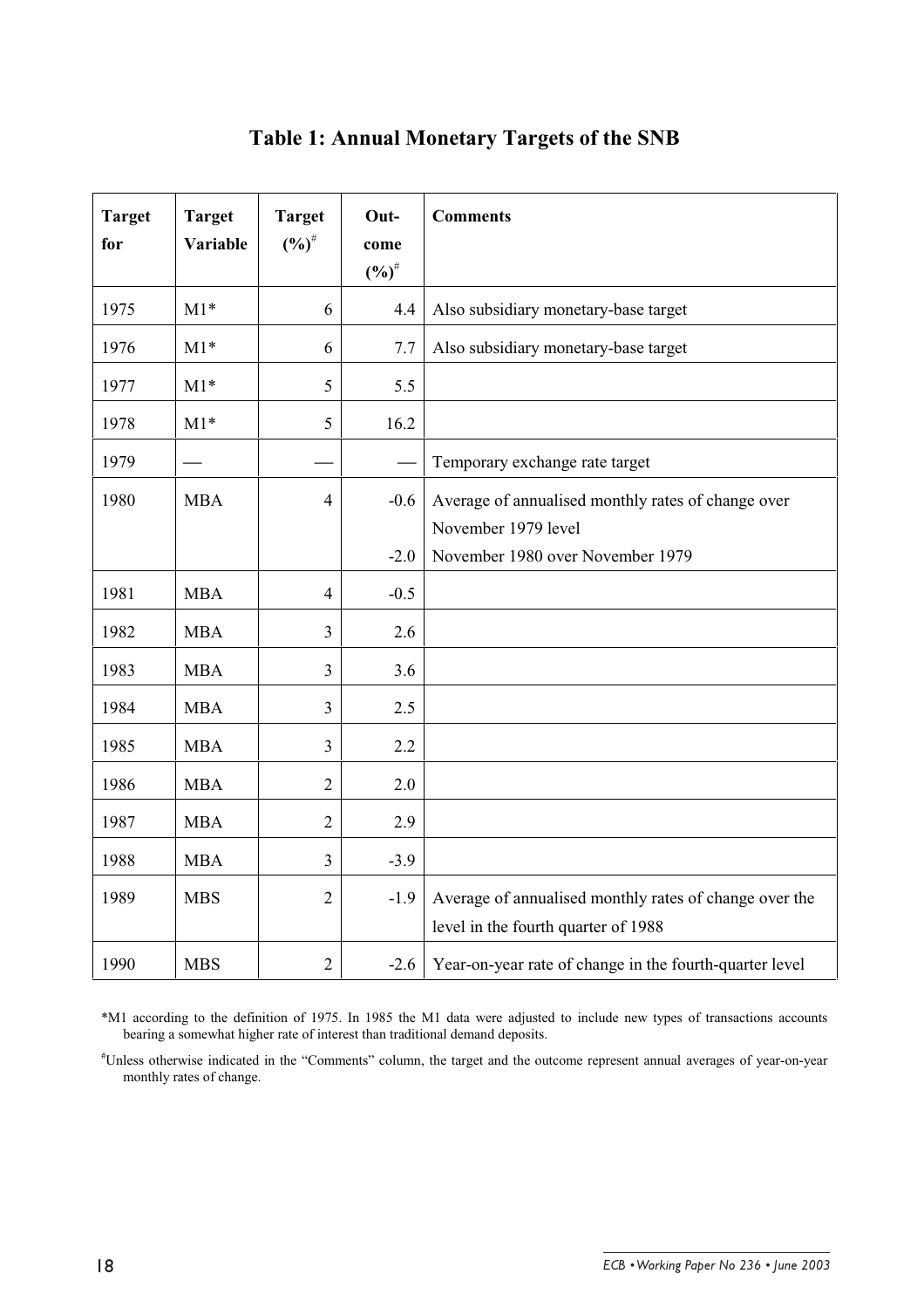| As of  | Forecast | Pub-           | <b>CPI</b> Inflation* $(\%)$      |                  | Growth in real GNP/GDP* (%) |                  |  |
|--------|----------|----------------|-----------------------------------|------------------|-----------------------------|------------------|--|
| End of | for Year | lished         | Forecast                          | <b>Effective</b> | Forecast                    | <b>Effective</b> |  |
| 1974   | 1975     | N <sub>o</sub> | 7.5                               | 6.7              | $\boldsymbol{0}$            | $-7.5$           |  |
| 1975   | 1976     | N <sub>o</sub> | $3.8*$                            | 1.7              |                             | $-0.6$           |  |
| 1976   | 1977     | N <sub>o</sub> | #                                 | 1.3              | $\#$                        | 2.8              |  |
| 1977   | 1978     | No             | $\#$                              | $1.0\,$          | $\#$                        | 0.4              |  |
| 1978   | 1979     |                |                                   | 3.6              |                             | 2.8              |  |
| 1979   | 1980     | N <sub>o</sub> | $\overline{\phantom{a}}^{\sharp}$ | 4.0              | #                           | 4.2              |  |
| 1980   | 1981     | N <sub>o</sub> | $3-4$                             | 6.4              | $\boldsymbol{0}$            | 2.4              |  |
| 1981   | 1982     | N <sub>o</sub> | $4 - 5$                           | 5.7              | $1-2$                       | $-0.9$           |  |
| 1982   | 1983     | No             | $3-4$                             | 3.0              | $-1$                        | 1.4              |  |
| 1983   | 1984     | No             | $2.6*$                            | 2.9              | 1.7                         | 3.0              |  |
| 1984   | 1985     | Yes            | 2.5                               | 3.4              | Less than 2                 | 3.7              |  |
| 1985   | 1986     | N <sub>o</sub> | $\overline{2}$                    | 0.8              | 2.4                         | 2.9              |  |
| 1986   | 1987     | Yes            | Less than 2                       | 1.4              | More than 2                 | 2.0              |  |
| 1987   | 1988     | Yes            | $\overline{2}$                    | 1.9              | More than 1                 | 2.9              |  |
| 1988   | 1989     | Yes            | $\overline{3}$                    | 3.2              | $\overline{2}$              | 3.9              |  |
| 1989   | 1990     | Yes            | No less than 3                    | 5.9              | More than 2                 | 1.9              |  |
| 1990   | 1991     | Yes            | $\overline{4}$                    | 5.3              | $\boldsymbol{0}$            | $-1.9$           |  |
| 1991   | 1992     | Yes            | $3-4$                             | 3.4              | 1                           | $-0.9$           |  |
| 1992   | 1993     | Yes            | 2.5                               | 2.7              | $\overline{0}$              | 0.5              |  |
| 1993   | 1994     | Yes            | $\overline{2}$                    | 0.9              | Just over 1                 | 0.5              |  |
| 1994   | 1995     | Yes            | Just under 3                      | 1.8              | $\overline{2}$              | 0.5              |  |
| 1995   | 1996     | Yes            | 1.5                               | 0.8              | 1.5                         | 0.3              |  |

# **Table 2: SNB-Forecasts of Inflation and Output Growth**

\*1975-80: GNP at 1970 prices, 1981-84: GNP at 1980 prices, 1985-90: GDP at 1980 prices, 1991-96: GDP at 1990 prices. For prices and output, the forecasts pertain to the percentage changes in annual averages, except for the years 1990-1993, for which the SNB forecasted the change from the fourth quarter of the current to the fourth quarter of the subsequent year. For 1994 onwards, the SNB provided forecasts for both the average and the fourth-quarter to fourth-quarter changes.

♣GNP-Deflator.

#Forecast of growth in nominal final demand. For simplicity, the forecasts for nominal final demand are not indicated in the table because they cannot be compared to the data on actual GNP growth.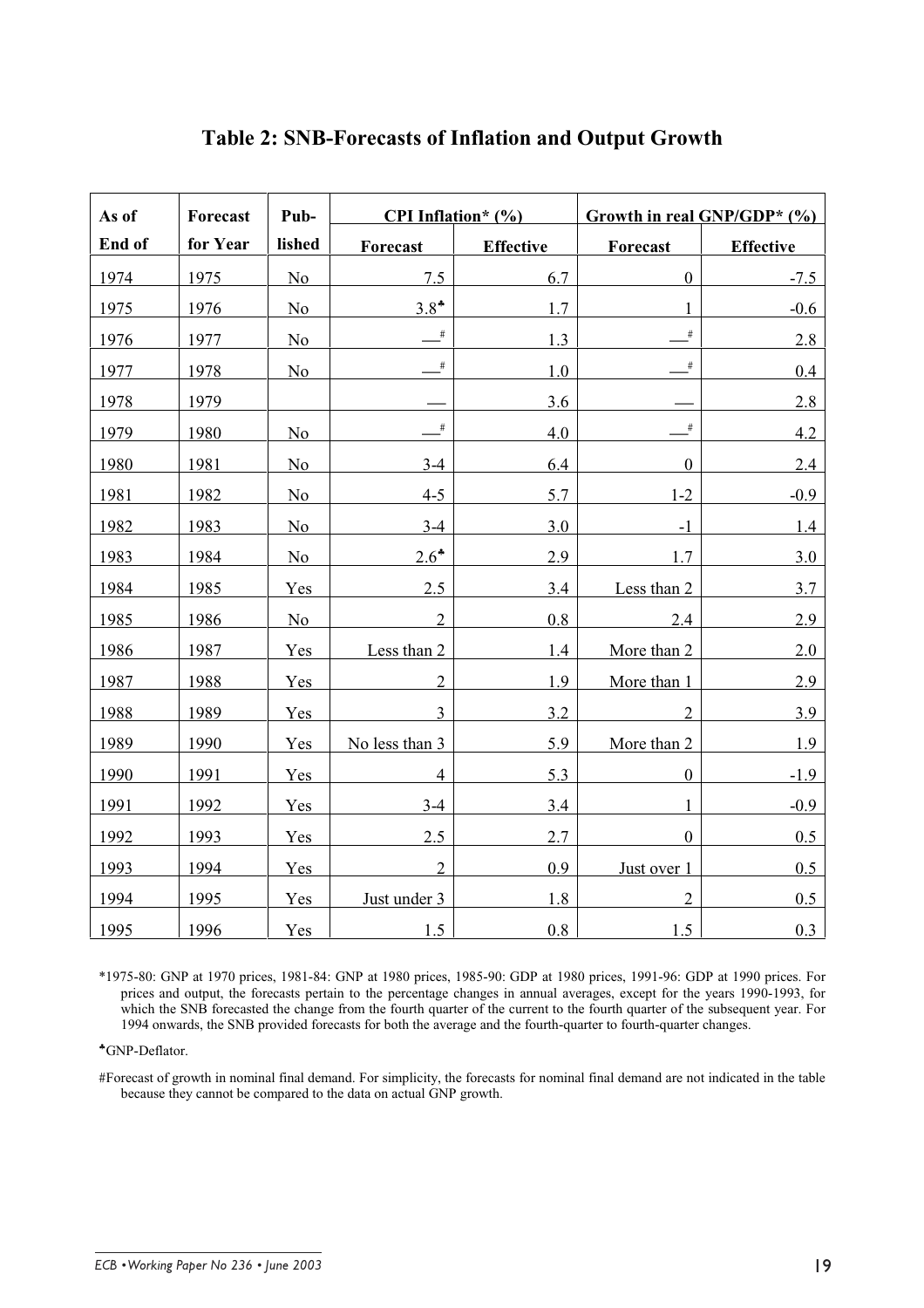Considering the long policy lags, the SNB assumed that its actions to be taken in 1975 would not exert more than a negligible effect on output growth and inflation in the same year. Thus, output growth and inflation in 1975 could be treated as exogenous variables. However, as time went on, the policy measures taken in 1975 would impinge on output growth and inflation. The SNB also assumed that in the long run, money growth would be neutral and influence exclusively the inflation rate. In the short run, however, changes in monetary policy would also likely affect output and employment, though only temporarily. On these assumptions demand for M1 was expected to rise by close to 8 percent. Since forecasts of money demand remained an important feature of the SNB's analysis, I will henceforth speak of an "activityinduced change in money demand" in order to describe a demand change induced by a movement in real output and prices at given interest rates.

The second method relied on the quantity equation of money, that is,  $MV=PY$ , where M denotes the money supply M1, V velocity, P the GNP deflator and Y real GNP respectively. The target for the growth in M1 was derived by inserting forecasts for the rates of change in P and Y, as well as in the velocity of M1 expected to occur in 1975.<sup>21</sup> This method yielded a somewhat lower forecast of the increase in M1. All in all, a target for M1 of 6 percent seemed to be a reasonable proposal.

From the growth target for M1, the SNB derived the subsidiary target for the monetary base by forecasting the multiplier linking the two monetary aggregates.<sup>22</sup> It came to the conclusion that the monetary base would likely rise at about the same rate as the aggregate M1. Finally, from the forecast of base-money growth, the SNB established an operational target for bank reserves, that is, the banks' deposits with the SNB. The Swiss central bank preferred to operate on bank reserves, rather than on shortterm interest rates, in order to manage money growth. By operating on bank reserves, both the SNB and market participants could elicit the changes in interest rates required to achieve the monetary target.

In principle, the SNB was able to control the monetary base with a reasonable degree of precision. At least until the introduction of SIC in the late 1980s, bank reserves were negatively related to short-term interest rates (Rich and Béguelin, 1985, p. 92).<sup>23</sup> The paper-based interbank payments system obliged banks to hold ample reserves. Since it was a gross settlement system too, payments flows between banks could result in substantial variations of reserves at individual institutions. In determining their optimum level of reserves, banks took into account short-term interest rates, among other factors. Thus, if the SNB wished to increase the monetary base, it supplied additional reserves to the banks. To prompt them to absorb the additional reserves, short-term interest rates had to fall. After about half a year, lower interest rates began to stimulate demand for bank notes, notably demand for the large denominations. The lagged

 $^{21}$  Alternatively, PY was set equal to nominal final demand (see below).

<sup>&</sup>lt;sup>22</sup> See Büttler et al. (1979) and Schiltknecht (1983) for the money-multiplier model employed by the SNB. In the 1980s, the SNB began to forecast the activity-induced change in the demand for base money directly, without reference to the aggregate M1. As I show below, the demand for Swiss bank notes is negatively related to changes in interest rates with a lag of several months. For this reason, in forecasting the activity-induced change in the demand for bank notes for, say, 1990, the SNB took account of the increase in interest rates in 1989. However, it assumed interest rates in 1990 to remain constant. Thus, the adjective "activity-induced" is somewhat of a misnomer.

 $^{23}$  Bank reserves lost their interest sensitivity after 1988 (see Section 5).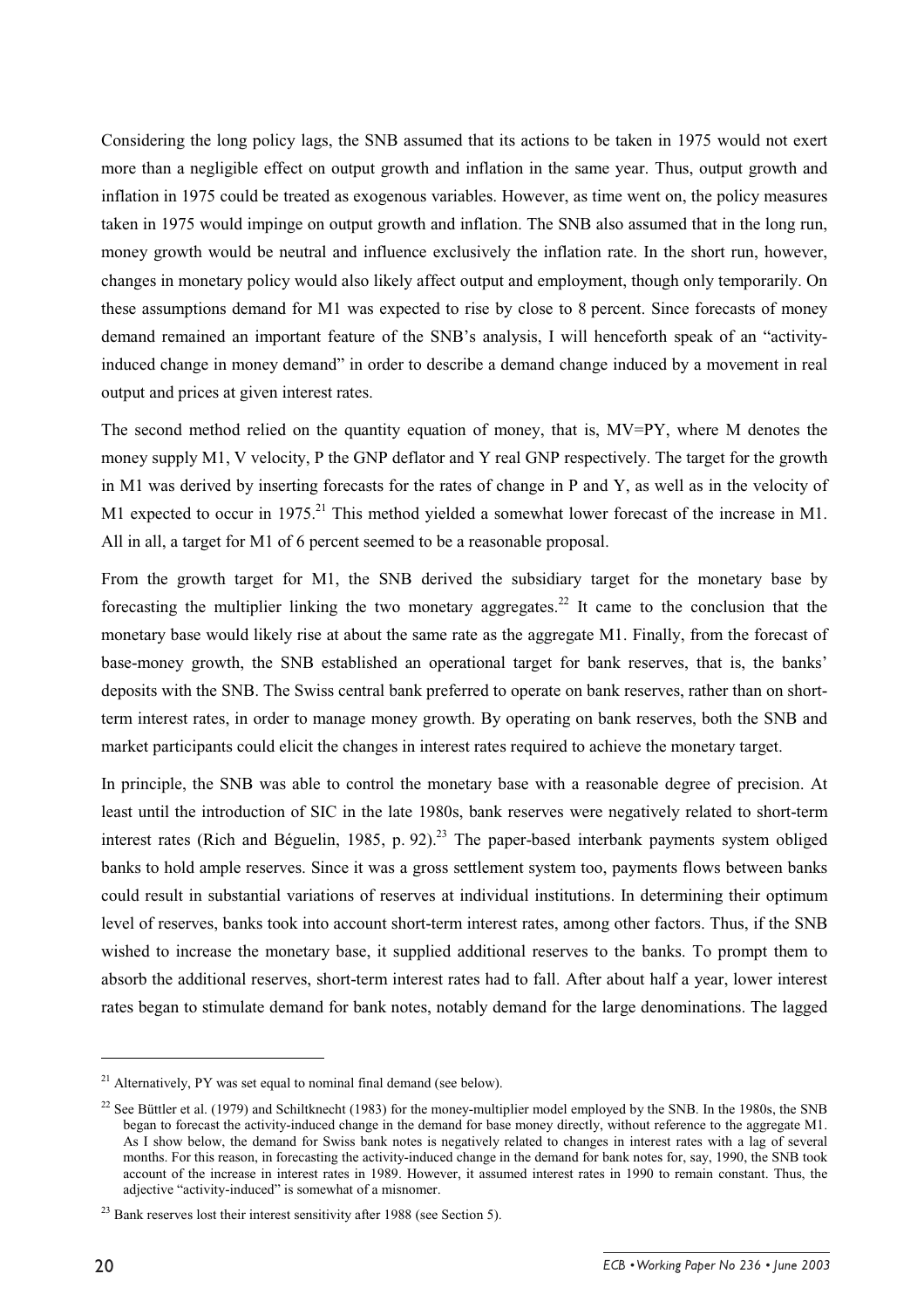response in the circulation of large-denomination bank notes to changes in interest rates can still be observed today. It derives from the fact that note demand reacts to changes in interest rates on savings deposits, which in turn adjust sluggishly to variations in short-term interest rates.<sup>24</sup> The relationship between the average interest rate on three-month time deposits (CHF3M) and savings deposits (SAVR) is shown in Fig. 4.

# **Figure 4: Interest Rates on Three-Month Euro-Swiss-Franc and Euro-Deutsche-Mark Deposits, and Domestic Savings Deposit Rate**



The banks could adjust their reserves to their transactions needs and to interest rates despite the stiff minimum reserve requirements in force until 1987. To lighten the burden imposed by minimum reserves, the requirement, if at all, was only enforced at the end of the month. For this reason, the banks' demand for base money regularly rose at month ends. Window-dressing activities of banks, notably at the end of the quarter, further enhanced these intra-month movements in reserve demand. The SNB partly accommodated the month-end increase in reserve demand by adjusting the supply of base money.<sup>25</sup> For this reason, the SNB also fixed targets for the level of bank reserves at month ends. The well-known – and many would say grotesque – Swiss month-end problem largely disappeared in at the beginning of 1988, when Swiss authorities modified the regulations on minimum reserve requirements.

<sup>&</sup>lt;sup>24</sup> See Schiltknecht (1974) and Ettlin (1989) for econometric studies of the demand for bank notes. For various reasons, Swiss large-denomination bank notes, which account for over half of the aggregate note circulation, play an important role as a store of value.

<sup>&</sup>lt;sup>25</sup> Since the accommodation was only partial, the overnight lending rate regularly rose, often substantially, at month ends.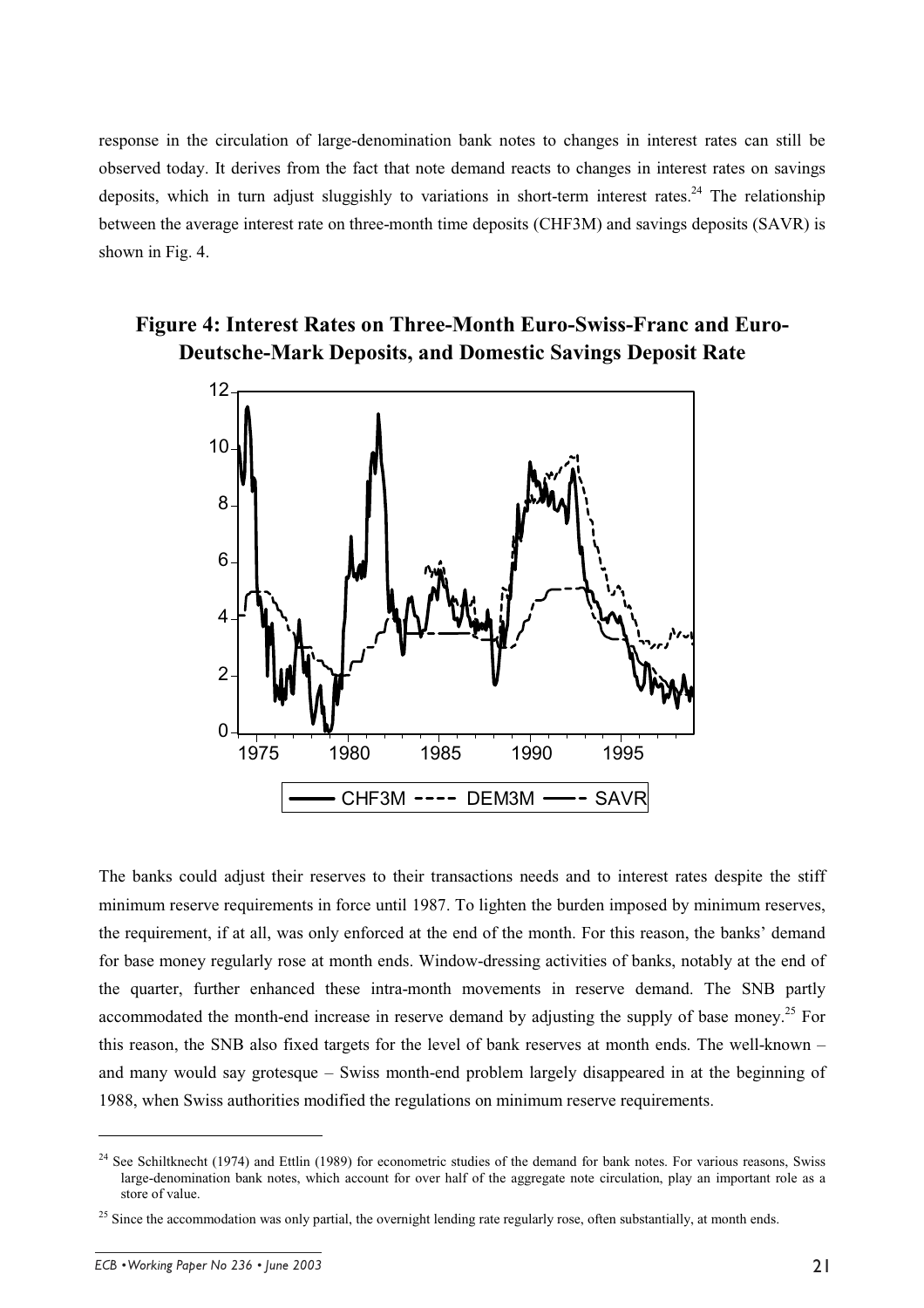In its press release of December 1974,  $^{26}$  the SNB announced its intention to increase the monetary base by 6 percent the following year. On the assumption of an unchanged money multiplier, the aggregate M1 would rise by a similar order of magnitude. The SNB stressed that the money multiplier was hard to forecast as it depended on interest rates and other variables. The wording of the press release implied that the SNB planned to fix multiple targets. It did not explicitly state that the objective for the monetary base only played a subsidiary role. However, in the *Annual Report* for 1975 the SNB made clear that the primary target referred to M1. In its policy announcement for 1976, the SNB again mentioned a target for the monetary base, but in subsequent press releases it dropped any reference to this aggregate.

The economic developments of 1975 confirmed the virtues of monetary targeting. As may be seen from Table 2, the SNB correctly predicted a further decline in the inflation rate, but its forecast of output growth was far off the mark. The oil price shock, combined with the SNB's restrictive monetary policy, caused output to drop by 7.5 percent in 1975, by far the sharpest decline recorded after World War II. Due to the severe recession, the expected activity-induced increase in money demand did not materialise. To keep M1 growth on track, the SNB was compelled to boost bank reserves and the monetary base, resulting in a sharp drop in interest rates (Fig. 4). While M1 growth fell somewhat short of the target (Table 1), the monetary base expanded by 10 percent. Thus, the monetary target acted as an automatic stabiliser of the cyclical contraction in output.

A major concern of the SNB was the continued nominal and real appreciation of the Swiss franc. The President's speech at the 1975 annual meeting and the *Annual Report* for 1975 both addressed this concern. The SNB felt it was waging a war at two fronts. On the one hand, it tried to curb the rise in the exchange rate through elaborate controls on inflows of foreign capital and through extensive interventions on the foreign exchange market. On the other hand, it was determined to reduce inflation through a controlled expansion in the money supply. Of course, as the SNB had discovered earlier, a controlled expansion in the money supply was inconsistent with unlimited purchases of foreign currencies against Swiss francs. The SNB resolved this conflict by according priority to the monetary target. It treated the planned expansion in the monetary base as the ceiling on its purchases of foreign currencies. In its *Annual Report* for 1975 the SNB provided a detailed review of its attempts to slow the Swiss franc's appreciation and of its efforts to boost base-money growth. It also stressed the state-contingent nature of its monetary target. However, it did not mention the role of the monetary target as an automatic stabiliser of cyclical movements in economic activity.

The following three years, the SNB continued to employ the analytical procedure established at the end of 1974, except that it relied on forecasts for growth in nominal final demand (defined as GNP plus imports), rather than for output growth and inflation (Table 2). Final demand was considered to be a better predictor of activity-induced changes in M1 demand than real GNP and prices. At the end of 1975, SNB decided to keep the targets for M1 and base-money growth unchanged at 6 percent. However, in its press

<sup>26</sup> SNB, *Monatsbericht*, January 1975, p. 3.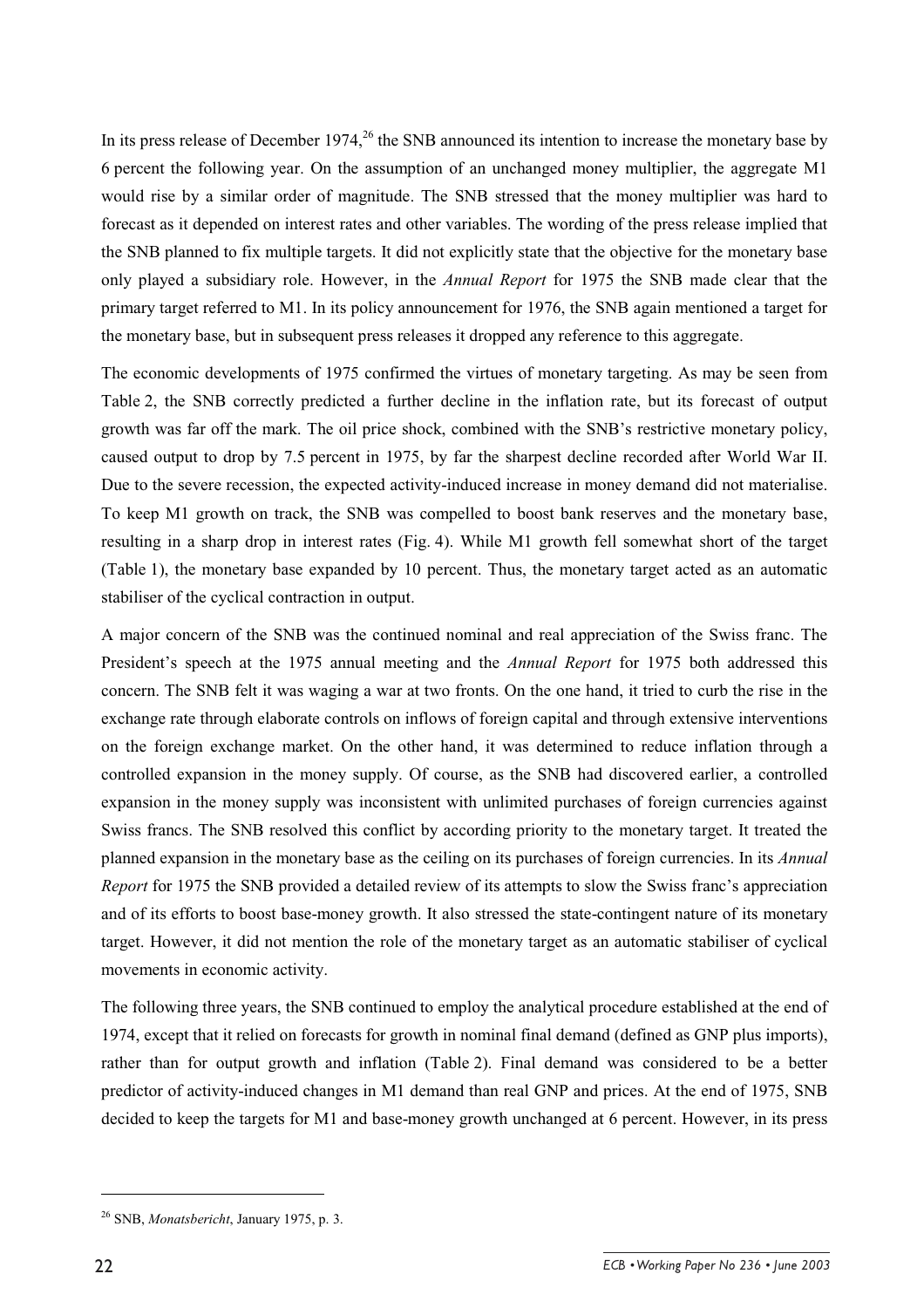release of December 1975<sup>27</sup> the SNB explicitly pointed out that money growth would not only depend on the target but also on the state of the economy. Expecting a modest recovery of the Swiss economy, the SNB<sup>28</sup> emphasised that it would not hesitate to tighten monetary policy, should the strength of the recovery exceed expectations. It also stressed that it would not buy foreign exchange beyond the limits imposed by the monetary target. Finally, it stated categorically that financing government budget deficits through the note printing press was out of question.<sup>29</sup> At the end of 1976, the SNB, reduced the growth target for M1 to 5 percent. Even though by the summer of 1976 inflation had fallen to very low levels, the SNB still undertook to keep money growth in the middle of the desirable range in order to discourage a further appreciation of the Swiss franc on the foreign exchange market.<sup>30</sup>

As indicated by Table 1, the SNB largely met its targets, except in 1978, for reasons to be discussed in Section 4. In its *Annual Report* for 1977 (pp. 10-11), the SNB portrayed its monetary policy concept. It first described the key principles enunciated by monetarists. It then argued that monetarists had developed these principles for large closed economies. Therefore, they were not applicable to Switzerland without major modifications. The Swiss concept entailed a medium-run approach to monetary targeting with two aims: Achieving and maintaining price stability, and stabilising the real economy through a strategy of steady money growth. The monetary target pertained to the aggregate M1. It was derived by taking account of forecasts for output growth and inflation, and for changes in velocity. However, in managing money growth, the SNB was prepared to react flexibly to developments on the foreign exchange market in order to curb undesirable movements in the Swiss franc exchange rate.

Consequently, the SNB in the late 1970s developed a coherent and transparent policy framework based on monetary targeting. While the internal policy analysis played a crucial role in establishing monetary targeting, it was not free of flaws. In particular, the forecasts of activity-induced changes in money demand were marred by two problems. First, it was unclear how potential output growth bore on the monetary targets set by the SNB. In its official publications, at least after  $1976<sup>31</sup>$ , the SNB stressed that its monetary target pertained to potential, rather than actual, output growth. Nevertheless, in deriving the monetary target, the SNB did not appear to consider potential output growth. Second, the monetary targets did not take account of expected movements in interest rates. In principle, they matched the anticipated activity-induced change in money demand. This procedure implied that once the targets had been fixed, interest rates would remain unchanged provided the SNB's macroeconomic forecasts materialised. Therefore, the internal analysis ignored an important issue. It failed to address the question of whether the SNB should adapt the money supply to the expected activity-induced change in demand. If the SNB failed to accommodate fully the anticipated demand change, interest rates had to move. A similar problem arose from the quantity-theory method of determining the target because the velocity of

<sup>27</sup> SNB, *Monatsbericht*, January 1976, p. 3.

 $28$  This statement was consistent with its forecast (Table 2).

 $29$  Substantial budget deficits had emerged in the wake of the sharp recession.

<sup>30</sup> SNB, *Monatsbericht*, December 1976, p. 3.

<sup>31</sup> SNB, *Monatsbericht*, December 1977, p. 3.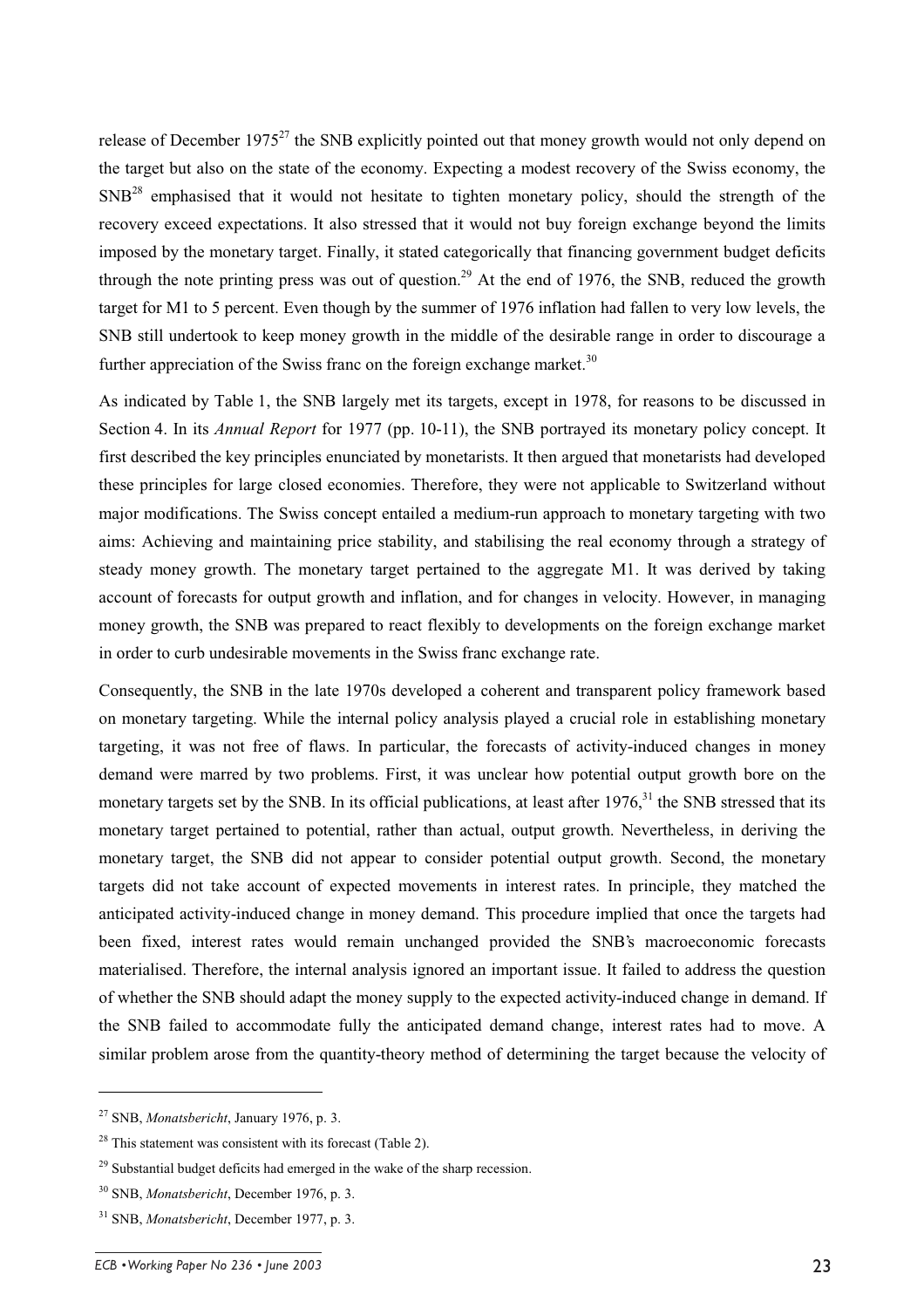M1 was (and still is today) highly sensitive to changes in interest rates. In forecasting M1 velocity, the SNB merely extrapolated past movements into the future, without taking account of possible changes in interest rates. However, in practice, the SNB did not necessarily accommodate the expected activityinduced changes in money demand.

#### **4. Exchange Rate Targeting and the Return to Money: 1978-1981**

#### **4.1 Temporary Target for the Exchange Rate**

In the middle of 1977 the real exchange rate of the Swiss franc began to rise again after the earlier appreciation had been partly corrected the year before (Fig. 2). The SNB and the public were both concerned about the renewed upsurge of the exchange rate as it threatened to undermine seriously the competitive position of domestic industry on the world market. Therefore, towards the end of 1977, the SNB began to intervene heavily on the foreign exchange market and continued to purchase foreign currencies the following months. The interventions led to a substantial increase in the monetary base and the aggregate M1. Moreover, the three-month rate of interest fell to less than 1 percent (Fig. 4). In addition, the authorities tightened further the restrictions on inflows of foreign capital to Switzerland. However, these measures checked the upsurge in the Swiss franc only to a limited extent. In the spring of 1978 the SNB realised that it would overshoot its monetary target by a wide margin unless it was prepared to take offsetting action. To avoid a serious target miss, it cautiously began to remove excess liquidity from the money market.<sup>32</sup> Considering the conflict between the SNB's desire for a more stable exchange rate and the commitment to its target, market participants became convinced that the Swiss central bank would remain loyal to its monetarist beliefs. As a result, they descended on the foreign exchange market with a vengeance and pushed up the exchange rate of the Swiss franc to levels never seen before. The spectre of a drastic slump in economic activity forced the SNB to act.<sup>33</sup> In September 1978, the SNB contemplated introducing an exchange rate target zone for the Swiss-franc price of the DM.<sup>34</sup> The idea was to conduct non-sterilised purchases of foreign currencies until the exchange rate had reached the lower bound of the target zone. Once the situation on the foreign exchange market had calmed down, the SNB should remove again the overhang of base money that was bound to result from these interventions. However, the SNB did not adopt a target zone. Instead, at the beginning of October 1978, it announced that it would fix a temporary exchange rate target with the aim of keeping the Swissfranc price of the DM "clearly" above 80.

<sup>32</sup> The movements in base-money growth in 1978 reflected the SNB's actions (Fig. 1). See the *Annual Report* for 1978 (pp. 8-13) for a more detailed description of the SNB's measures.

<sup>&</sup>lt;sup>33</sup> The SNB was under enormous pressure from the export sector, the federal government and the general public to halt the upsurge of the Swiss franc. The government threatened to introduce a dual foreign exchange market, under which it would have applied a fixed exchange rate to most current-account transactions and a floating exchange rate to all the other balanceof-payments flows. This was an anathema to the liberally-minded Swiss central bank. In his speech at the 1976 annual meeting of the SNB, President Leutwiler had already discussed the drawbacks of a dual foreign exchange market. This speech examined critically various possible measures the SNB could take to curb the appreciation of the Swiss franc.

<sup>&</sup>lt;sup>34</sup> The target zone considered by the SNB was 84 to 100 CHF/100DEM.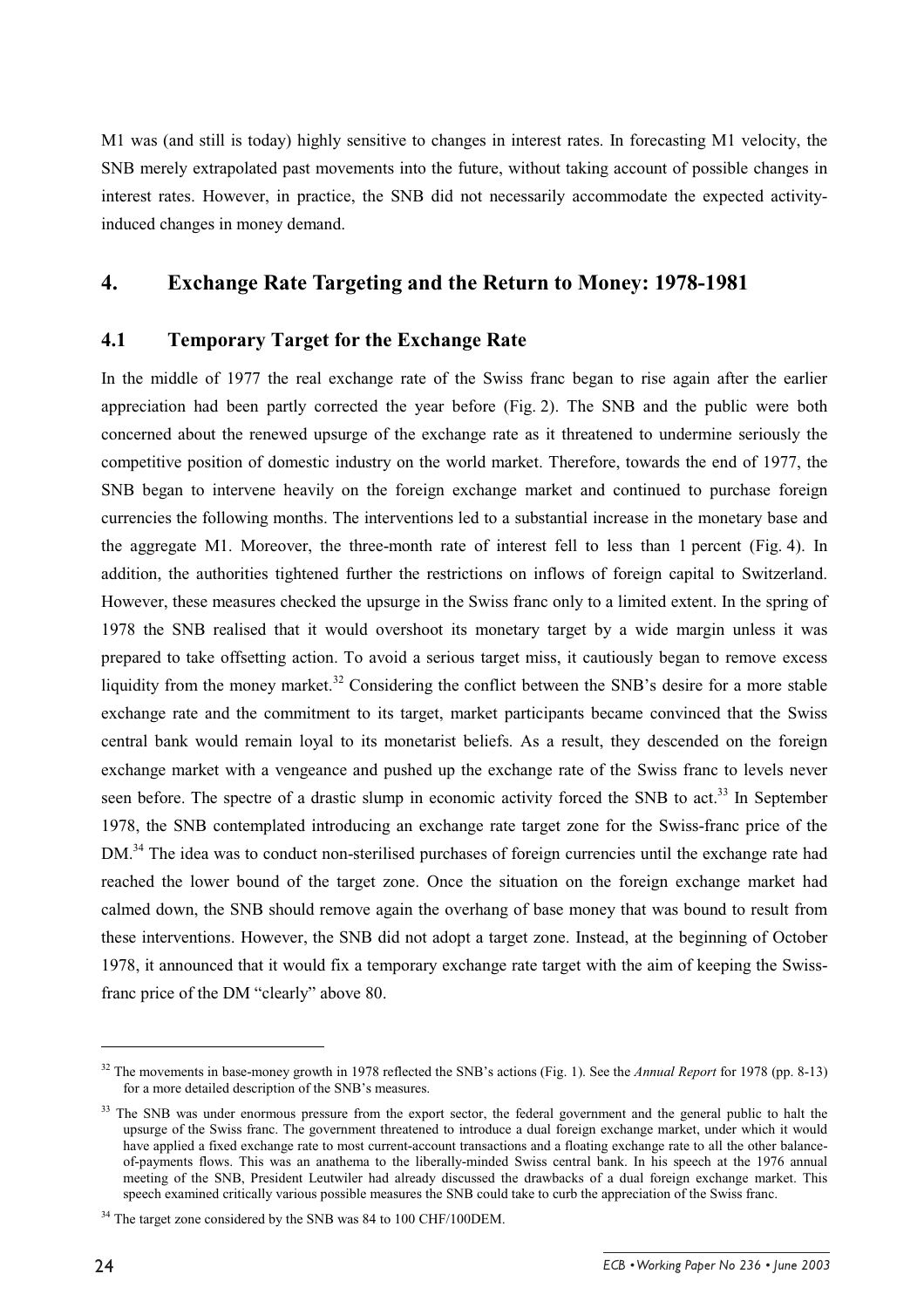The interventions required for defending the exchange rate target led to an explosive expansion in the monetary base and the aggregate M1. Not surprisingly, the SNB exceeded the target for 1978 by over 10 percentage points. Thanks to the policy shift, the Swiss franc began to depreciate again to more realistic levels.<sup>35</sup> At the end of 1978, the SNB did not fix a monetary target for the following year because it was uncertain about the future development of the monetary aggregates. In its press release of December 1978,<sup>36</sup> the SNB stated that it was willing to accept the monetary expansion resulting from the exchange rate target. However, in the medium term, its aim was to return to monetary targeting. At the beginning of 1979, the SNB started to reduce the monetary base again. At the annual meeting in April, President Leutwiler pointed out that the SNB was well on its way of removing the monetary overhang created by the interventions. Due to the lower exchange rate of the Swiss franc, the SNB was also able to relax the restrictions on inflows of foreign capital.

#### **4.2 Annual Target for Monetary Base**

At the end of 1979, the SNB was ready to reintroduce a monetary target. It was convinced that the overhang had been completely eliminated, both in terms of the monetary base and M1, an assessment confirmed by subsequent research (Kugler and Rich, 2002). However, the SNB decided to adopt a new target variable by substituting the monetary base for the aggregate M1. This modification was motivated by the assertion that exchange rate expectations influenced the demand for M1. In 1978, the expectation of a stronger Swiss franc had prompted the public to demand additional money in the form of M1. Had the SNB not accommodated the rise in demand for M1, it would have pushed up short-term interest rates and exacerbated the currency appreciation. By targeting the monetary base, the SNB would allow the supply of M1 to respond to shifts in exchange rate expectations and thus to play a stabilising role. Another advantage of the change in target variable lay in the SNB's ability to control directly the monetary base.

However, the switch to a base target raised two tricky problems. The first one was related to the fact that the SNB had always defined its target as an annual average of monthly year-on-year rates of change.<sup>37</sup> Since the monetary base had fallen drastically in the first months of 1979, the year-on-year rates of change were bound to be strongly negative in the early part of 1980. Therefore, the target likely to be set by the SNB would also be negative. It would be hard to explain to the public why the SNB saw a need to fix a negative target. A second problem stemmed from the available data on the monetary base. Due to the month-end bulge in bank reserves, the monetary base could not be used as sensible target variable unless the data were adjusted for this bulge. Unfortunately, satisfactory data on the monetary base adjusted in this way - did not exist upon the target switch, as the SNB did not start to publish such a series

<sup>&</sup>lt;sup>35</sup> In November 1978, US monetary authorities decided to take measures to fight inflation and to strengthen the dollar. This also contributed to weakening the Swiss franc.

<sup>36</sup> SNB, *Monatsbericht*, January 1979, p. 3.

 $37$  The SNB used year-on-year growth rates as a method of seasonal adjustment.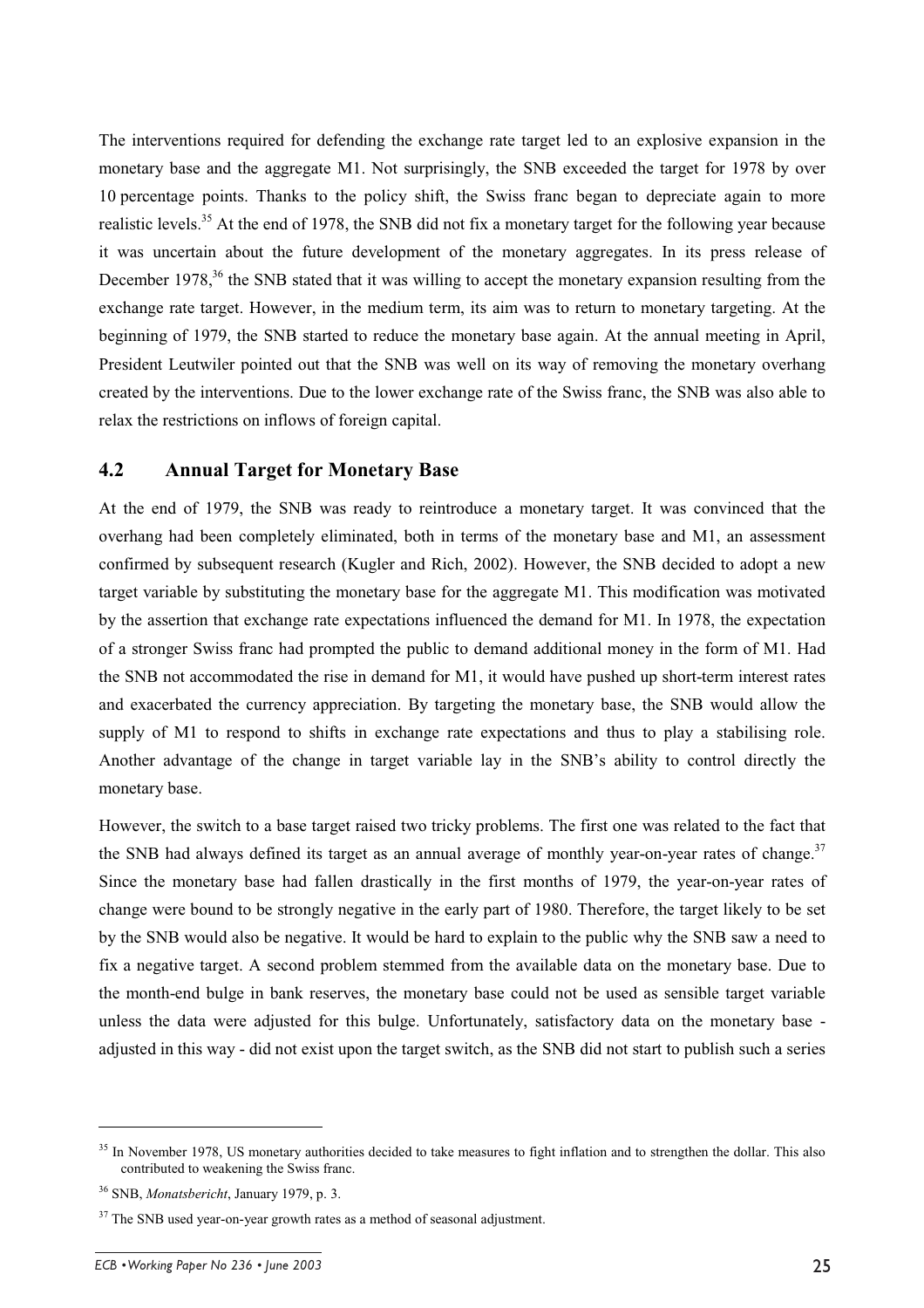until 1981. From the end of 1980 onwards, the target referred to the adjusted monetary base (MBA), which excluded the month-end bulge in bank reserves. $38$ 

Considering these difficulties, the SNB decided to increase the monetary base by 4 percent from the middle of November 1979 to the middle of November 1980. In this way, it could avoid the awkwardness of having to announce a negative target. It determined the target indirectly by deriving first an implicit objective for M1. In its press release of December  $1979<sup>39</sup>$ , the SNB announced its plan to increase the monetary base by 4 percent, while M1 would largely remain unchanged. However, it failed to mention that the base target would rest on November 1979 as a starting point, while the increase in M1 was calculated from year-on-year rates of change. Moreover, the public was unaware that the target would refer to provisional internal data on MBA, rather than to the published unadjusted series. This was one among very few instances in which the press release omitted information that was crucial for understanding the SNB's planned policy course. Table 1 shows that the SNB in 1980 did not increase MBA as it had anticipated.<sup>40</sup> Two factors explain the target miss. First, inflation, fuelled by the second oil price shock, was on the rise again. For this reason, the SNB decided to pursue a more restrictive course than it had intended. Second, the demand for bank notes declined unexpectedly. This demand shift was related to the fact that the SNB at the beginning of 1980 had lifted all the remaining restrictions on inflows of foreign capital. Apparently, foreign investors had circumvented these restrictions by acquiring Swiss bank notes.<sup>41</sup>

For 1981, the SNB again fixed a growth target for MBA of 4 percent. In its press release of December 1980, the SNB stated that the target of 4 percent was a bit higher than was warranted in the medium term.<sup>42</sup> It justified the relatively generous target by the uncertain prospects of the world economy. As in the preceding year, the SNB soon realised that its intended course was too easy. In his speech to the annual meeting of April 1981, President Leutwiler admitted that the SNB should have fixed a lower target as it had underestimated the inflationary pressures in the Swiss economy. He attributed the rise in inflation mainly to the monetary policy the SNB had pursued late in 1978, but he also pointed out that an unexpectedly sharp depreciation of the Swiss franc was exacerbating the upsurge in the CPI. Therefore, the SNB had decided to tighten monetary policy and to undershoot the target. Since the SNB could not halt the drop in the value of the Swiss franc, the SNB in the autumn of 1981 tightened its reins once more. As a result, interest rates rose sharply (Fig. 4). While it now succeeded in reversing the decline in the exchange rate (Fig. 2), it could not help accepting another substantial target miss (Table 1), which reflected mainly the switch to a more restrictive course, rather than renewed instabilities in money

<sup>&</sup>lt;sup>38</sup> The SNB employed a pragmatic procedure for adjusting the monetary base. The data on MBA are available back to 1962.

<sup>39</sup> SNB, *Annual Report* for 1979, p. 10.

<sup>&</sup>lt;sup>40</sup> I used two methods to calculate the effective increase in the monetary base. These calculations rely on the data for MBA that the SNB began to publish in 1981. Interestingly, the SNB in its *Annual Report* for 1980 (p. 8) did not provided a figure for the effective increase in the monetary base. It merely stated that the increase in the monetary base had been below target.

<sup>41</sup> SNB, *Annual Report* for 1979, pp. 7-9.

<sup>42</sup> SNB, *Annual Report* for 1980, p. 9.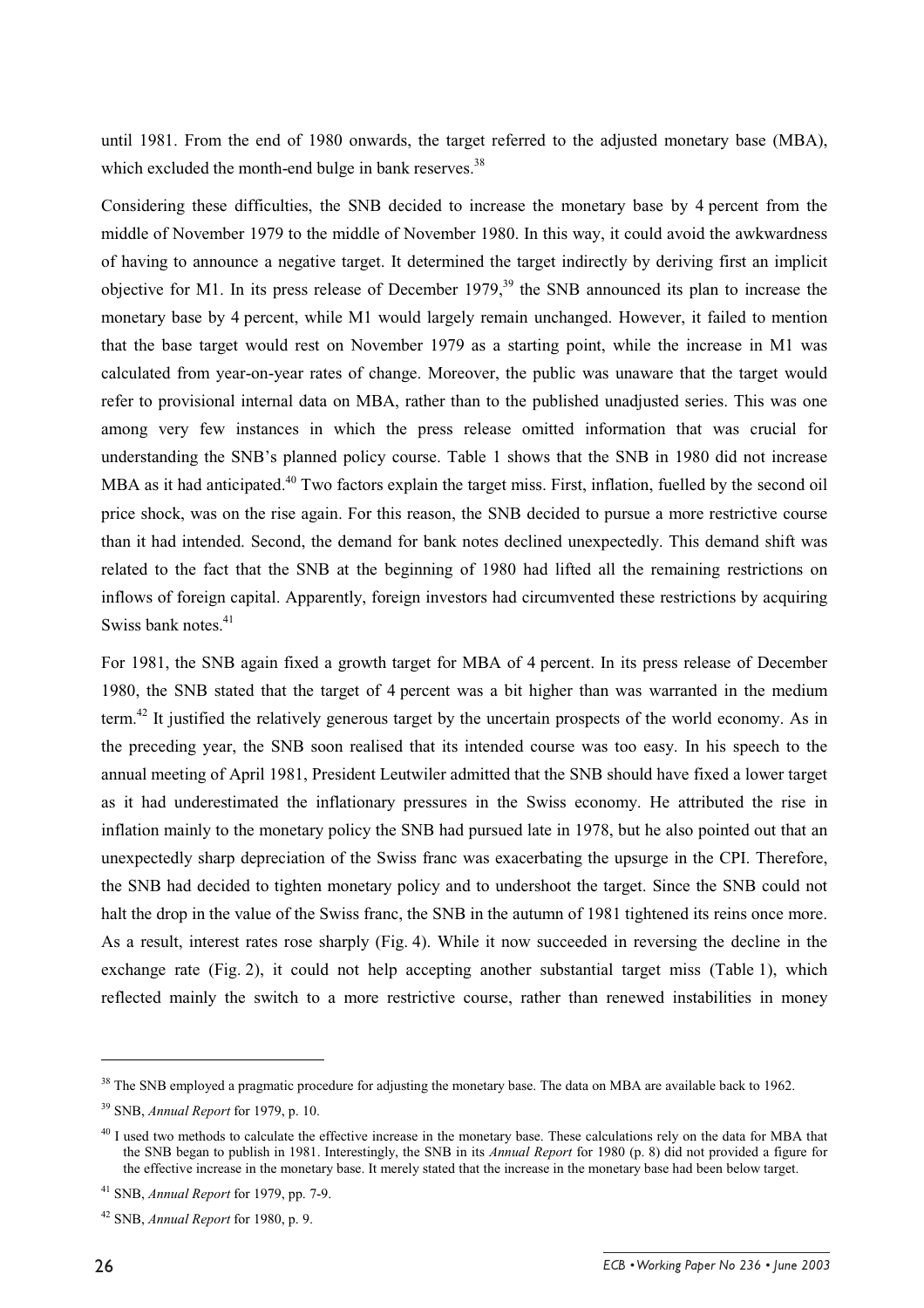demand. As may be seen from Table 2, the SNB underestimated significantly both inflation and output growth for 1981.

The events of 1978-81 influenced strongly the SNB's attitudes about the exchange rate. Many SNBofficials were led to conclude that central banks endeavouring to halt and reverse an excessive appreciation of the domestic currency would be penalised by a subsequent surge in inflation. President Leutwiler, after his retirement from the SNB in 1985, went as far as to assert that that the policy switch of 1978 had been a big mistake (Schiltknecht, 1989, p. 253). However, Leutwiler's harsh verdict is untenable. In principle, the SNB was well advised to ease monetary policy in response to a massive appreciation of the Swiss franc, raising the spectre of a slump in economic activity and deflation. Why did the temporary shift to an expansionary stance, though fundamentally correct, re-ignite inflation? Existing studies offer two possible answers to this question.

First, Schiltknecht (1989) argues that the SNB was too tardy in eliminating the monetary overhang created by the interventions of late 1978 and thus allowed the inflationary forces to take root again. Second, Kugler and Rich (2002) point to the flaws in the SNB's strategy of steady money growth as another possible source of inflation. The SNB may have failed to adopt a sufficiently pre-emptive stance when the economy in 1979 embarked on a cyclical expansion. Kugler and Rich test empirically these two explanations for the SNB's failure to contain inflation. They ask how the SNB would have managed M1 growth had it relied on three-year-ahead inflation forecasts, as it is doing today, rather than on monetary targets. Moreover, they assume that the aim of the SNB was to prevent an increase in the inflation rate above 3 percent.<sup>43</sup> They employ a structural vector-autoregressive model to derive the path of M1 consistent with expected inflation of 3 percent three years ahead. They conclude that both factors – tardy elimination of the monetary overhang and insufficiently strong pre-emptive behaviour – account for the surge of inflation early in the 1980s. The SNB should have reduced M1 more decisively in 1979 and pursued a much tighter course in 1980 than it actually did.

The Kugler and Rich study is not meant to imply that the SNB would likely have achieved superior results had it relied on inflation forecasts, rather than monetary targets. Their SVAR model is estimated from data for the period 1974-2001 and, therefore, uses information that was unavailable to the SNB in 1979. The SNB – in 1979 – would have encountered serious difficulties had it attempted to set monetary policy on the basis of inflation forecasts because the available data still largely pertained to the period of fixed exchange rates. Forecasting inflation under floating exchange rates with models estimated from such data would have invited a severe Lucas critique. The only realistic alternative for the SNB would have been to pay more attention to the business cycle in fixing its monetary targets. I will return to this issue in Sections 6 and 7.

The SNB's analysis of the 1978 exchange rate appreciation was not adequate for identifying the flaws in its strategy of steady money growth. It was strongly coloured by the then popular literature on currency

<sup>&</sup>lt;sup>43</sup> This assumption seems to be consistent with the SNB's actual behaviour. As I indicated above, its aim was to lower inflation gradually.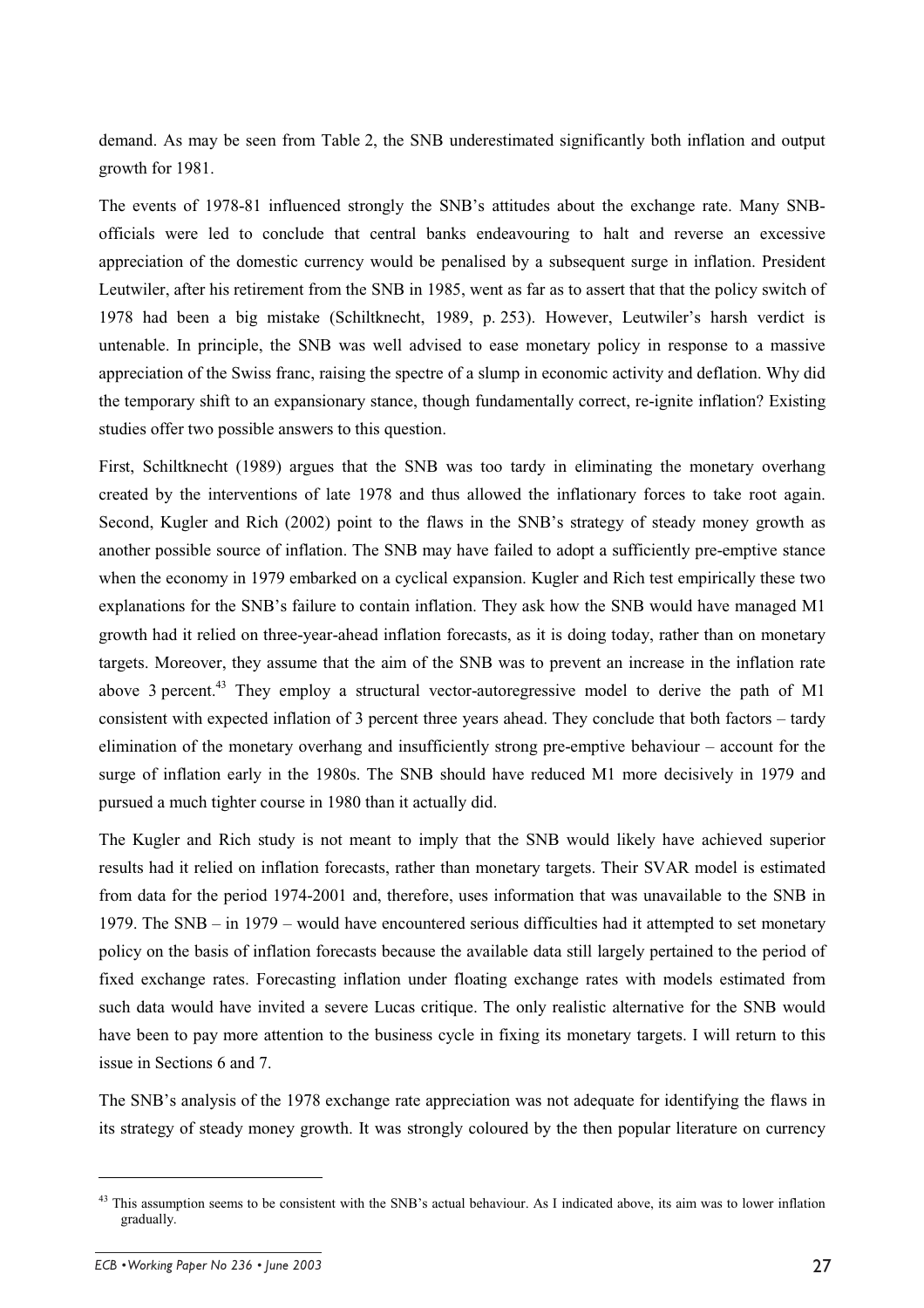substitution. As I indicated earlier, the SNB assumed that market expectations of a strong appreciation of the Swiss franc had prompted investors to substitute domestic for foreign money. In its view, demand for the aggregate M1 was particularly susceptible to currency substitution. Since the then available econometric studies of demand for M1 did not take account of exchange rate expectations, the error terms in the estimated demand equations were thought to provide information on the extent to which the SNB should respond to the exchange rate shock. Although in 1978 actual money demand seemed to exceed the estimated values, subsequent research by the SNB failed to uncover any statistically significant evidence of currency substitution.<sup>44</sup> Therefore, the attempts to extract useful information for monetary policy from the error terms in money demand equations turned our to be an exercise in futility.<sup>45</sup>

Since there was little evidence of exchange rate expectations affecting directly the demand for M1, the SNB's decision to adopt a target for the monetary base rested on shaky foundations. Nevertheless, the switch to a base target was sensible for other reasons. The demand for M1 tends to be more sensitive to changes in interest rates than the demand for base money. Therefore, the powers of steady money growth in stabilising cyclical fluctuations of economic activity and inflation were strengthened by the decision to adopt a base target. Furthermore, demand for M1 became temporarily unstable (Belongia, 1988), due to the introduction of new types of transaction accounts. These instabilities disappeared again when the SNB adjusted the M1 series for these innovations.

In other respects, the events of the late 1970s had a salutatory effect on the SNB. Reviewing the exchange rate policies it had pursued in the 1970s, the SNB concluded that sterilised interventions on the foreign exchange market were useless in managing the exchange rate (Schiltknecht, 1983). The SNB could not really affect the exchange rate unless it was willing to change monetary policy.<sup>46</sup> However, in aiming monetary policy at the exchange rate, the SNB had to exercise caution because of possible conflicts between its overriding objective of price stability and the desire for a stable exchange rate. Moreover, the SNB lost its faith in the effectiveness of capital controls in influencing the exchange rate. From the early 1980s onwards, sterilised interventions became rare events indeed $47$  and capital controls were never used again.

# **5. Tranquillity before the Storm, 1982-1990**

#### **5.1 Tranquil Period up to the Summer of 1987**

The period from 1982 to the summer of 1987 did not see major events impinging on monetary policy. The renewed decline in inflation after 1981 was preceded by a cyclical contraction, starting in the summer of

<sup>&</sup>lt;sup>44</sup> The SNB never published this research.

<sup>&</sup>lt;sup>45</sup> The SNB was aware of McKinnon's (1982; 1984) distinction between direct and indirect currency substitution. It focused entirely on direct currency substitution (see Kugler and Rich, 2002).

<sup>&</sup>lt;sup>46</sup> President Leutwiler stressed these points in his speech at the 1984 annual meeting of the SNB.

<sup>&</sup>lt;sup>47</sup> In principle, the SNB no longer intervened on the foreign exchange market, except in the context of internationally coordinated actions. Often, its participation in such actions was only half-hearted.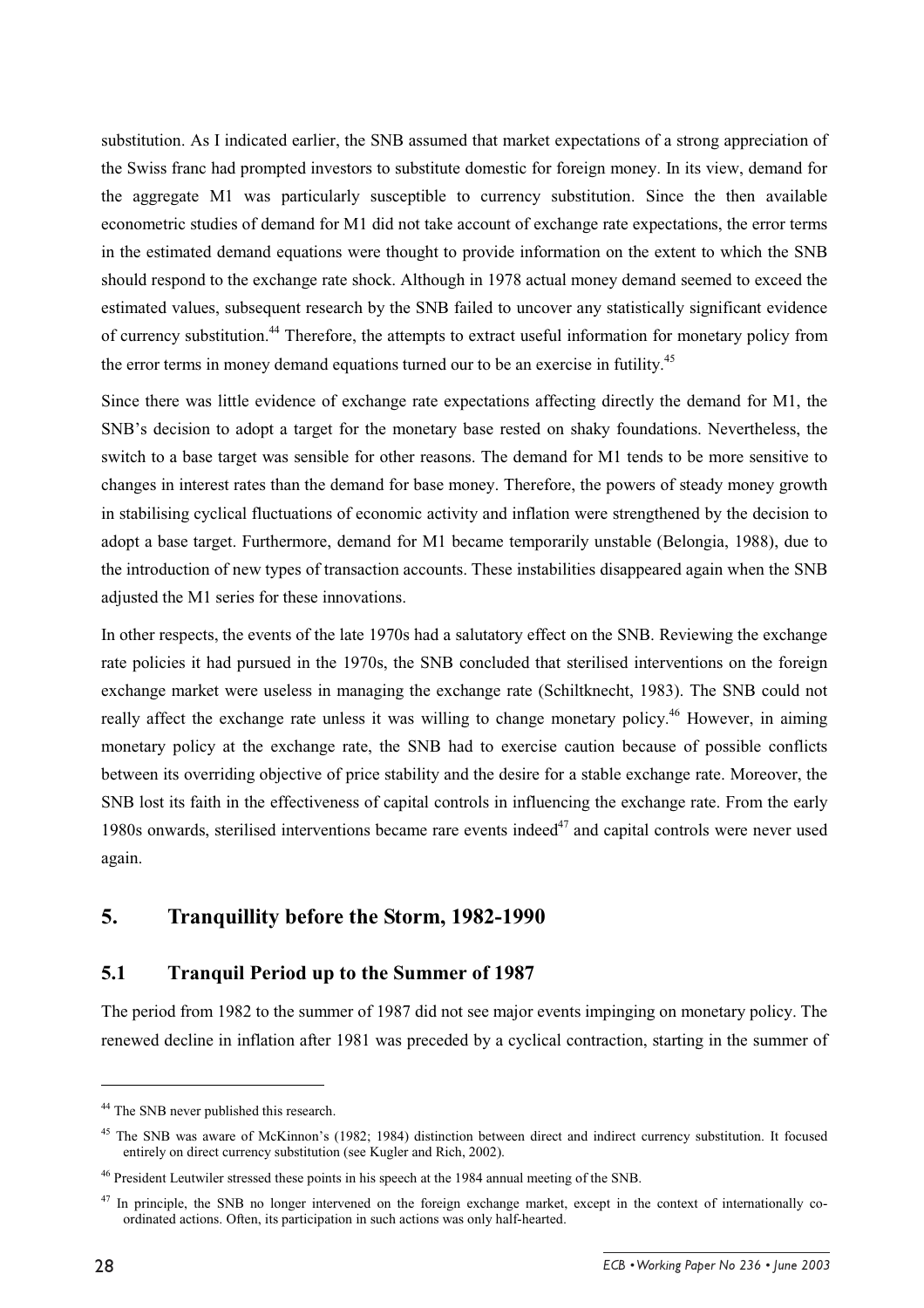1981 and lasting until the end of 1983. As a result of a strong recovery in the United States, the Swiss economy began to pick up again in 1984. Aside from a temporary slowdown in real growth in 1987, the cyclical expansion continued until 1989. Inflation declined from over 7 percent in 1981 to about 3 percent in 1982. However, the SNB was not able to reduce inflation further to the range that it had defined as price stability. Even in the second half of the 1980s, the inflation trend never fell below 2 percent, for reasons to be discussed later. The temporary drop in inflation in 1986 was due entirely to the then sharp decrease in the oil price.

The SNB used the relatively tranquil period to complete and refine the analytical framework developed for establishing its monetary policy. In particular, it fixed the flaws mentioned at the end of Section 3. From the end of 1982 onwards, it relied on a four-step procedure for determining the monetary target to be set for the following year. The first step involved establishing a benchmark for the growth in the monetary base. As indicated earlier, the benchmark equalled the average annual rate of growth in the monetary base that, over extended periods of time, the SNB thought to be consistent with potential output growth and its "objective" of low inflation. The second step featured the forecast of the activity-induced change in the demand for base money for the following year, that is, the procedure developed in the 1970s. However, in contrast to its earlier approach, the SNB now undertook to forecast base-money demand directly, rather than indirectly by way of the aggregate M1. In a third step, the SNB determined the target to be set for the following year. In determining the annual target, the SNB compared the expected activity-induced change in base-money demand with the benchmark. In particular, it explored the question of whether the annual target should differ from the benchmark. The fourth step entailed a *conditional* forecast of the movements in interest rates likely to be elicited by the policy course planned for the following year. If the expected activity-induced change in the demand for base money did not match the annual target, interest rates were bound to adjust in order to keep the growth in demand in line with the target.<sup>48</sup> The forecast of interest rates, of course, was conditional on the SNB's forecast of output growth and inflation. If the macroeconomic forecasts did not materialise, movements in interest rates would also deviate from the SNB's original expectations.<sup>49</sup>

In principle, the SNB's internal policy debate was structured along the lines of this analytical framework. However, in applying the framework to concrete policy decisions, the SNB faced a number of obstacles. They involved determining an appropriate benchmark, establishing and interpreting the forecasts of activity-induced changes in money demand, and the continuing problem of dealing with the exchange

<sup>&</sup>lt;sup>48</sup> This point may be illustrated with an example. Suppose that the Swiss economy suffered from a cyclical contraction, with output expected to fall and the CPI expected to remain unchanged the following year. Considering the expected drop in nominal income, the SNB forecasted the activity-induced demand for base money to decrease too. Assume further that the SNB planned to increase the supply of base money by 2 percent the following year because it regarded this expansion to be consistent with potential output growth and price stability in the longer run. In this case, it had to allow interest rates to fall. The decline in interest rates served to stimulate money demand and to keep it in line with the planned increase in the supply of 2 percent. This example once again demonstrates that the monetary target elicited stabilising movements in interest rates, designed to raise output.

 $49$  Take the example of the preceding note. If, contrary to expectations, an increase in output caused the activity-induced demand for base money to rise by 2 percent, interest rates did not fall, but remained unchanged. Needless to say, the interest rate forecast was also conditional on a stable money demand function.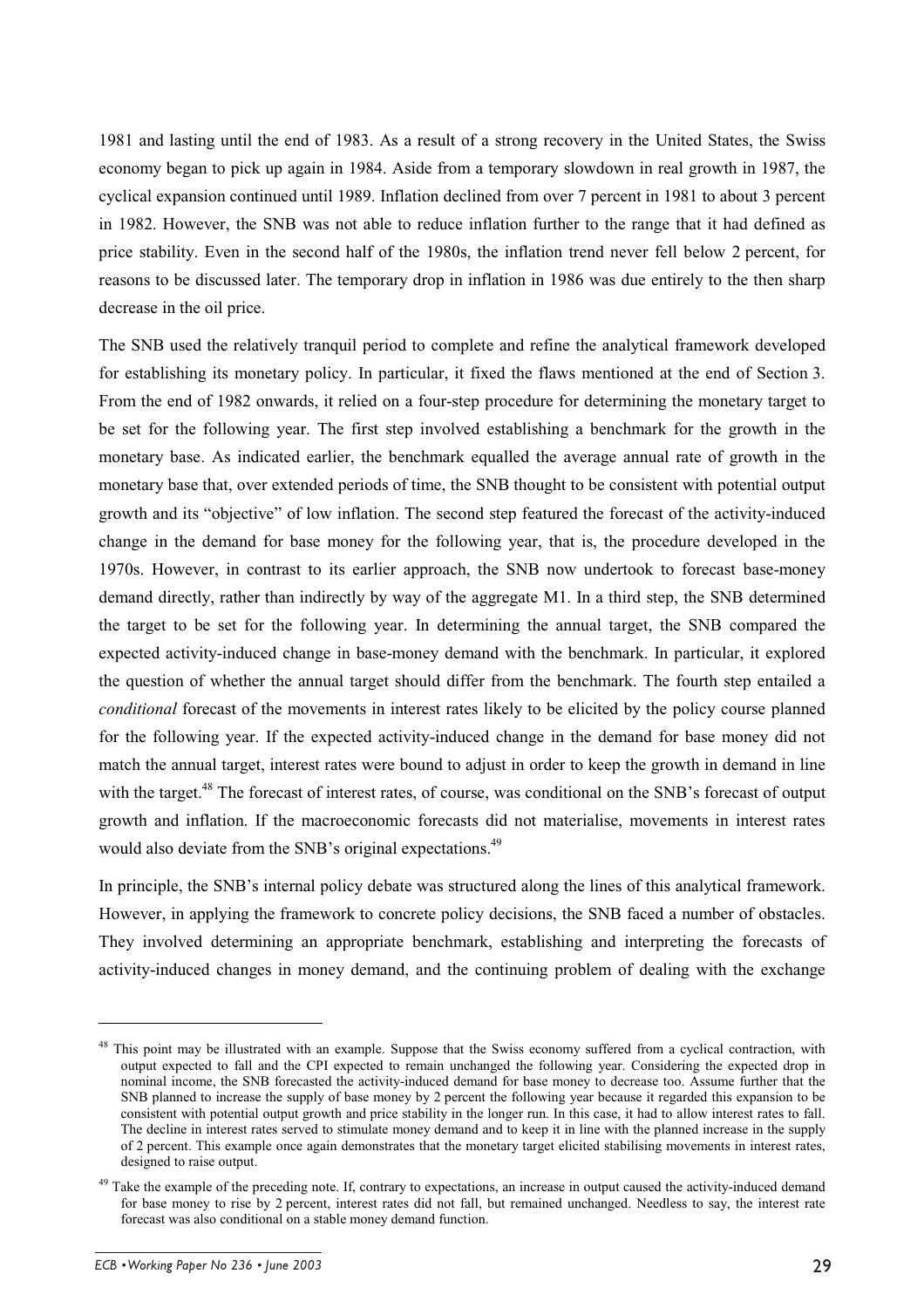rate. A further issue concerned the question of how best to communicate to the public the economic analysis underlying the SNB's policy decisions.

As regards the benchmark, the SNB in the early 1980s considered an average increase in MBA and M1 of 2-3 percent per year to be consistent with price stability and potential output growth. At first, the benchmark did not rest on rigorous analysis. The SNB merely conjectured that potential output would grow by about 2 percent per year. Moreover, it assumed an inflation "objective" of 0-1 percent per year. This yielded an annual increase in nominal potential output of 2-3 percent. Drawing on the then available econometric research, the SNB postulated a unitary long-run elasticity of money demand with respect to output and the price level.<sup>50</sup> Therefore, it expected demand for both MBA and M1 to rise at the same pace as nominal potential output. In other words, it believed that the trends in the income velocities of MBA and M1 would remain constant. In 1986, the SNB investigated thoroughly the evolution of potential output, as it did not wish to depend entirely on internal conjectures and the advice of external researchers. It concluded that its earlier assumption had been realistic.<sup>51</sup> Later reviews of its estimates did not vield significantly different results.

While the SNB was reasonably certain about potential output growth, it was less sure about the trend in the income velocity of money. As time went on, it realised that the income velocity of the monetary base followed an upward trend, as its models tended to overestimate the activity-induced increase in the demand for base money. Therefore, the SNB reduced the benchmark to 2-2.5 percent at the end of 1983 and again to 2 percent at the end of 1986. In debating the policy course to be pursued in 1988, the SNB noticed that over the period 1980-86, average annual growth in real GDP had matched closely the potential of 2 percent, while the increase in MBA had averaged only 1.7 percent. In these circumstances, inflation would have dropped to about zero percent had the income velocity remained constant. Since the CPI still tended to rise by about 2 percent per year, this implied an upward trend in velocity of the same order of magnitude, reflecting the declining importance of cash as a means of payment. Thus, even a benchmark of 2 percent was still too high. With an annual trend increase in velocity of 2 percent and nominal potential output growth of 2-3 percent, a benchmark of about 1 percent would have been more appropriate. As a matter of fact, the SNB reduced its benchmark to 1 percent upon the switch to the medium-term targeting approach at the end of 1990. Consequently, its tendency to overestimate the benchmark explains why the SNB did not succeed in lowering trend inflation below 2 percent in the course of the 1980s.

The policy announcements were coloured by the difficulties of determining an appropriate benchmark. In its press release of December 1982, the SNB disclosed for the first time a benchmark of 2-3 percent for

 $50$  See note 12 and Vital (1978) for the then available econometric studies of demand for M1. The SNB also assumed a constant long-run multiplier of M1 with respect to MBA. At the end of 1982, the SNB ceased to derive the target for the monetary base by way of M1 because the multiplier model no longer provided reliable forecasts. Moreover, as indicate above, the aggregate M1 became temporarily unstable. Instead, the SNB directly estimated the income elasticity of MBA and its components (Rich and Béguelin, 1985; Kohli, 1985, and Ettlin, 1989).

<sup>51</sup> This research was later published (Büttler, Ettlin and Ruoss, 1987) and yielded an estimate of potential output growth of 1.8- 1.9 percent per year.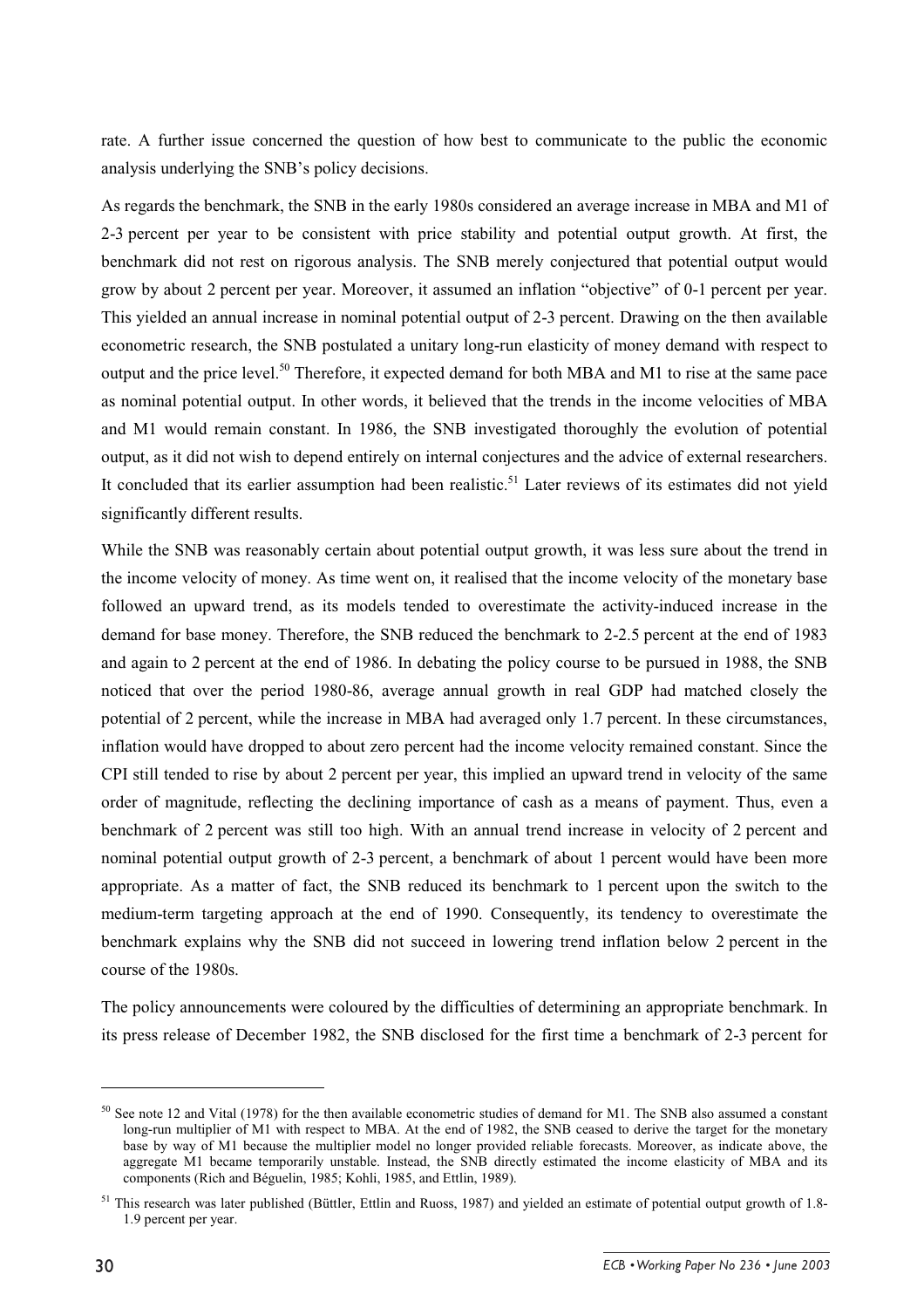the growth in the monetary base. At the end of 1984, it reduced the benchmark to 2-2.5 percent and a year later to 2 percent.<sup>52</sup> While the SNB was prepared to publish a benchmark, it was more reluctant to quantify its definition of price stability. At the 1984 annual meeting, President Leutwiler defined price stability as a rate of increase in the CPI of *close to* zero (italics mine). Because of the uncertainties about the official definition of price stability, the SNB had to resort to somewhat opaque language to explain the assumptions underlying the benchmark. At the end of 1985, it stated that MBA growth of 2 percent was consistent with potential output growth of about 2 percent in real terms and slightly more than 2 percent in nominal terms, given its assumption about the inflation trend.<sup>53</sup> Only in its *Annual Report* for 1986  $(p, 7)$ , did the SNB decide to clarify this issue and to quantify its definition of price stability.<sup>54</sup> Nevertheless, the public knew what the SNB was up to in the medium and long runs.

By contrast, the derivation of the annual monetary targets, for the most part, did not raise major difficulties. Until 1985, the SNB kept the annual targets somewhat above the benchmark because of its stated aim to reduce inflation gradually (Table 1). In 1983 the SNB allowed MBA growth to exceed the target in order to accommodate a decline in interest rates, elicited by the cyclical contraction of 1981-83 (Fig. 4). In this way, the SNB enhanced the stabilising powers of interest rates.<sup>55</sup> As a matter of fact, it had already announced at the end of May 1983 that it would increase MBA somewhat more strongly than it had anticipated. It justified its decision with a renewed real appreciation of the Swiss franc.<sup>56</sup> In 1985 the SNB kept MBA growth below the target. Due to a massive increase in exports, attributable to the strong appreciation of the US dollar in 1983-84, output growth far exceeded the SNB's forecast (Table 2). The SNB seized the opportunity, offered by the excellent performance of the Swiss economy, to reduce MBA growth towards the new benchmark of 2 percent that it was to announce at the end of the year.<sup>57</sup> However, on the whole, the SNB achieved the targets fixed for the years 1982 to 1986 (Table 1).

As far as the exchange rate was concerned, the fluctuations in the external value of the Swiss franc observed between 1982 and the summer of 1987 were more moderate than the variations recorded in the preceding decade. Nevertheless, as already indicated, the SNB continued to take account of the exchange rate, especially in 1983 and 1985. Moreover, it undertook to devise various schemes for combining monetary targeting with target zones for the exchange rate of the Swiss franc, notably against the DM. However, the internal discussions of these schemes revealed the pitfalls of a target zone. If the SNB were

<sup>52</sup> SNB, *Monatsbericht*, December 1982, p. 3; SNB, *Geld, Währung und Konjunktur*, December 1984, p. 7, and December 1985, p. 247. Interestingly, in its *Annual Report* for 1985 (p. 7), the SNB stated that the benchmark had amounted to 2 percent, in contrast the figure of 2-2.5 percent announced at the end of 1984.

<sup>53</sup> SNB, *Geld, Währung und Konjunktur*, December 1985, p. 247. The SNB also pointed out that demand for base money, in particular for small-denomination bank notes, would rise less than nominal output.

<sup>54</sup> The quantitative definition appeared again in the *Annual Report* for 1987, p. 7. From 1988 to 1995, the SNB once again failed to provide a definition of price stability.

<sup>&</sup>lt;sup>55</sup> Recall that the demand for bank notes depends on the savings deposit rate and, therefore, responds to changes in market interest rates with a lag. This explains why demand for base money still grew relatively strongly in 1983 even though the cyclical contraction was about to end.

<sup>56</sup> SNB, *Monatsbericht*, December 1983, p. 3; *Annual Report* for 1983, p. 7.

<sup>57</sup> SNB, *Annual Report* for 1985, pp. 7-8.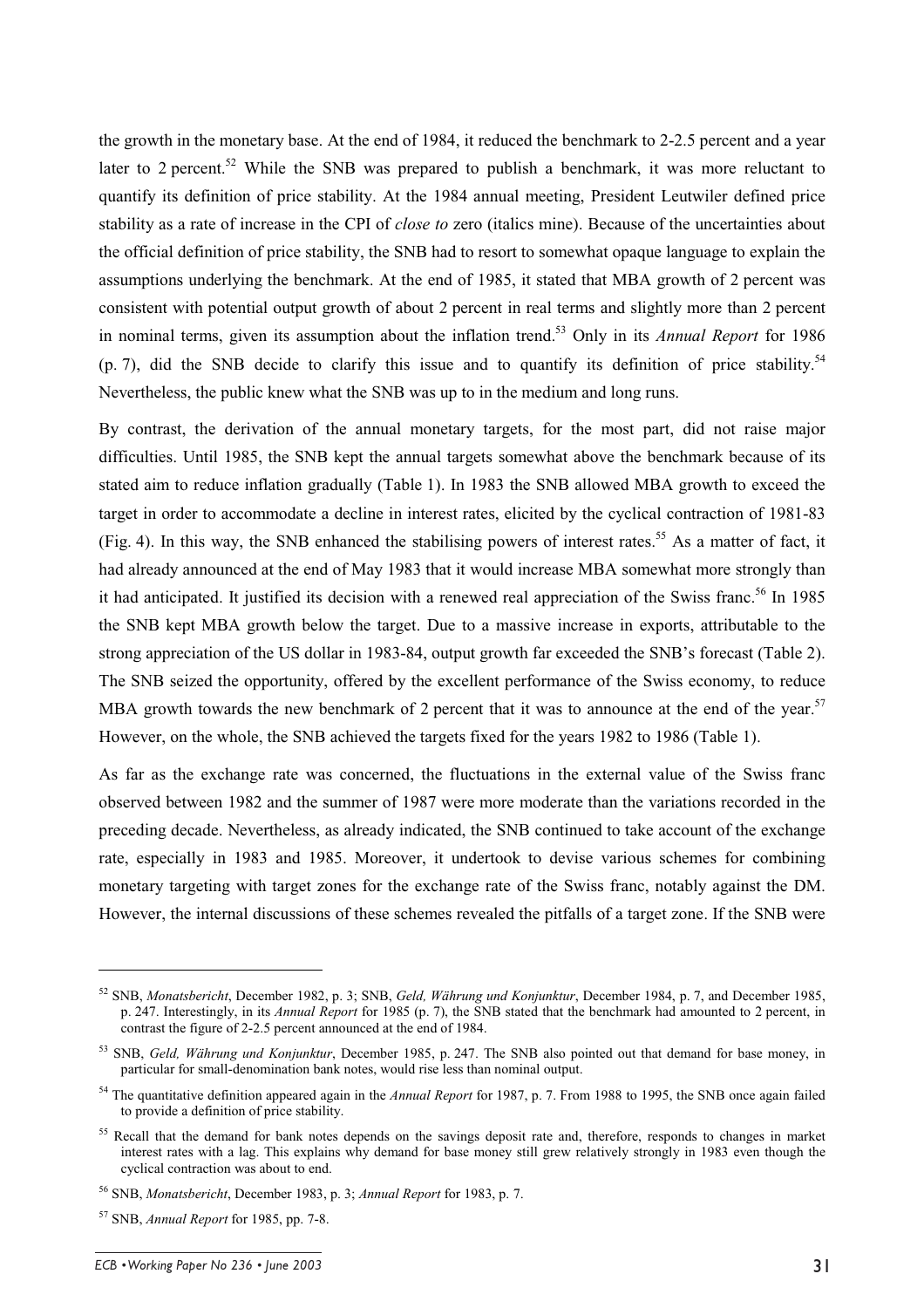to adopt a narrow zone, it would de facto return to a fixed exchange rate, while a wide one would not add much to the status quo. Furthermore, a target zone not disclosed to the public would probably be counterproductive, as it might enhance exchange rate volatility. Foreign exchange traders suspecting a modification in the monetary regime might test the SNB by driving up or down the exchange rate in order to force it to reveal the upper or lower bound of the target zone. For these reasons, the SNB did not warm up to the idea of a target zone. Since 1979, the SNB has not fixed – either formally or informally – targets for the exchange rate.

Communicating to the public the analytical framework underlying the benchmark and the annual targets raised a number of problems. Since the policy announcements were addressed to the general public, rather than to economic specialists, the SNB refrained from encumbering its policy statements with complicated technical details. Therefore, the SNB's December press releases did not cover the full internal analysis, but only contained the core required for understanding its intentions. Nevertheless, from the end of 1984 onwards, the press releases became more substantial and, in general, embraced the following points:

- Statements about the annual target for the following year and the benchmark growth in the monetary base.
- The SNB's quantitative forecasts of output growth and inflation for the following year.<sup>58</sup>
- A statement about the expected activity-induced change in the demand for base money.
- A statement about the extent to which the annual target fixed by the SNB would serve to accommodate the expected activity-induced change in the monetary base.
- A statement about the state-contingent nature of the target.

More controversial was the question of whether the SNB, at least in qualitative terms, should also disclose its conditional forecasts of interest rates, as the public might misunderstand such forecasts and mistakenly treat them as operational targets. While the SNB at first remained silent on this issue, the press releases published between December 1986 and December 1989 contained statements on expected movements in interest rates.<sup>59</sup>

Aside from announcing regularly its monetary targets, the SNB continued to expend considerable efforts in explaining to the public the key features of its policy approach. In his speeches at the annual meetings of 1982, 1983 and 1984, President Leutwiler dealt extensively with monetary policy. He pointed out why price stability was important for the economy. He also reviewed the costs and benefits of a monetary policy aimed at achieving and preserving price stability. He stressed that everybody perceived the costs of fighting inflation, while the benefits were less easy to see. The asymmetries in recognising these costs and benefits had contributed to the world-wide surge in inflation in the 1960s and 1970s. Moreover, during

<sup>&</sup>lt;sup>58</sup> Table 2 shows that the SNB began to publish its macroeconomic forecasts at the end of 1984. For reasons escaping my memory, it failed to publish forecasts for 1986.

<sup>59</sup> SNB, *Geld, Währung und Konjunktur*, December 1986, p. 297; December 1987, p. 231; December 1988, p. 271, and December 1989, p. 292.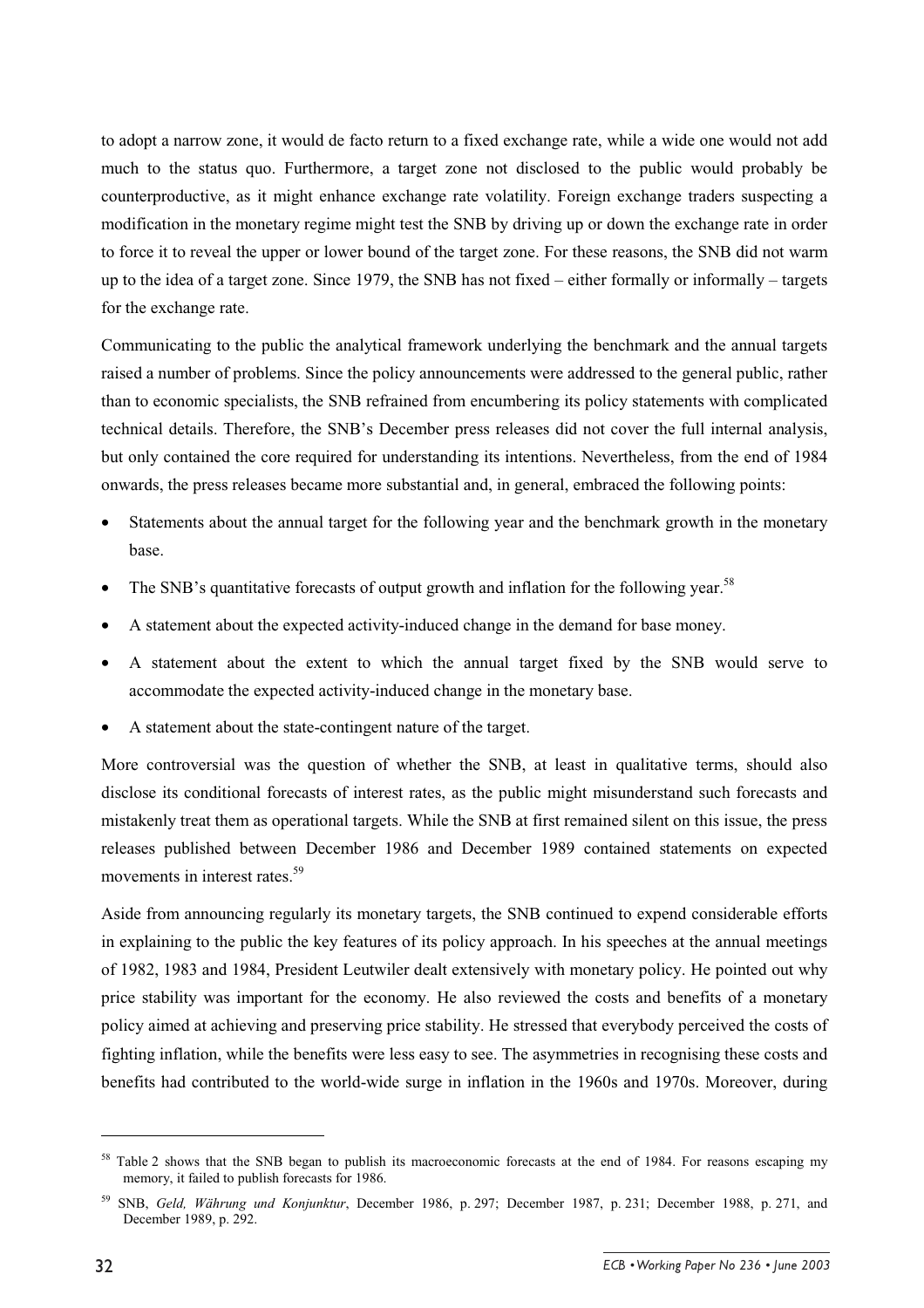the recession of 1981-83, Leutwiler admonished the SNB's critics, who were calling for an easier monetary policy in order to stimulate employment. Although a loose monetary policy might relieve temporarily the unemployment problem, he maintained, the SNB would run the risk of fuelling inflation in the longer run. Central banks performing their tasks properly could not help becoming unpopular at times. The SNB would lose its credibility if it were to depart from its stability-oriented course in an effort to gain short-term popularity. Finally, he replied to demands for low interest rates. He emphasised that a painless route to low interest rates did not exist. Instead, low interest rates were a reward to countries prepared to follow sensible monetary and fiscal policies.

#### **5.2 The storm of 1987-1990**

In 1987, the real exchange rate of the Swiss franc once again reached levels (Fig. 2) that created difficulties for the domestic economy. A slowdown in real growth (Table 2) suggested that the cyclical expansion was coming to an end. Internal demand remained the only source of growth in the Swiss economy, while exports were stagnating. In the summer of 1987, the SNB realised that it would overshoot its monetary target unless it was prepared to curtail bank reserves and raise interest rates. In normal circumstances, the SNB would have stuck to its target and allowed interest rates to go up. However, it decided against curbing money growth because it was concerned that a rise in interest rates would magnify the upward pressures on the real exchange rate. Furthermore, after the stock market crash of October 1987, Swiss banks, like their counterparts in the United States, endeavoured to augment their liquidity. As a result, short-term interest rates began to rise sharply. In an effort to avert a liquidity squeeze, the SNB supplied additional base money to the banks. For these reasons, the SNB exceeded the target for 1987 by about one percentage point (Table 1). $^{60}$ 

The discussions about the policy course to be pursued in 1988 were overshadowed by the dire forecasts of world economic growth that began to appear after the stock market crash. Analysts argued that central banks should avoid the mistakes committed after 1929, when overly restrictive monetary policies had contributed to turning another major stock market crash into a severe depression. In addition to world economic developments, the launch of SIC complicated the SNB's task of setting monetary policy. As indicated earlier, the introduction of SIC was coupled with a simplification and relaxation of minimum reserve requirements, causing considerable uncertainty about the future development of base-money demand.

In these difficult circumstances, the SNB decided to rely on two scenarios for setting its policy course. The first scenario abstracted from the impending financial innovations and rested on the assumption that demand for base money would continue to evolve along past patterns. Considering its forecasts of output growth and inflation (Table 2), the SNB expected the activity-induced demand for base money to increase by 3 percent. If it were to keep the target a 2 percent, interest rates would have to rise. The uncertain prospects of the world economy and the high real exchange rate of the Swiss franc ruled out an increase

<sup>60</sup> SNB, *Annual Report* for 1987, p. 8.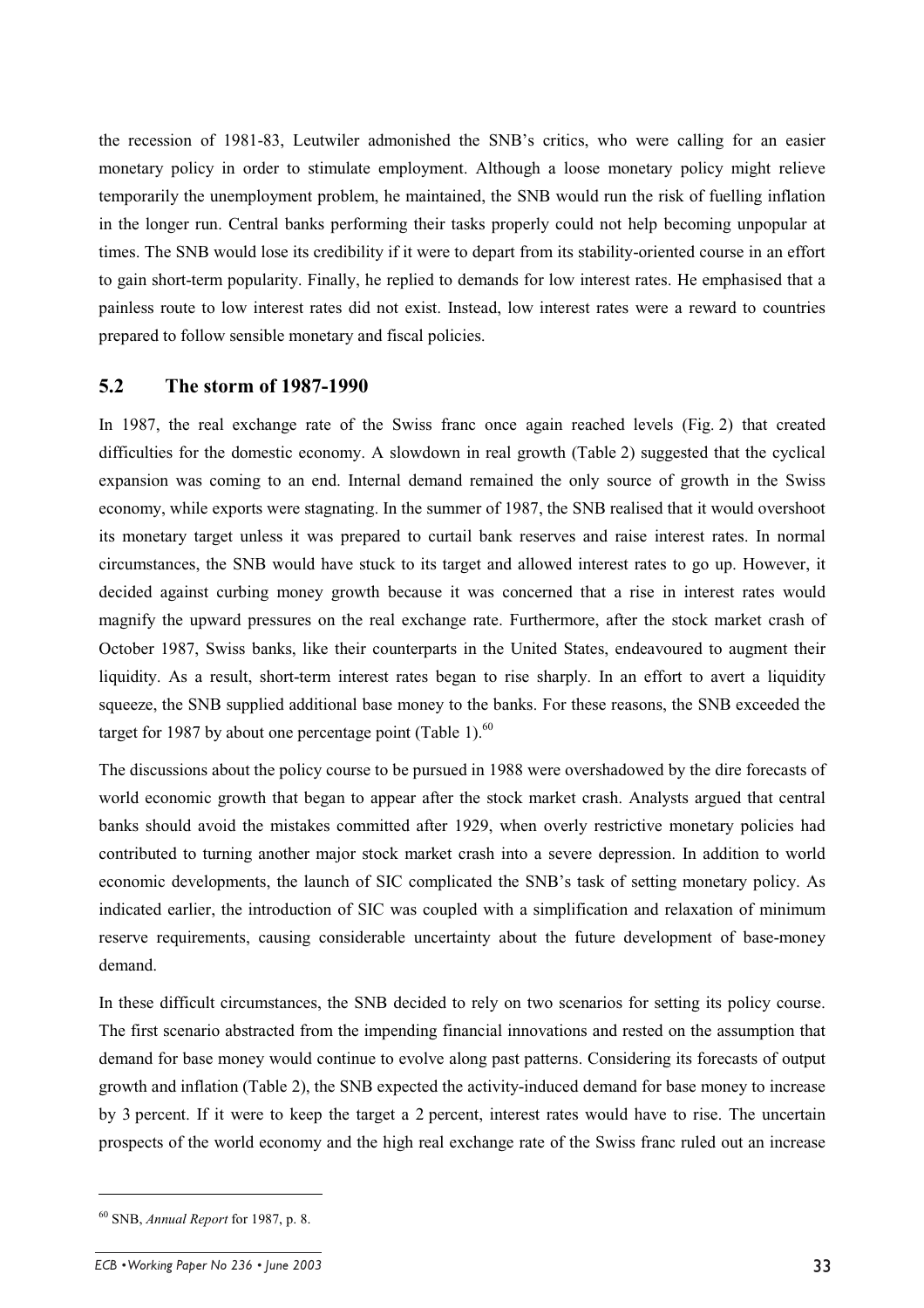in interest rates. In addition, data collected by the SNB indicated that ownership of equity among Swiss non-banks was more widespread than in other Continental European countries. This implied that the reduction in household wealth, resulting from the stock market crash, might exert a detrimental effect on consumption.<sup>61</sup> Therefore, the first scenario called for a rise in the target to 3 percent. In the second scenario the SNB took account of the expected downward shift in money demand that was likely to arise from the impending financial innovations. Unfortunately, it was impossible to estimate reliably the extent of this shift. Internal research suggested that in 1988 demand for base money might drop by as much as 3 percent in response to the financial innovations.

Because of these uncertainties, the SNB decided to lift the target to 3 percent. In its press release of December 1987, the SNB pointed to the possibility of a fall in base-money demand that might call for undershooting the target. However, due to the brevity of the press release,  $62$  the public did not fully grasp the complexities of the analysis underlying the SNB's policy decision. In particular, the SNB failed to spell out fully the meaning of an annual monetary target in the presence of major financial shocks.<sup>63</sup>

Immediately after the new reserve requirement regime had entered into force, the banks began to cut their holdings of base money. Bank reserves fell more quickly and more strongly than had been anticipated. As may be seen from Table 1, the demand shift assumed such proportions that the SNB was compelled to undershoot its target by about 7 percentage points. Furthermore, the banks' preference for a rapid reduction in their reserve holdings caused short-term interest rates temporarily to fall to very low levels. Nevertheless, the SNB was slow in adjusting the supply of base money to the fast drop in demand. At the SNB's annual meeting of April 1988, President Languetin justified this procedure with a desire to ease the banks' adjustment to the new financial environment.

In the spring and summer of 1988, it became increasingly clear that the expected slump in the world economy would not materialise. On the contrary, a strong global recovery began to stimulate economic activity in Switzerland and elsewhere in Europe.<sup>64</sup> Since the Swiss economy was already operating near full employment, the signs of a strong recovery conjured up the prospects of inflationary overheating.<sup>65</sup> Obviously, the SNB should not have shifted to an easy monetary policy at the end of 1987. For this reason, the SNB in the summer of 1988 decided to switch back to a restrictive stance. Due to the SNB's sluggish response to the drop in base-money demand, however, short-term interest rates continued to stay relatively low. Only in November 1988 did they start to rise above the levels they had attained before the

 $<sup>61</sup>$  See Rich (1988). Data collected by the SNB suggested that Swiss non-banks held about 20 percent of their financial wealth in</sup> the form of equity, as compared with a share of 6 percent in Germany. The Swiss share was similar to those recorded for the United States and Canada.

<sup>62</sup> SNB, *Geld, Währung und Konjunktur*, December 1987, p. 231. The 1987 statement was shorter then any other press release published in the SNB's Quarterly Review after 1983.

 $<sup>63</sup>$  As a matter of fact, the SNB in its press release of December 1986 had already discussed the consequences of SIC for</sup> monetary policy, but it did not take up this analysis in its policy statement for 1988 (SNB, *Geld, Währung und Konjunktur*, December 1986, pp. 208-209).

<sup>&</sup>lt;sup>64</sup> Note that real GDP increased by 2.9 percent in 1988 as compared with a forecast of 1 percent by the SNB (Table 2).

<sup>&</sup>lt;sup>65</sup> The boom setting in during the spring and summer of 1988 also triggered a bubble in real estate and housing prices that burst early in the 1990s and caused severe problems among Swiss mortgage banks.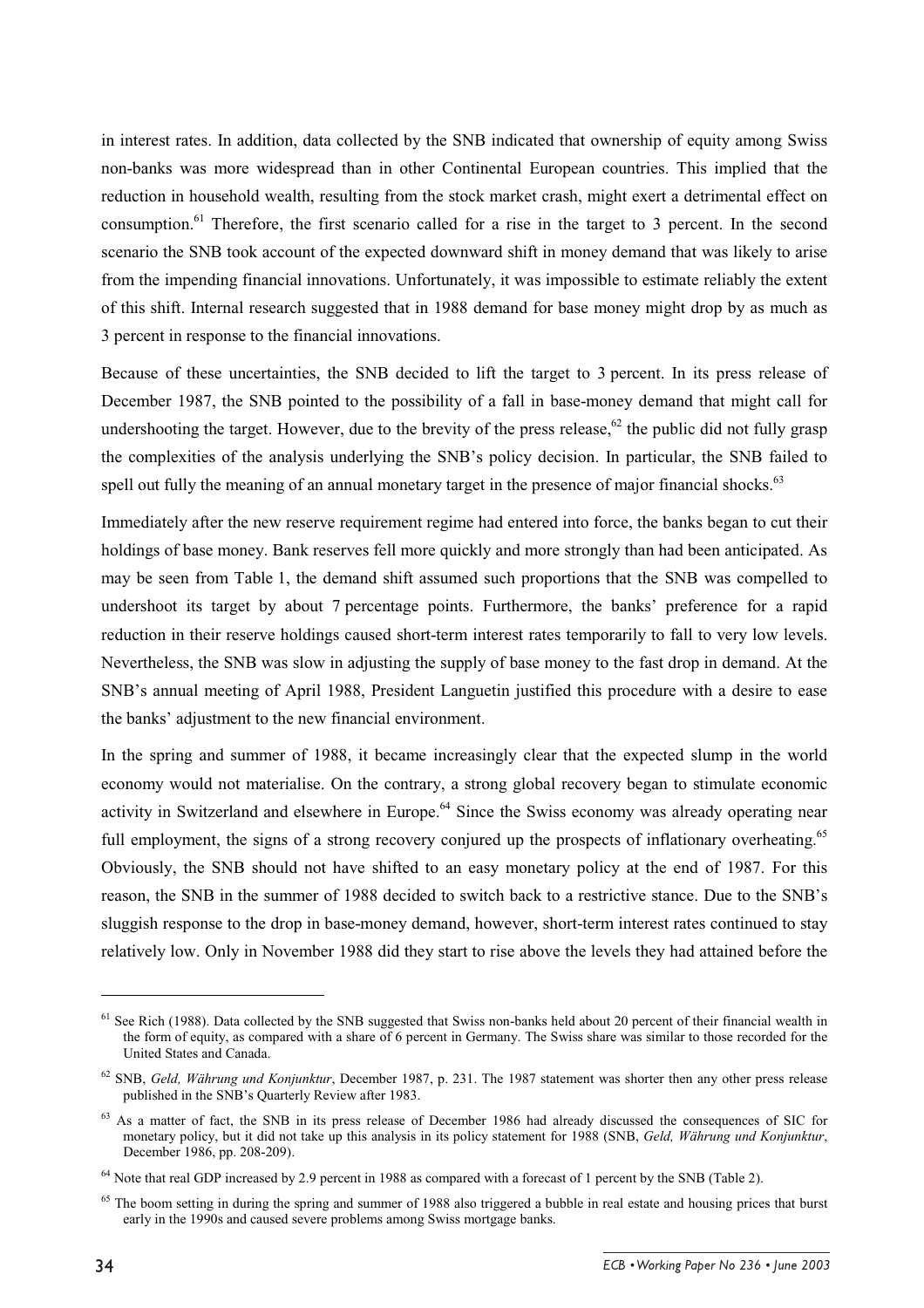stock market crash (Fig. 4). Therefore, partly against the SNB's intentions, monetary policy remained expansionary during much of the rest of 1988. The OECD (1989, p. 44) argued that MBA would have attained a growth rate of 4 percent in 1988 in the absence of any financial innovations.<sup>66</sup> Monetary policy turned out to be even easier than the SNB had foreseen at the end of 1987.

In December 1988, the SNB reduced the target again to 2 percent. Since activity-induced money demand was expected to increase by 4 percent, the SNB in its press release of December 1988 explicitly stated that it foresaw a rise in interest rates. It also stressed the continuing uncertainties with regard to the banks' reserve behaviour.<sup>67</sup> However, the SNB once again underestimated the cyclical expansion in the Swiss economy (Table 2), as the booming world economy continued to buttress domestic growth. Furthermore, Swiss franc strength gave way to a pronounced weakness pushing up the prices of imported goods (Fig. 2). In all likelihood, the decline in the Swiss franc exchange rate stemmed from the fact that the Bundesbank too was compelled to tighten severely monetary policy, as indicated by the sharp increase in German interest rates (Fig. 4). The SNB became concerned that the dangerous mix of continuing strong growth and domestic currency weakness might elicit a new bout of inflation. Therefore, early in 1989, it tightened further its monetary reins. In his speech to the annual meeting of April 1989, President Lusser emphasised that with hindsight, the industrialised countries, including Switzerland, had pursued overly expansionary monetary policies in the past three years. Since the course originally fixed for 1989 was still too easy, the SNB would undershoot its target of 2 percent. As a matter of fact, the SNB, once again, missed its target by a substantial margin (Table 1). In its *Annual Report* for 1989 (p. 9), the SNB attributed about half of the deviation from the target to its tighter course and the remainder to a further decline in bank demand for base money. As a result of the SNB's restrictive stance, short-term interest rates rose from about 5 percent at the end of 1988 to close to 9 percent a year later (Fig. 4).

In its press release of December 1989, the SNB announced that it would keep the target at 2 percent. It would stick to a restrictive course, as the expected evolution of activity-induced money demand would call for interest rates to stay at their currently high levels or to rise even a bit further. The SNB would not be willing to reduce interest rates before receiving signs of a slowdown in real growth and inflation.<sup>68</sup> While the SNB correctly forecasted a decline in output growth, it grossly underestimated the inflationary pressures afflicting the Swiss economy (Table 2). Ushered in by a sharp increase in the oil price at the end of 1989, inflation soared to over 6 percent in the summer of 1990. In these uncomfortable circumstances, the SNB reluctantly decided once again to adopt a tighter course than it had intended at the end of the preceding year. In the summer of 1990, first indications of a slowdown in real growth appeared on the scene. Therefore, the SNB cautiously tried to relax monetary policy.<sup>69</sup> As a result, the monetary base began to increase again (Fig. 3). However, the economic effects of German reunification upset the SNB's

<sup>66</sup> Internal calculations by the SNB yielded similar results (Rich, 1997, p. 122).

<sup>67</sup> SNB, *Geld, Währung und Konjunktur*, December 1988, pp. 271-272.

<sup>68</sup> SNB, *Geld, Währung und Konjunktur*, December 1989, p. 292.

<sup>&</sup>lt;sup>69</sup> The Gulf War of 1990 led to an inflow of save-haven funds to Switzerland, temporarily pushing up the exchange rate of the Swiss franc. This provided additional scope for easing monetary policy (SNB, *Annual Report* for 1990, p. 9).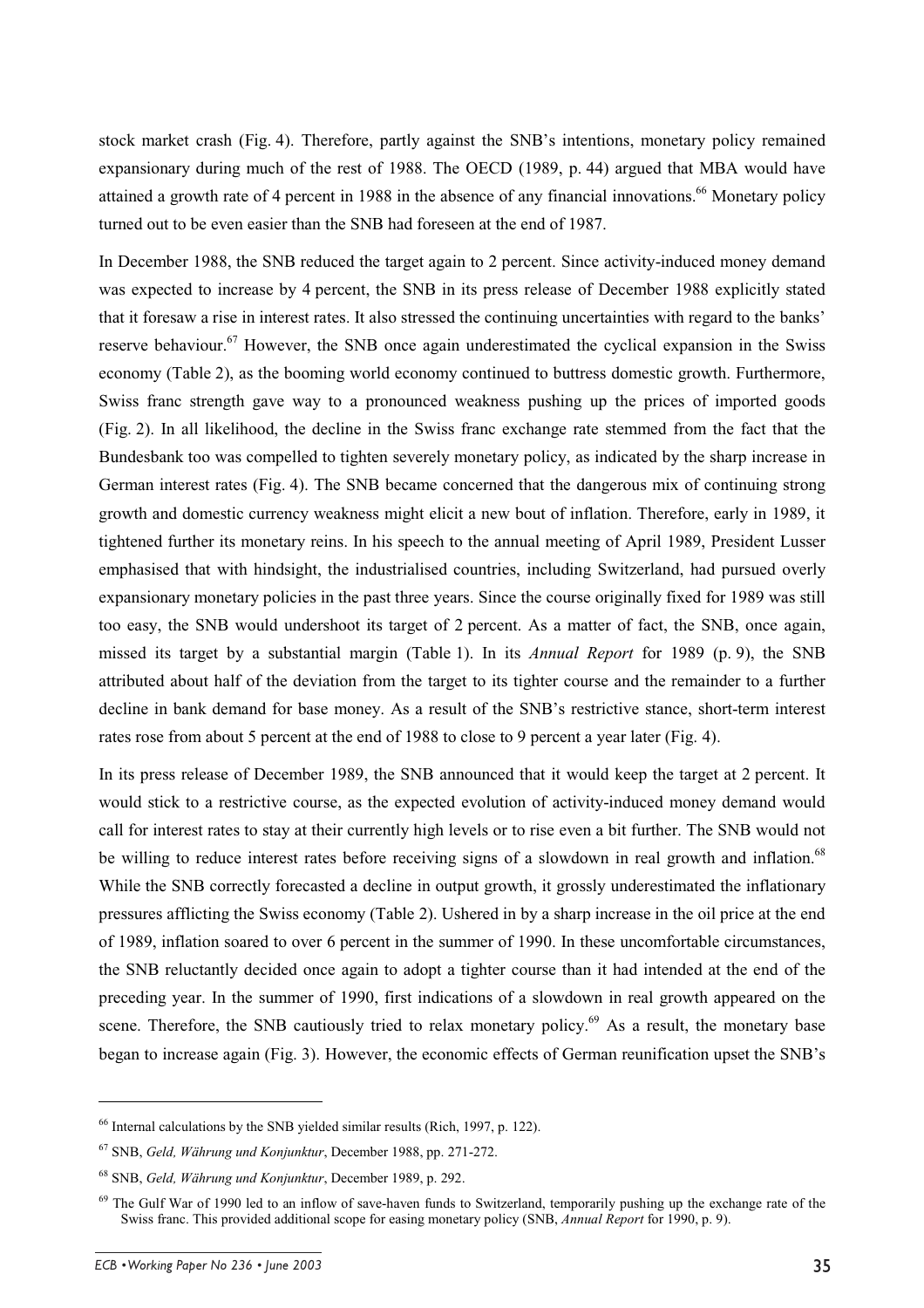calculations. Towards the end of 1990, German interest rates began to increase again. As a result, the Swiss franc remained weak and continued to put upward pressure on the price level. Since the SNB had little choice but to return to a restrictive policy course, the monetary base did not increase any further. At the end of 1990, base-money growth for the third time in three years fell short of the SNB's target. However, the 1990 target miss no longer reflected shifts in demand for base money. It was due mainly to the necessity of pursuing a tighter course than the SNB had anticipated at the end of 1989.<sup>70</sup>

The SNB's inability to contain inflation prompted a flood of criticism from various observers of Swiss monetary policy. Several commentators (e.g., Capitelli and Buomberger, 1990) wondered whether the SNB had really grasped the policy implications of the financial innovations introduced earlier. Since the SNB had continued to fix a monetary target for 1988, these critics maintained, it had disregarded entirely an important conclusion from monetary theory. As Poole (1970) had argued, in the presence of massive money demand shocks, a monetary target was inappropriate. In these circumstances, the monetary aggregates were liable to emit highly misleading policy signals. Not comprehending the consequences of the money demand shock, the SNB unintentionally had pursued an excessively expansionary policy course fuelling inflation in due course.

The bland press release of December 1987 indeed conveyed the impression that the SNB was unaware of the policy challenges arising from the impending financial innovations. Even so, it is wrong to argue that the SNB ignored fundamental economic analysis. In his speech to the annual meeting of April 1988, President Languetin clarified the meaning of the monetary target announced at the end of the preceding year. He pointed out that due to the demand shift, MBA growth would fall short considerably of its target. The SNB, he stressed, was in the midst of adjusting the supply of base money to the drop in demand. The slip in short-term interest rates at the beginning of 1988 would remain temporary; a correction was already under way. President Languetin reminded the audience that the SNB had deliberately opted for an expansionary course. While the economic outlook remained uncertain, though, he could detect first indications of the Swiss economy holding up better than the SNB had anticipated at the end of 1987. Subsequently, the SNB reiterated its position at several occasions. Despite these efforts to elucidate a complex policy situation, however, it never managed to free itself completely from the mistaken notion that its expansionary stance had reflected an inability to comprehend quickly enough the full consequences of SIC and the modifications in the liquidity regime.<sup>71</sup>

Another criticism addressed at the SNB concerned the causes of the surge in inflation at the end of 1989. Many analysts claimed that the SNB's easy stance of 1988 – whether deliberate of not – had triggered the subsequent increase in inflation. I should emphasise that the SNB itself delivered these arguments to its critics. As President Leutwiler had done almost a decade earlier, President Lusser in his speech at the annual meeting of April 1990 accepted responsibility for the re-emergence of inflation. The rise in

<sup>70</sup> SNB, *Annual Report* for 1990, pp. 9-10.

 $71$  This criticism is all the more absurd as the SNB had been closely involved in developing SIC and had played a key role in modifying the liquidity regime. Therefore, it had studied thoroughly the policy implications of these innovations.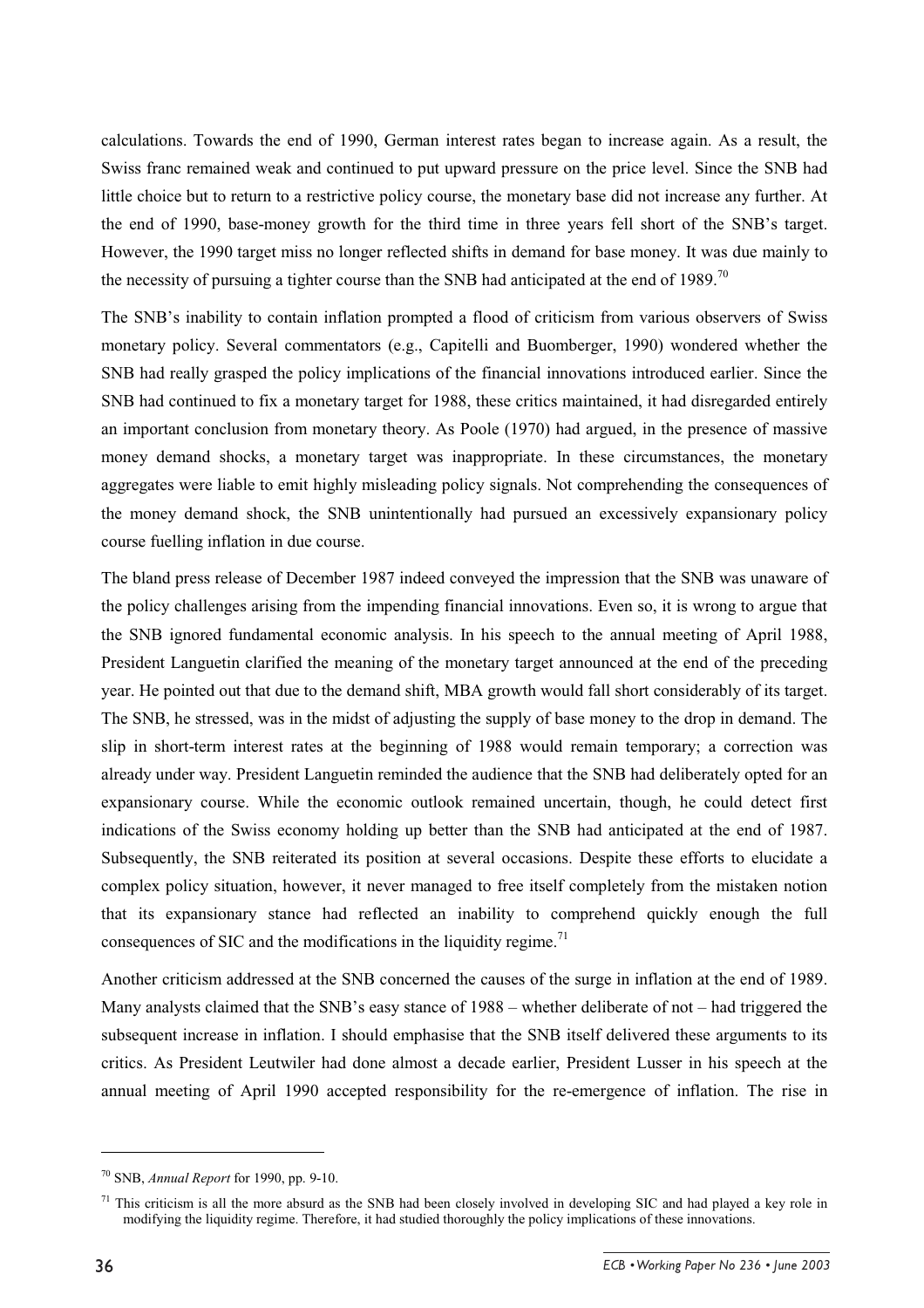inflation, he stated, was attributable, at least in part, to the expansionary course the SNB, rightly or wrongly, had pursued in 1988. Despite President Lusser's admission of guilt, the reasons for the renewed surge in inflation are not as evident as one might believe at first sight.

The SNB had clearly learnt a lesson from the unfortunate episode of 1978-81. At the end of the 1980s, it endeavoured to react pre-emptively to the inflation threat, in contrast to its behaviour a decade earlier. The SNB undertook to tighten monetary policy in the autumn of 1988, about a year before inflation began to soar. Needless to say, the SNB's course would have been even more pre-emptive had it tightened already in the spring or summer of 1988. I do not know to what extent an earlier switch to monetary restriction would have moderated the price increases of late 1989 and 1990. However, there is little doubt that monetary policy in this period was complicated by at least three factors.

First, the SNB was forced to pay a price for the cautious approach it had followed in the 1980s. To minimise the output effects of its anti-inflationary monetary policy, it had attempted to achieve price stability gradually. As we saw earlier, the SNB's behaviour had been too gradual since it had not really succeeded in restoring price stability. Therefore, when the expansionary external shocks hit the Swiss economy in the late 1980s, inflation was already above the level consistent with price stability. This made it all the more difficult for the SNB to ward off the expansionary forces and to contain the price increases. Clearly, the SNB's half-hearted fight against inflation – though soothing the short-term pressures on the real economy – did not facilitate its task of preserving price stability in the longer run. As I show below, the SNB in the 1990s adopted a more determined approach to achieving and maintaining price stability.

Second, the inflationary impulses stemming from the external sector of the Swiss economy were reinforced by a variety of domestic indexing schemes that had taken root in the  $1980s$ .<sup>72</sup> A particularly pernicious scheme – still in existence today – involves the Swiss practice of linking housing rents to mortgage rates. In Switzerland rental housing plays an important role. For this reason, there is strong political pressure to prevent landlords from demanding increases in housing rents that tenants perceive to be unfair. To protect tenants, Swiss legislation features a procedure for reviewing housing rents. If tenants regard a rent increase as unfair, they may approach a court for a review of their higher rental payments. To judge the fairness of the rent increase, the court must consider the landlord's housing costs, including interest payments on mortgage debts. If mortgage rates rise, the courts will normally allow landlords to lift housing rents. Since housing rents loom large in the Swiss CPI, $^{73}$  inflation, at least in the short run, tends to increase if the SNB tightens monetary policy.<sup>74</sup> In 1989 and 1990, the SNB's anti-inflationary

 $72$  One of the most important schemes – linking nominal wages to the increase in the CPI – largely disappeared in the 1990s.

 $73$  Currently, housing rents command a share of about 21 percent in the Swiss CPI basket.

 $74$  The short-term positive effect of interest rates on inflation is a feature of a large structural macroeconomic model (see below), used by the SNB for forecasting purposes.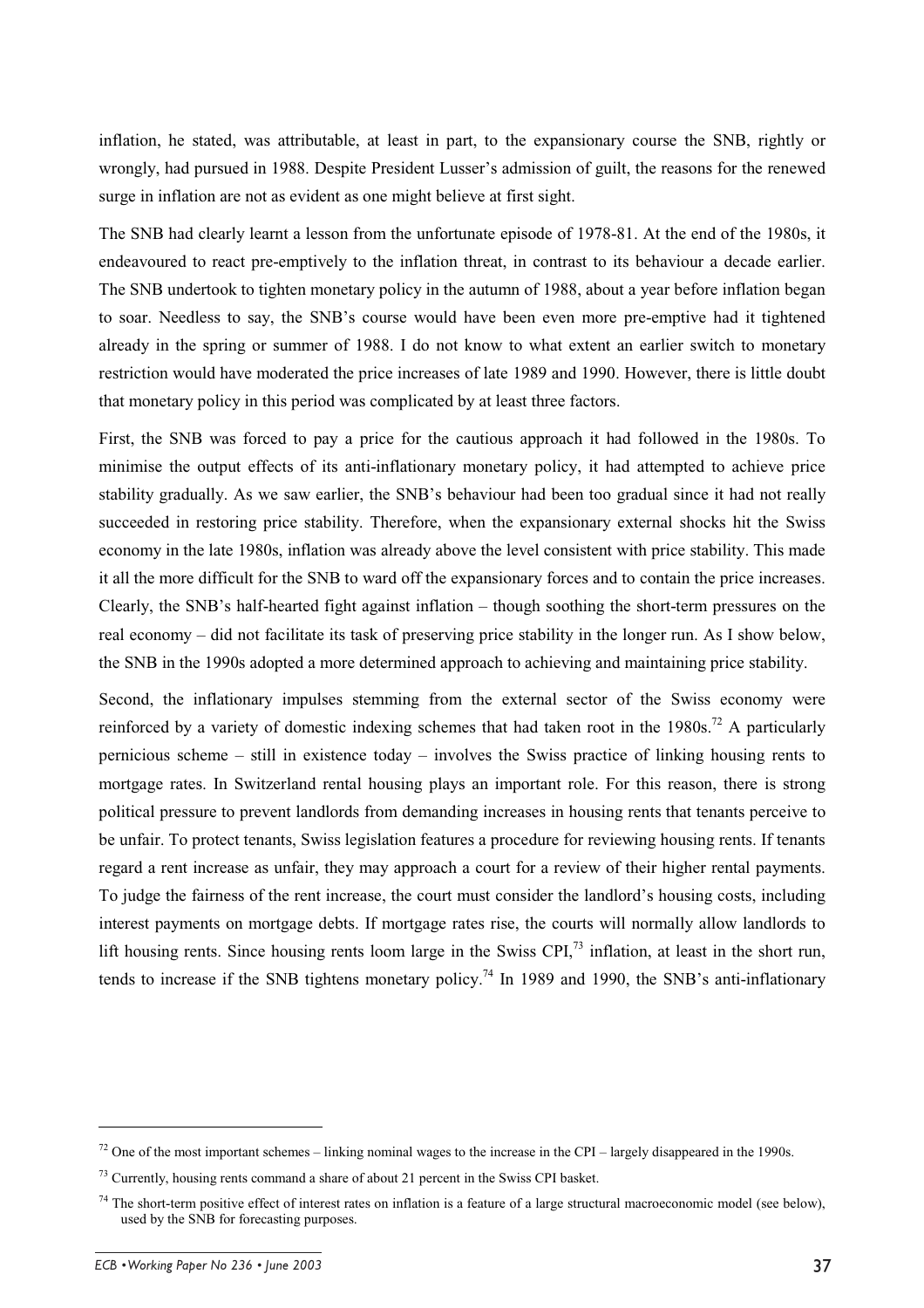monetary policy was severely hampered by the temporary stimulating effect on inflation of high interest rates<sup>75</sup>

Third, it is unclear whether the SNB in the late 1980s would have achieved better policy outcomes had it set its course on the basis of inflation forecasts, rather than monetary aggregates. At present, the SNB employs a variety of models for forecasting inflation and output growth (Jordan and Peytrignet, 2001). One of these is a large-scale structural model developed by Stalder (2001). Performing dynamic simulations for the 1980s and 1990s, Stalder finds that the forecasting properties of his model are satisfactory. Nonetheless, his simulations fail to account for a major portion of the pronounced increase in inflation in 1990 and 1991.<sup>76</sup> Interestingly, his forecasts closely match those actually published by the SNB. Thus, regardless of the type of policy strategy followed, the SNB would likely have underestimated the rise in inflation in the late 1980s and early 1990s. Even with hindsight, I cannot help feeling puzzled by the strength of the inflationary forces at that time.

The repeated and massive deviations in base-money growth from the SNB's objectives discredited entirely the practice of setting annual monetary targets. Clearly, annual monetary targets ceased to be an effective device of informing the public about the SNB's intentions.

### **6. Medium-Term Targets after 1990**

#### **6.1 Trial and Error: 1990-1993**

At the end of 1990, the SNB announced a new policy strategy. It abandoned annual monetary targets and switched to a medium-term approach. In its press release of December 1990,<sup>77</sup> it stated that its aim was "to increase the monetary base to approach a medium-term expansion path." This expansion path would define the evolution of the monetary base that the SNB considered being consistent with price stability and potential output growth of the Swiss economy. In the past, the SNB had argued that average growth in the monetary base of 2 percent would suffice to guarantee price stability in the medium run. After reexamining the analysis underlying its benchmark for the monetary base, the SNB decided to fix the medium-term target at 1 percent per year. The reduction in the benchmark, the SNB pointed out, was motivated by two factors. First, ongoing innovations in the payments system had increased somewhat the trend growth in the income velocity of the monetary base. Second, and more important, the introduction

 $75$  This explains why mortgage rates frequently give rise to fervent political debates. In 1990, the federal government went so far as to suggest a temporary ceiling on mortgage rates. Due to strong opposition from the SNB, this unwise populist proposal was not implemented (SNB, *Annual Report* for 1990, p. 9).

<sup>&</sup>lt;sup>76</sup> See Stalder, 2001, Chart 3b. The numerical values of the forecasts for CPI inflation underlying Chart 3b, on average, are 3.2 percent for 1990 and 4.2 percent for 1991. They are derived from within-sample dynamic simulations and represent oneyear-ahead quarterly forecasts (information obtained from Stalder by e-mail on 18 November 2002). The effective inflation rates amounted to 5.9 and 5.3 percent respectively (Table 2). Stalder models Swiss monetary policy with the help of a Taylor rule. This does not imply that the SNB actually followed a Taylor rule. As I show elsewhere (Rich, 2002, especially Fig. 6), the SNB's approach to monetary targeting yielded a path for short-term interest rates that frequently agreed with that derived from a Taylor rule.

<sup>77</sup> SNB, *Geld, Währung und Konjunktur*, December 1990, pp. 273-74.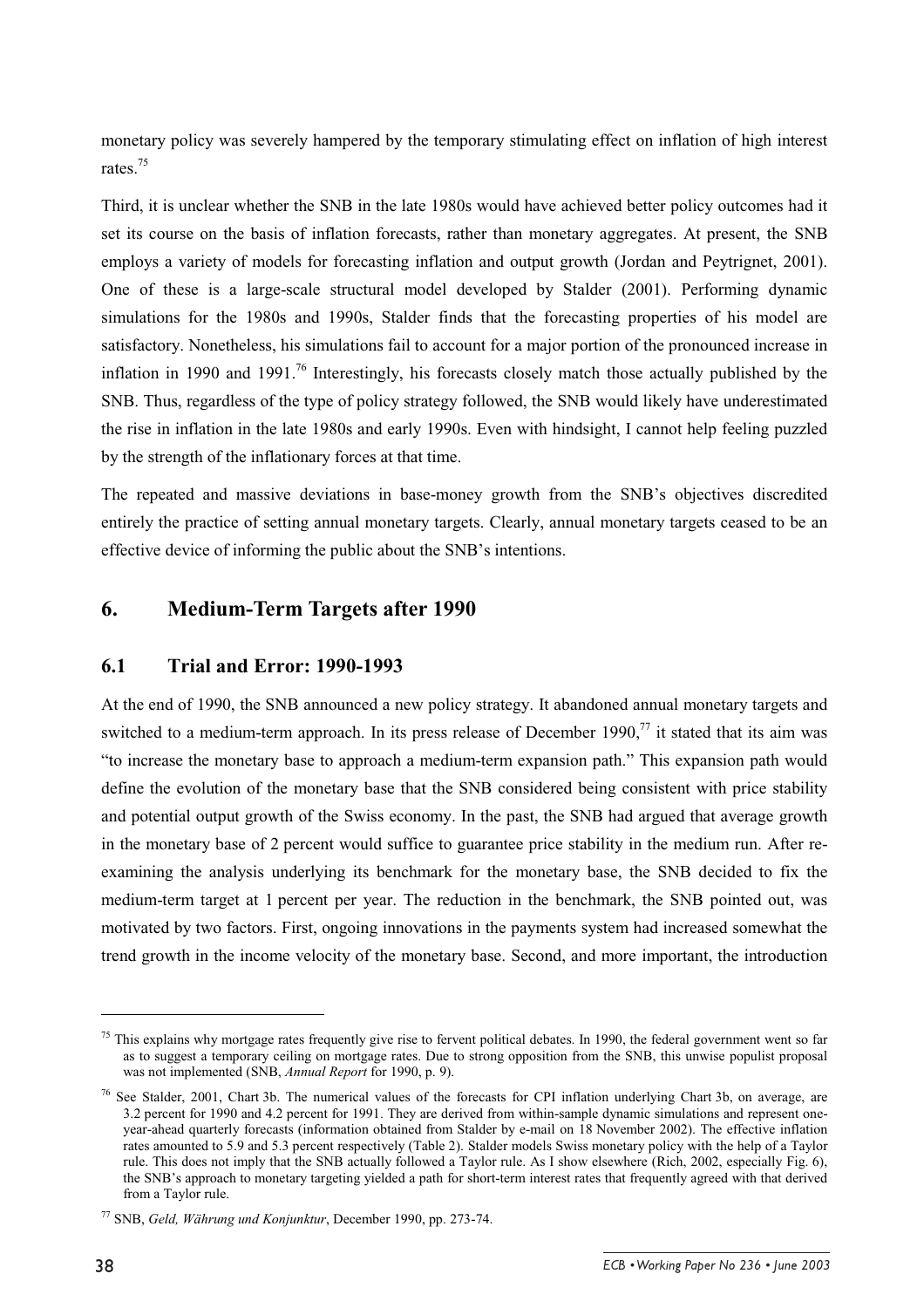of SIC and the modification of reserve requirements had altered substantially the composition of the monetary base. Bank notes now accounted for the lion's share of the monetary base.<sup>78</sup> Since the trend increase in income velocity was more pronounced for bank notes than for bank reserves, the compositional change had pushed up trend growth in velocity for the monetary base as a whole.

The SNB stressed that it had decided to retain monetary targeting because of the strong leading-indicator role of money. In Switzerland, growth in the monetary base provided reliable information on the evolution of inflation in the medium and long runs. However, money growth was not a good predictor of short-term movements in the inflation rate. To stabilise inflation both in the short and long runs, the SNB would have to look at other indicators, besides money. Depending on the signals emitted by these additional indicators, the SNB might have to push money growth temporarily above or below the medium-term target. In particular, if a weak Swiss franc and/or a vigorous cyclical expansion abroad were to fuel domestic inflation, the increase in interest rates, triggered by a strategy of steady expansion in the monetary base, might not be sufficiently large to stabilise the price level. Therefore, to strengthen the stabilising role of monetary policy, the SNB would have to lower temporarily base-money growth below the medium-term target of 1 percent.

The SNB also pointed out that it would continue to rely on the monetary base as its target variable. After examining various alternatives, it had not found a better target variable than the monetary base. The money stock M1 was also a good predictor of medium- and long-term movements in the inflation rate. However, due to its high interest sensitivity, the aggregate M1 was even less effective in stabilising shortterm fluctuations in the inflation rate than the monetary base. Moreover, the SNB ruled out a target for the aggregate M3 because of its poor quality as a predictor of future inflation.<sup>79</sup>

Although the SNB retained the monetary base as a target variable, it ceased to rely on MBA. Instead, it set its medium-term target for a new version of the monetary base, that is, the seasonally adjusted monetary base (MBSA). The introduction of SIC and the modification of minimum reserve requirements had altered the attributes of the monetary base in another respect: The infamous month-end peaks in bank reserves had largely vanished. Therefore, the SNB decided to apply standard seasonal adjustment procedures to the monetary base. The annual targets for 1989 and 1990 had already been based on MBSA. Contrary to past practice, the target for 1990 had been defined as the percentage change in MBSA between the fourth quarter of 1989 and the fourth quarter of 1990.<sup>80</sup> After 1990, the annual percentage

 $78$  The share of bank notes in the monetary base rose from about 70 to 90 percent and more after 1988.

 $79$  These comments on alternative aggregates were based on research conducted by two staff members of the SNB (Fischer and Peytrignet, 1990). In the meantime, M3 has become a much better predictor of future inflation.

<sup>&</sup>lt;sup>80</sup> The target for 1989 also referred to the increase over the level recorded in the fourth quarter of the previous year. However, the SNB decided to compare the target with the average annualised monthly rates of change in MBSA relative to the fourth quarter of 1988 (Table 1). The rate of change in MBSA, therefore, did not depend on the level reached in the fourth quarter of 1989 alone. The SNB dropped this complicated procedure for calculating the annual rate of change in MBSA the following year because it was incomprehensible to the public.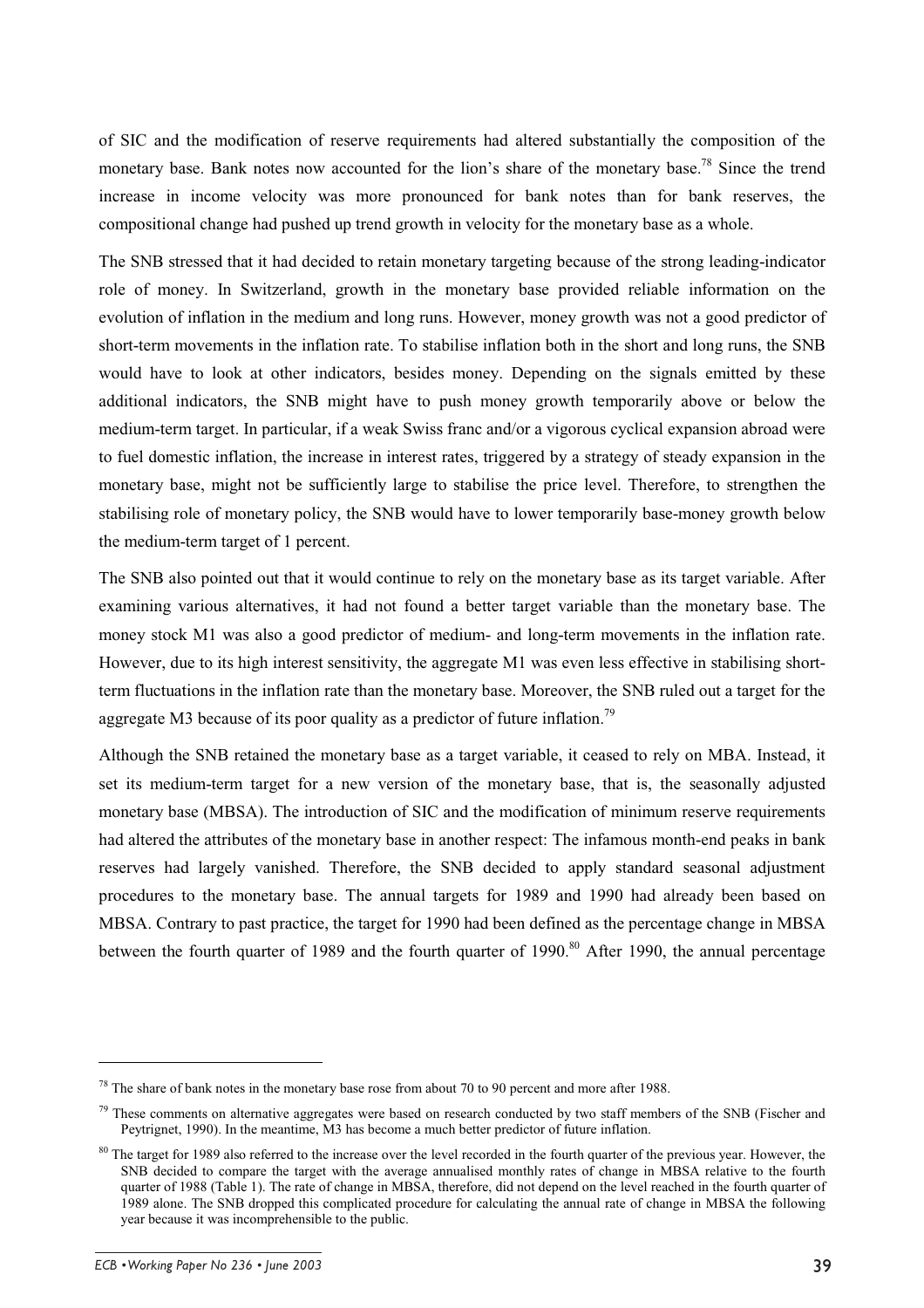change in MBSA, as reported by the SNB, always referred to the level in the fourth quarter over the level in the same period the year before. $81$ 

As a more general point, the SNB emphasised that strict monetary targeting was unsuitable in the current environment, which was characterised by considerable uncertainty, arising particularly from German reunification. Since German monetary authorities would probably be compelled to keep interest rates at a high level, the SNB was unsure about how fast it could achieve its goal of increasing the monetary base to approach the medium-term expansion path. The SNB did not expect domestic interest rates to fall quickly because a rapid decrease would have weakened further the Swiss franc and exacerbated the upward pressures on the domestic price level.

The public welcomed the SNB's willingness to give up strict monetary targeting and to take account of other indicators besides money. It understood that in the current uncertain environment the SNB had little choice but to follow a flexible approach. However, the press release of December 1990 also raised various concerns among the public. Some observers of Swiss monetary policy believed that the SNB was about to shift to a discretionary policy approach. They bemoaned the vagueness of the press release, which did not commit the SNB to a precise policy framework. It is indeed true that the SNB's policy announcement of 1990 was not exemplary for its precision and clarity. Although the press release provided a comprehensive general explanation of the SNB's medium-term strategy, it omitted three elements that were essential for understanding the new approach. These omissions were attributable to the fact that the SNB had not managed to tie up all the loose ends of the new medium-term strategy before the announcement of December 1990.

The first omission concerned the length of the target period. The medium-term nature of the new approach implied that the length of the target period depended on the business cycle. Over a full cycle, the SNB would undertake to expand MBSA at an average rate of 1 percent per year. However, within the cycle, the SNB, if necessary, would push money growth above or below the medium-term target. In general, it would keep money growth below 1 percent during the expansion phase and above 1 percent during the contraction phase of the business cycle. Even so, the SNB considered a target period of 3 to 5 years, which was shorter than the length of a typical business cycle. It was concerned that a period exceeding 3 to 5 years would fail to limit effectively its discretion in managing money growth. Because of these uncertainties, the SNB at first did not specify the length of the target period. In response to media complaints about the vagueness of the policy announcement, it subsequently explained that it was thinking in terms of a target period lasting 3 to 5 years.

The second omission concerned the "medium-term expansion path" envisaged by the SNB – a far trickier issue than the length of the target period. Observers of Swiss monetary policy generally assumed that the SNB would strive to keep the monetary base on a trend line starting at the level of MBSA recorded in the

 $81$  To estimate the activity-induced change in money demand, therefore, the SNB began to forecast the fourth-quarter-overfourth-quarter change in the CPI and output. Later, it provided forecasts for both the fourth-quarter-over-fourth-quarter and the year-over-year changes in these variables (Table 2).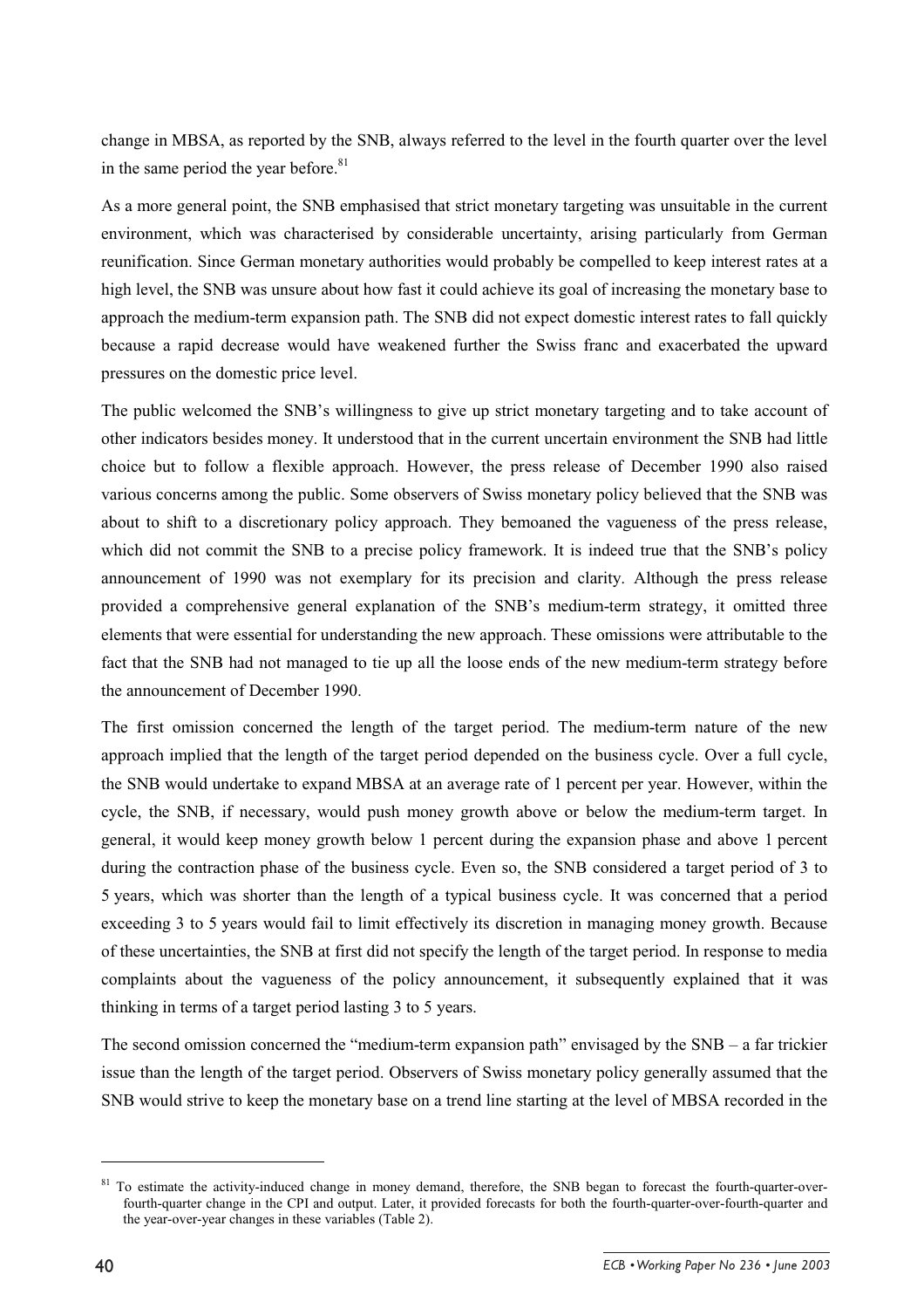fourth quarter of 1990 and implying average annual growth of 1 percent. However, this interpretation of the SNB's intentions did not accord with the logic of the medium-term approach. On the contrary, strict application of the new approach called for a starting point of the expansion path that would lie substantially above the level of MBSA recorded in the fourth quarter of 1990. As may be gleaned from Fig. 3, MBSA at the end of 1990 was at a very low level, due to the restrictive course the SNB had pursued since the autumn of 1988. Once the SNB was ready to ease monetary policy again, short-term interest rates, which were still at roughly 8 percent, would have to fall drastically. Therefore, the SNB would have to raise money growth, at least for a while, above the medium-term target of 1 percent in order to accommodate the drop in interest rates. If the SNB were to prevent base-money growth from rising temporarily above 1 percent, the decline in interest rates would not be sufficiently large and monetary policy would be far too restrictive. The slowdown in real growth that had started in the summer of 1990 was about to develop into a veritable recession. Thus, since an overly restrictive course would prolong unnecessarily the impending recession, it was imperative to choose a strategy allowing for a temporary surge in money growth.

While the logic of the medium-term approach was clear, the SNB was less certain about the best way of communicating this idea to the public. Obviously, the  $SNB - at$  the end of 1990 – could not simply announce that it intended to keep money growth at an average of 1 percent over the next 3 to 5 years. Because the SNB, sooner or later, would be obliged to boost money growth, it would likely overshoot the medium-term target. By setting an unrealistic medium-term objective prone to be missed, the SNB would needlessly discredit monetary targeting. For this reason, the SNB adopted another solution. It derived a medium-term target line for the *level* of MBSA, which it considered being in sympathy with price stability in the medium and long runs. Such a line could be obtained if the SNB extended the target period back to the end of 1989, with the fourth-quarter level of MBSA in that year serving as the starting point for the medium-term target line. The slope of the target line of course equalled the medium-term target of 1 percent. The medium-term target line derived in this way is exhibited in Fig. 3.

Once the target line was fixed, it was easy to describe the SNB's intentions. Its aim was to push MBSA up to the target line over the next 3 to 5 years. However, for the end-of-1990 to the end-of-1994 segment of the target period, this was not equivalent to stating that average growth in MBSA would amount to 1 percent. Over this subperiod, growth in MBSA – by the laws of mathematics – would have to exceed 1 percent if the SNB was to reach the target line. Of course, the SNB could not determine the target line with scientific precision. For this reason, it was reluctant to disclose to the public the exact location of the target line. Only at the end of 1992 did the SNB clarify this issue when it revealed that the starting point for calculating the medium-term target of 1 percent matched the actual level of MBSA recorded in the fourth quarter of 1989.<sup>82</sup> In the *Annual Report* for 1992 (p. 9) the SNB also published a chart showing the target line.

<sup>82</sup> SNB, *Geld, Währung und Konjunktur*, December 1992, p. 312.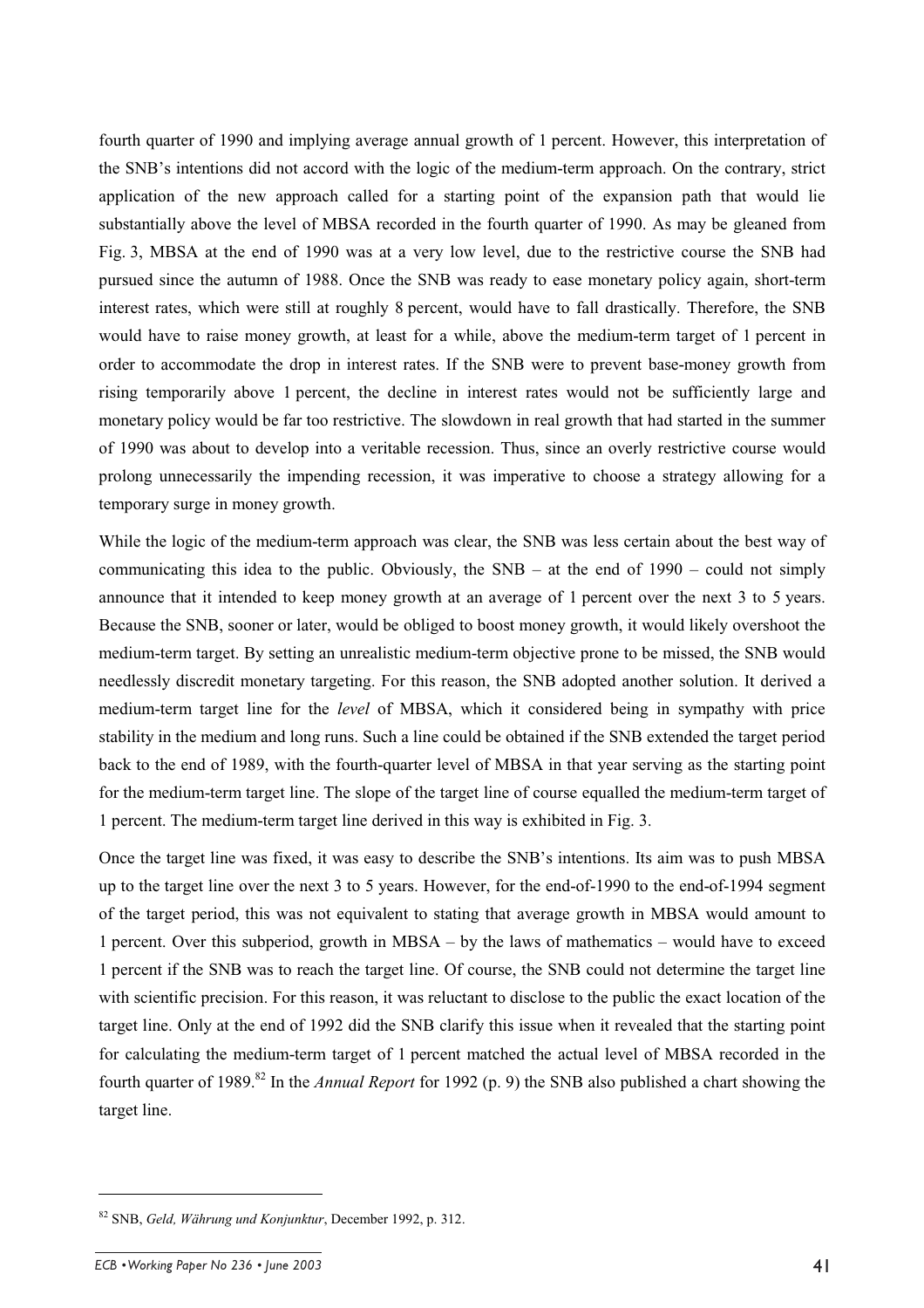The third element missing in the press release of December 1990 was a statement about the SNB's intentions for the immediate future. While the press release informed the public about the indicators guiding monetary policy, it was silent about the policy course the SNB planned to pursue in the coming months. The press and other observers of monetary policy quickly realised that in the absence of an annual target, they did not really know what the SNB was up to in the immediate future. To fill this void, President Lusser, in his speech at the annual meeting of April 1991, announced that in the future the Swiss central bank would publish – at the beginning of each quarter – a forecast of the average level of MBSA in the subsequent three months.<sup>83</sup> In addition, he confirmed that the targeting period would equal 3 to 5 years.

Another, albeit less burning, issue concerned the controllability of MBSA. The financial innovations of the late 1980s had not only altered the composition of the monetary base. They had also eliminated to a large extent the interest sensitivity of the demand for bank reserves. This affected the SNB's ability to control MBSA. Before 1988, a decision to ease monetary policy had lead to an instantaneous increase in the monetary base because the decline in short-term interest rates, resulting from the easier monetary policy, had caused the demand for bank reserves to rise. After 1988, an easing of monetary policy no longer worked in this way. MBSA only began to increase a few months later, after a reduction in the rate on savings deposits had prompted the demand for bank notes to expand. In principle, the SNB could still control MBSA. However, it could no longer look at MBSA in order to judge the degree of monetary ease or tightness emanating from its current policy stance, as current movements in MBSA reflected the policy measures taken a few months earlier. Instead, the SNB increasingly relied on short-term interest rates as a barometer of monetary ease or tightness.<sup>84</sup> To facilitate judging the SNB's policy stance, the Governing Board in September 1993 instructed the economic staff to furnish regularly internal guidelines on the evolution of interest rates considered to be consistent with its planned course of action. These guidelines were not disclosed to the public but used by the SNB's operational department in managing bank liquidity.

As the SNB had feared at the end of 1990, the international environment complicated considerably its task of fighting inflation without inflicting undue hardship on the real sectors of the domestic economy. In 1991 the SNB continued to pursue the course initiated the year before and tried to expand cautiously MBSA. In effect, the SNB's course was a bit more expansionary than indicated by the recorded growth in MBSA because of a further downward shift in the demand for bank reserves. To the SNB's dismay, inflation remained stubbornly high in 1991. Therefore, the inflation figure of 5.3 percent attained in the fourth quarter of 1991 once again exceeded the SNB's forecast (Table 2).

In its press release of December  $1991$ ,<sup>85</sup> the SNB stressed that the international environment severely limited its room for manoeuvre. The high level of interest rates in Europe, reflecting the tight monetary

<sup>83</sup> See SNB, *Monatsbericht*, April 1991, p. 3, and *Geld, Währung und Konjunktur*, March 1991, p. 31, for the first such statements.

<sup>84</sup> The SNB discussed the problems arising from the control of MBSA in its *Annual Report* for 1991, p. 9.

<sup>85</sup> SNB, *Geld, Währung und Konjunktur*, December 1991, p. 318.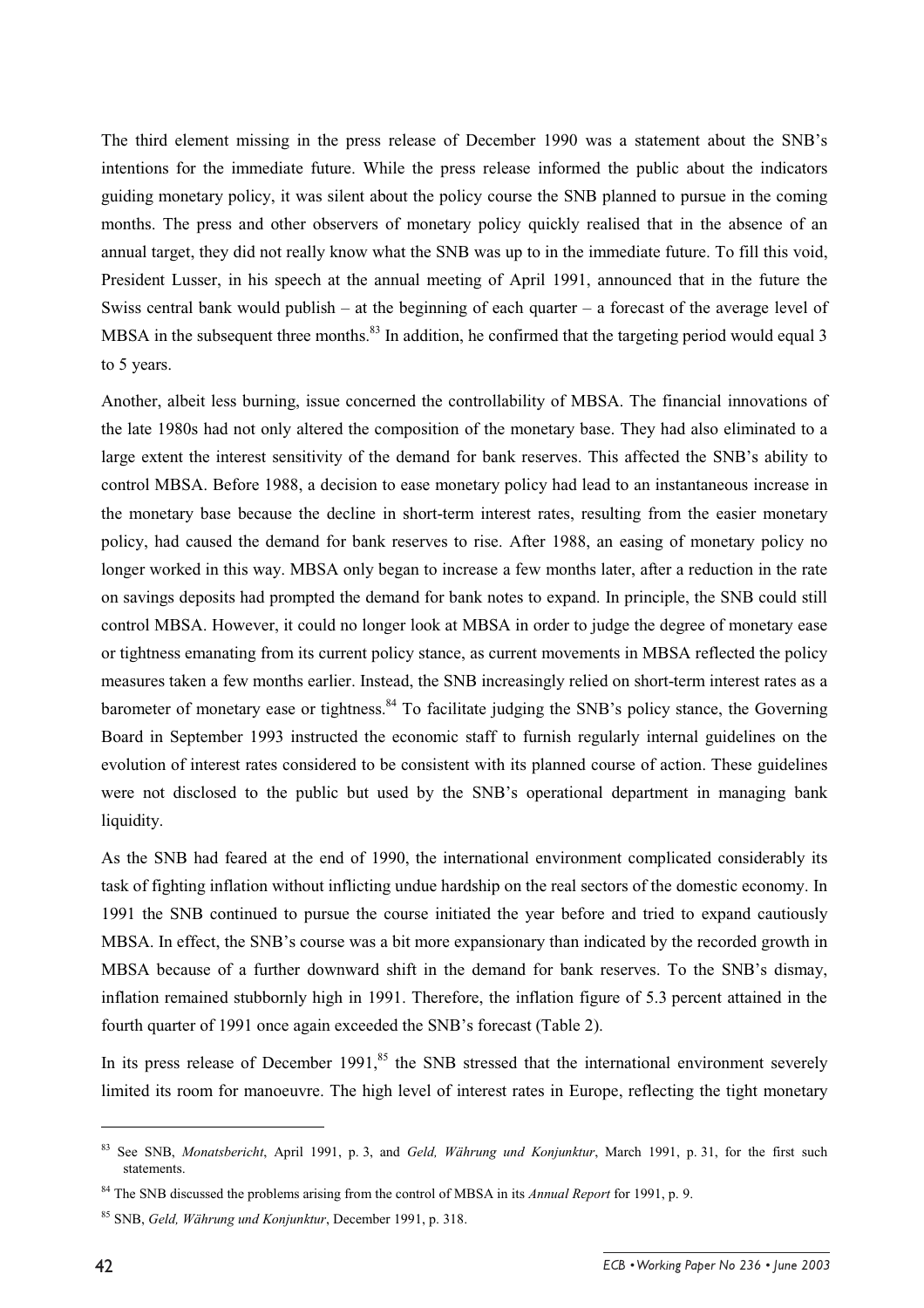policy pursued by the Bundesbank, continued to put downward pressure on the Swiss franc, which in turn kept domestic inflation relatively high. Nonetheless, inflation, the SNB maintained, would decline gradually, while real growth would recover hesitantly, at best. The evolution of domestic interest rates would depend on the future development of the domestic economy. Considering the uncertainties arising from the international environment, the SNB could not help issuing a relatively vague press release even though it made clear that it would continue to pay a great deal of attention to the exchange rate. As a matter of fact, the SNB in March 1992 was confronted with a sharp depreciation of the Swiss franc (Fig. 2), resulting from euphoria about the proposed new common European currency, elicited by the passage of the Maastricht Treaty. The SNB, reluctantly, decided to tighten monetary policy because it was afraid that the turmoil on the foreign exchange market would undermine its anti-inflationary policy course. After all, inflation, though declining, still amounted to almost 5 percent. As a result, interest rates rose again, causing MBSA to contract (Fig. 3). Fortunately, the SNB did not maintain its tight stance for long. The crisis in the European Monetary System breaking out in the summer of 1992 reversed the trend in the Swiss franc exchange rate (Fig. 2). The much-awaited appreciation of the Swiss franc allowed the SNB to reduce significantly domestic interest rates even though German rates remained high until well into 1993 (Fig. 4). Because of the decline in domestic interest rates, MBSA began to rise again near the end of 1992.

In December 1992 the SNB announced that the fall in interest rates would be associated with a renewed increase in MBSA. Growth in MBSA in 1993 would probably exceed the SNB's medium-term target of 1 percent. The overshoot would be necessary if the SNB was to attain its medium-term objective.<sup>86</sup> As may be seen from Fig. 3, the SNB managed to push up MBSA towards the medium-term target line. Short-term domestic interest rates fell further and reached roughly 4 percent at the end of 1993. Inflation also dropped and stood at 2.5 percent in the fourth quarter of 1993, in line with the SNB's forecast. Real output remained depressed, but near the end of 1993, first signs of a recovery could be detected. The SNB admitted that it was partly responsible for the recession or stagnation in the Swiss economy that had begun in 1991 (Table 2). However, it stressed that no central bank could fight inflation without imposing real costs on the economy in the form of temporary output and employment losses.<sup>87</sup>

The dire state of the Swiss economy prompted critics of Swiss monetary policy to argue that the SNB was following an excessively restrictive policy course. For example, at the end of 1990, Kurt Schiltknecht, the former chief economist of the SNB, complained that Swiss monetary policy makers were about to engineer an "overkill", should they continue with the tight course they had pursued in the past two years. Comparing the patterns for M1 growth and inflation recorded during the difficult period 1987-1990 with those observed during the similarly difficult period 1977-1981, Schiltknecht predicted that the rate of increase in the CPI would drop to 1 percent by the end of 1992. This implied that the SNB had effectively

<sup>86</sup> SNB, *Geld, Währung und Konjunktur*, December 1992, pp. 311-312. As indicated above, in its 1992 press release, the SNB also disclosed the basis for calculating the average of 1 percent. Since, by the end of 1992, the first three years of the target period had already elapsed and since the SNB did not fix a new medium-term target, the public, implicitly, was made to understand that the target period would last longer than three years.

<sup>&</sup>lt;sup>87</sup> Speech by President Lusser at the 1993 annual meeting of the SNB.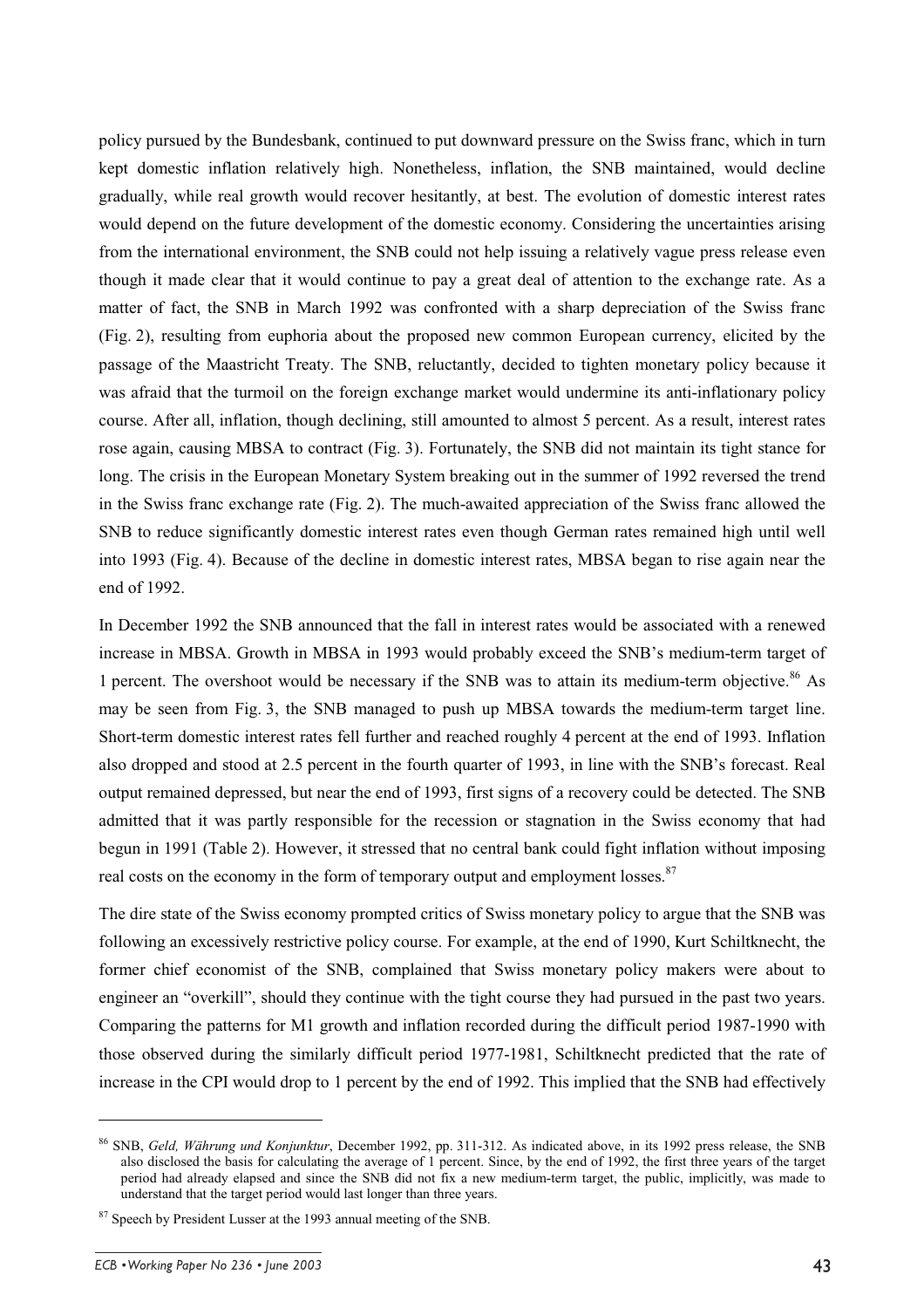conquered inflation and could now return to a substantially easier stance. Needless to say, Schiltknecht's forecast was not borne out by subsequent developments, as inflation at the end of 1992 still hovered about 3.5 percent. Like other forecasters, including the SNB, Schiltknecht underestimated the stubbornness of Swiss inflation in 1991 and 1992. I do not know what else the SNB could have done at the end of 1990 than to stick to a tight course if it was to restore price stability. Schiltknecht once again raised his critical voice in March 1992 when the SNB countered the attack on the Swiss franc by tightening monetary policy. Admittedly, one may debate whether the SNB in 1992 was well advised to tighten its course. Whatever the merits of this policy shift, one should not forget that the SNB soon began to relax monetary policy again. Therefore, I doubt that, aside from stabilising the exchange rate, the temporary move to a tighter stance exerted a major effect on economic activity.

#### **6.2 Money as a Useful Indicator: 1994-1996**

When the SNB set its policy course for 1994, the economic environment had brightened up considerably. Inflation had fallen to slightly more than 2 percent and was expected to drop further. After a painful period of protracted inflation, the SNB was about to restore price stability. Furthermore, forecasters, including the SNB, anticipated a modest recovery of the Swiss economy in 1994 (Table 2). In these circumstances, the SNB decided to increase MBSA further towards the medium-term target line, but at a slower rate than in 1993. Considering its forecasts (Table 2), the SNB expected the activity-induced increase in base-money demand to fall short of the planned expansion in supply. Therefore, the efforts to take MBSA closer to the target line would imply a further modest fall in short-term interest rates. However, a sharp drop in interest rates was not desirable because inflation had not been completely defeated yet. The SNB was also aware of the uncertainties arising from the forecasts of output growth in 1994. If output growth were to stay behind its forecast, the SNB's intention to take MBSA near the target line would call for a more substantial decline in short-term interest rates.

The press release of December 1993<sup>88</sup> did not mention a figure for the planned increase in MBSA for 1994. It merely stated that the SNB intended to augment MBSA by more than 1 percent, but by less than in 1993. Furthermore, the press release stated that short-term interest rates would probably decline slightly in 1994. However, a sharp drop in interest rates was not desirable, as this would conjure up the danger of a renewed surge in inflation.

Even though MBSA was on a clear upward path at the beginning of 1994 and there were also signs of output growth picking up, doubts about the robustness of the recovery lingered on. The real exchange rate of the Swiss franc continued to increase, notably against the Italian lira, which had been allowed to float after the outbreak of the EMS crisis. The real appreciation undermined the competitive position of domestic industry on the world market. Nevertheless, the Swiss economy continued to recover. MBSA, by contrast, ceased to increase in the summer of 1994 and even began to decline again. The renewed fall in MBSA was worrying in view of the still fragile state of the economy. Despite the adverse signals from

<sup>88</sup> SNB, *Geld, Währung und Konjunktur*, December 1993, pp. 265-266.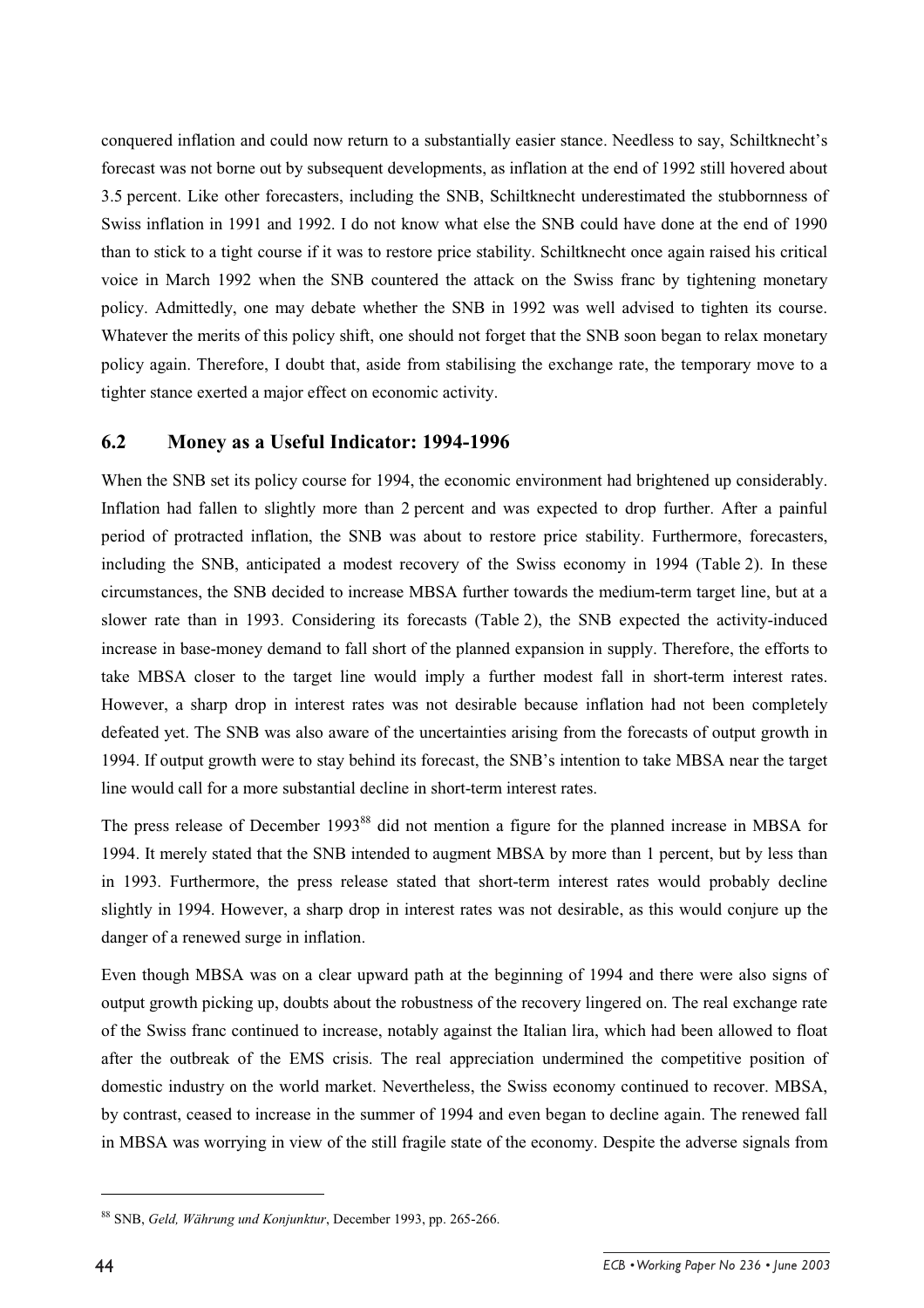MBSA, the SNB decided to keep interest rates at the level attained at the end of 1993. It was concerned that the nascent cyclical recovery, combined with an impending major reform of indirect taxation, would push up inflation if it were to lower interest rates. At the beginning of 1995, Switzerland was set to introduce a value-added tax that was expected to lead to a temporary jump in inflation.<sup>89</sup>

At the end of 1994, the SNB conducted an extensive internal debate about its policy approach. Since the starting point of the medium-term target line had been predated to the fourth quarter of 1989, the target period of 3 to 5 years definitively came to an end. The SNB decided to stick to the medium-term approach and to set a new target line covering the five-year period from the end of 1994 to the end of 1999. It fixed the initial point of the new target line below the terminal point of the old one (Fig. 3). The downward shift in the target line was motivated mainly by two factors: First, as already indicated above, banks in 1991 had once more reduced their reserves. A further slight decline had occurred in 1994. Second, the new target line was to accommodate the one-shot increase in the CPI, triggered by the introduction of VAT and estimated to amount to 1.3 percent. Of course, the first factor implied a downward and the second an upward shift in the target line. The net effect of these two factors caused the target line to move down. $90$ 

In the context of the debate on the medium-term strategy, the SNB also decided to lower short-term interest rates. In its *Annual Report* for 1994 (pp. 9-10), it admitted that contrary to its intentions, it had failed to reduce the negative gap between the actual level of MBSA and the medium-term target line in 1994. It attributed this failure to the downward shift in the demand for bank reserves and the lower than expected increase in the CPI. It also stressed that the shortfall in the activity-induced increase in money demand had required a monetary policy response. Although, towards the end of 1994, it had allowed short-term interest rates to decline, this corrective action had come too late to boost MBSA growth already in that year.

As to the course to be pursued in 1995, the SNB departed from relatively optimistic forecasts on output growth. Forecasters inside and outside the SNB generally expected the major European economies to pick up in 1995 and to help sustaining output growth in Switzerland. It was clear that the SNB should again make every effort to push MBSA up near the medium-term target line. However, since the Swiss recovery appeared to gain momentum, the SNB did not see a need for aggressive easing of monetary policy and for reaching the target line already by the end of 1995, especially in view of the impending VAT-induced price increases. Considering its estimates of the activity-induced increase in money demand, the SNB expected short-term interest rates to fall further at first and to rise again towards the end of 1995. Of course, SNB was aware that its rosy scenario involved a significant dose of downward risk. It was determined to stick to its plans for expanding MBSA regardless of the economic situation. If real

<sup>&</sup>lt;sup>89</sup> VAT replaced an old-fashioned turnover tax that involved multiple taxation of a wide range of goods, but did not cover services.

<sup>90</sup> SNB, *Geld, Währung und Konjunktur*, December 1994, pp. 273-274. The press release of December 1994 contained a detailed discussion of the various factors prompting the shift in the target line. It also mentioned a third and minor factor arising from a redefinition of bank reserves.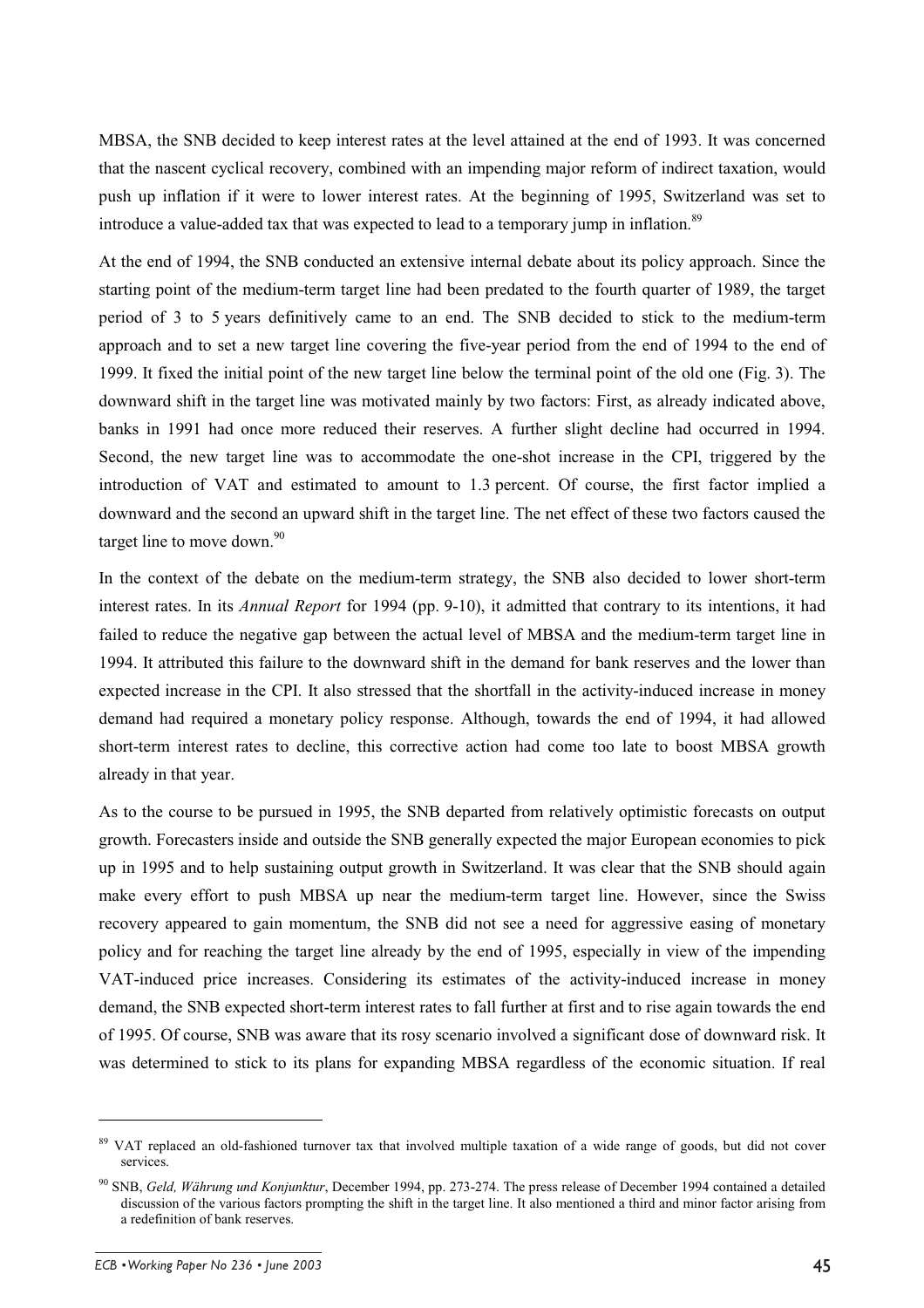growth should turn out to be weaker than expected, the SNB's intended course of action would cause interest rates to drop more strongly than expected and act as a cyclical stabiliser. The press release of December 1994<sup>91</sup> summarised this analysis, without providing a conditional forecast for interest rates. The SNB stressed that it was only willing to accommodate the first-round effects of VAT on the price level, but no second-round effects by way of higher nominal wages and other production costs.<sup>92</sup>

As may be seen from Table 2, the SNB, along with the other forecasters, overestimated the strength of the recovery in the Swiss economy. Contrary to the wishes of the SNB, MBSA in the first months of 1995 did not return to an expansion path. For this reason, the SNB – from the spring of 1995 onwards – began to cut drastically interest rates. As a result, the three-month deposit rate fell from 4 percent in January 1995 to about 2 percent in November (Fig. 4). Fortunately, the SNB was now taking seriously the disturbing signals coming in from money growth and was allowing interest rates to deploy their stabilising function. In the first months of 1995, the outlook still seemed favourable,  $93$  but as the year wore on, dark clouds appeared on the economic horizon. Even though the neighbouring European countries continued to grow modestly, the Swiss recovery began to stall. The main reason for the new bout of anaemia afflicting the Swiss economy lay in the massive real appreciation of the Swiss franc.<sup>94</sup> The sharp drop in short-term interest rates helped to relieve the upward pressure on the domestic currency. After the real exchange rate of the Swiss franc had reached a high plateau in April 1995, it began to decline again towards the end of the year (Fig. 2). Moreover, growth in MBSA started to accelerate towards the end of 1995 (Fig. 3).<sup>95</sup> However, the easier monetary policy did not start to make an imprint on real growth until the beginning of 1997. The year 1996 saw continued stagnation of the Swiss economy, chiefly because of an unexpected slowdown in German real growth. This prompted the SNB to relax monetary policy once more in December 1995. For this reason, the three-month deposit rate fell to a low of 1.8 percent. In the summer of 1996, the SNB finally attained its objective of lifting MBSA up to the medium-term target line. Inflation remained low and fell to less than 1 percent in 1996. The VAT-induced temporary increase in the CPI turned out to be smaller than expected. Due to weak aggregate demand, firms were not able to pass on fully the new tax to consumers, at least not right away.

Even though in 1995 it had relaxed drastically monetary policy, the SNB under Markus Lusser's presidency was blamed for having prolonged the economic stagnation of the 1990s through an overly restrictive course. Certainly, had the SNB allowed short-term interest rates to fall already in the summer

<sup>91</sup> SNB, *Geld, Währung und Konjunktur*, December 1994, p. 274.

 $92$  It had explained its reaction to VAT already at earlier occasions. See, for example, the speech by President Lusser at the annual meeting of April 1994, Section 3.

<sup>&</sup>lt;sup>93</sup> See the still relatively optimistic assessment of the Swiss economy provided by President Lusser in his speech at the annual meeting of April 1995.

<sup>&</sup>lt;sup>94</sup> The SNB (*Geld, Währung und Konjunktur*, December 1995, p. 305) mentioned two other reasons for the recovery not gaining momentum in Switzerland: (1) Due to the burst of the housing bubble and the resulting emergence of a serious nonperforming-loans problem, the banks had become reluctant to grant new credit. (2) During the cyclical expansion of the 1980s, the public sector had amassed high structural deficits that required correction.

<sup>95</sup> The SNB repeatedly stressed that it was monitoring the other monetary aggregates too (see, for example, SNB, *Geld, Währung und Konjunktur*, December 1993, p. 266). Growth in M1 had already begun to pick up at the beginning of 1995 (Fig. 1).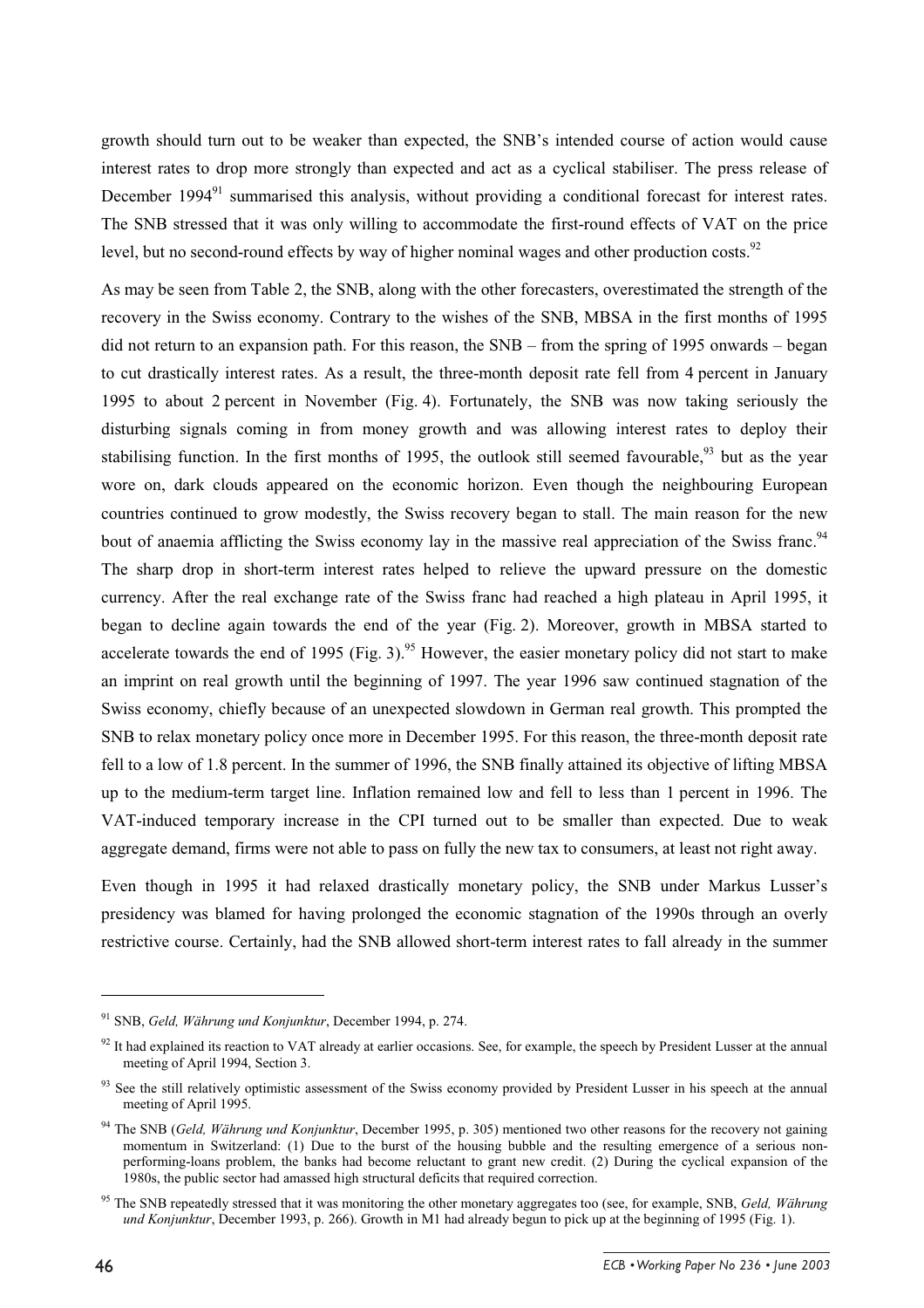of 1994, it would likely have been able to ease the upward pressure on the real exchange rate of the Swiss franc. However, it is also true that the SNB began to ease monetary policy at the end of 1994. Furthermore, when in the spring of 1995 it realised that the recovery would stall again, it relaxed monetary policy decisively. Perhaps, the public did not sufficiently appreciate these efforts of counteracting the downturn in economic activity because the SNB was reluctant to emphasise its shift to monetary ease. Remembering its difficulties in the earlier period 1978-1981, it repeatedly pointed to possible conflicts between its primary task of preserving price stability and public demands for a lower real exchange rate of the Swiss franc. The obligation to preserve price stability, the SNB maintained, precluded activist measures designed to weaken the Swiss franc.<sup>96</sup> It was clearly the SNB's task to stress the importance of preserving price stability. However, with hindsight, the SNB would have described more accurately its actual policy course if it had admitted that it was taking account of the exchange rate in setting monetary policy and that it had eased decisively monetary policy.

### **7. Summary and Conclusions**

After the switch to a floating exchange rate early in 1973, the SNB adopted a policy strategy based on monetary targets. From the end of 1974 to the end of 1977, it set annual growth targets for the money stock M1 and after 1979 for the monetary base. In 1991 it shifted to a medium-term targeting strategy for the monetary base. At the end of 1999, the SNB abandoned monetary targeting altogether in favour of an approach resting on inflation forecasts.

Since Swiss experience with monetary targeting has been researched extensively, my study focuses on an aspect that has not received much attention. I show how the SNB used its internal policy analysis in setting monetary policy and in communicating its decisions to the public. An examination of these issues is interesting because it sheds light on the problems the SNB encountered in trying to extract useful policy signals from money growth.

Monetary targets acted as an effective anchor prompting the SNB not to lose sight of its ultimate policy objective – price stability. Under the annual monetary targeting regime in force until the end of the 1980s, the SNB was able to develop a coherent and effective framework for analysing and communicating monetary policy. Under this framework, the SNB – relying on forecasts for real GDP growth and inflation for the following year – predicted activity-induced changes in money demand. Moreover, it compared the expected demand changes with a benchmark for money growth. The benchmark defined the trend rate of money growth that the SNB thought to be consistent with price stability and potential real growth in the Swiss economy. Until the mid-1980s, the SNB set its annual targets somewhat above the benchmark because of a desire to curb inflation gradually. From the end of 1985 onwards, it normally fixed its targets at the benchmark level. On the whole, this framework provided for a highly transparent monetary policy.

<sup>96</sup> See the statements to this effect in SNB, *Geld, Währung und Konjunktur*, December 1995, p. 306, and SNB, *Annual Report* for 1995, p. 9. However, in his – last – speech delivered at the annual meeting of April 1996, President Lusser explicitly stated that the SNB had exploited fully its room for manoeuvre and had attempted to soothe the pains of domestic industry by lowering short-term interest rates.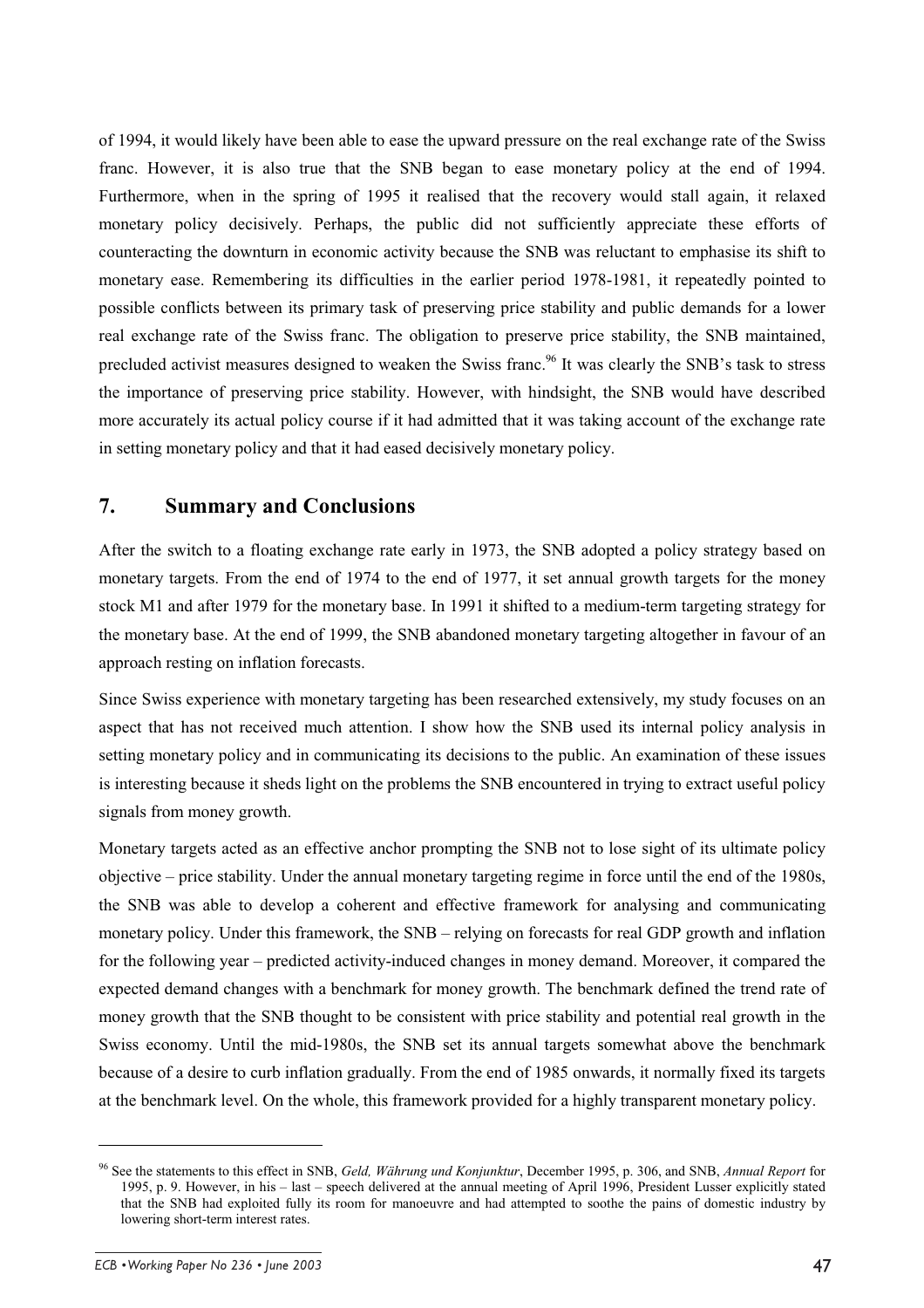Nevertheless, annual monetary targets suffered from a number of drawbacks lessening their usefulness as a policy device. Even though the SNB stressed the state-contingent nature of its targeting approach, it preferred to pursue a strategy of steady money growth in practice. While steady money growth was normally an appropriate strategy, it was unsuitable in the presence of major unexpected shocks bound to harm the domestic economy. Such shocks included money-demand shifts and excessive movements in the exchange-rate of the Swiss franc. For this reason, annual targets did not always prompt the SNB to react appropriately to unexpected shocks. Another problem arose from cyclical fluctuations in output growth and inflation. Due to the annual targeting framework, the SNB failed to adopt a sufficiently pre-emptive stance in countering cyclical threats to price stability. Unexpected shocks also complicated the SNB's communication efforts. In difficult economic circumstances, the annual targeting framework did not necessarily prompt the SNB to choose optimum procedures for explaining its policy decisions to the public.

With the switch to the medium-term targeting approach, the SNB undertook to rectify the flaws of its annual targeting framework. The idea was to fix a medium-term target line for the monetary base, matching the trend growth in this aggregate consistent with price stability and potential growth. In the presence of major shocks threatening to disturb price stability, the SNB, if necessary, was prepared to deviate from its medium-term target line. While the medium-term strategy was superior to annual targeting, it was fraught with a variety of difficulties too.

At least initially, the SNB's efforts of explaining to the public its new and rather complex approach left something to be desired. Another difficulty arose from the question of how the SNB should take account of cyclical movements in aggregate demand. The need of recognising the cyclical state of the economy bore both on the SNB's communication efforts and its internal analysis. As to its public pronouncements, the SNB was reluctant to admit that – among other indicators – it was considering the business cycle in ascertaining the need for deviations in money growth from the medium-term target line. Its reluctance to talk about the business cycle was understandable. It had consistently emphasised that price stability should serve as the primordial objective of monetary policy. It had also warned against an activist policy approach aimed at achieving multiple objectives of high employment and price stability. In particular, it had taken great pains to convince the public of a simple point: Central banks paying to much attention to employment and output were liable to miss the overriding objective of price stability. Considering its past pronouncements, the SNB was worried that the public might mistake references to the indicator role of the business cycle for a shift to an activist policy approach. However, despite these concerns, the SNB, in practice, could not help taking account of the business cycle if it was to react pre-emptively to threats of inflation or deflation.

Recognising the business cycle also raised a tricky analytical question. The SNB realised that the required deviations from the medium-term target line could be determined only on the basis of inflation forecasts over horizons long enough to capture the full effects of destabilising shocks and of the policy reactions to such shocks. The need for longer-horizon forecasts posed a dilemma for Swiss policy makers: The SNB could either continue to stick to its medium-term target and supplement it by appropriate inflation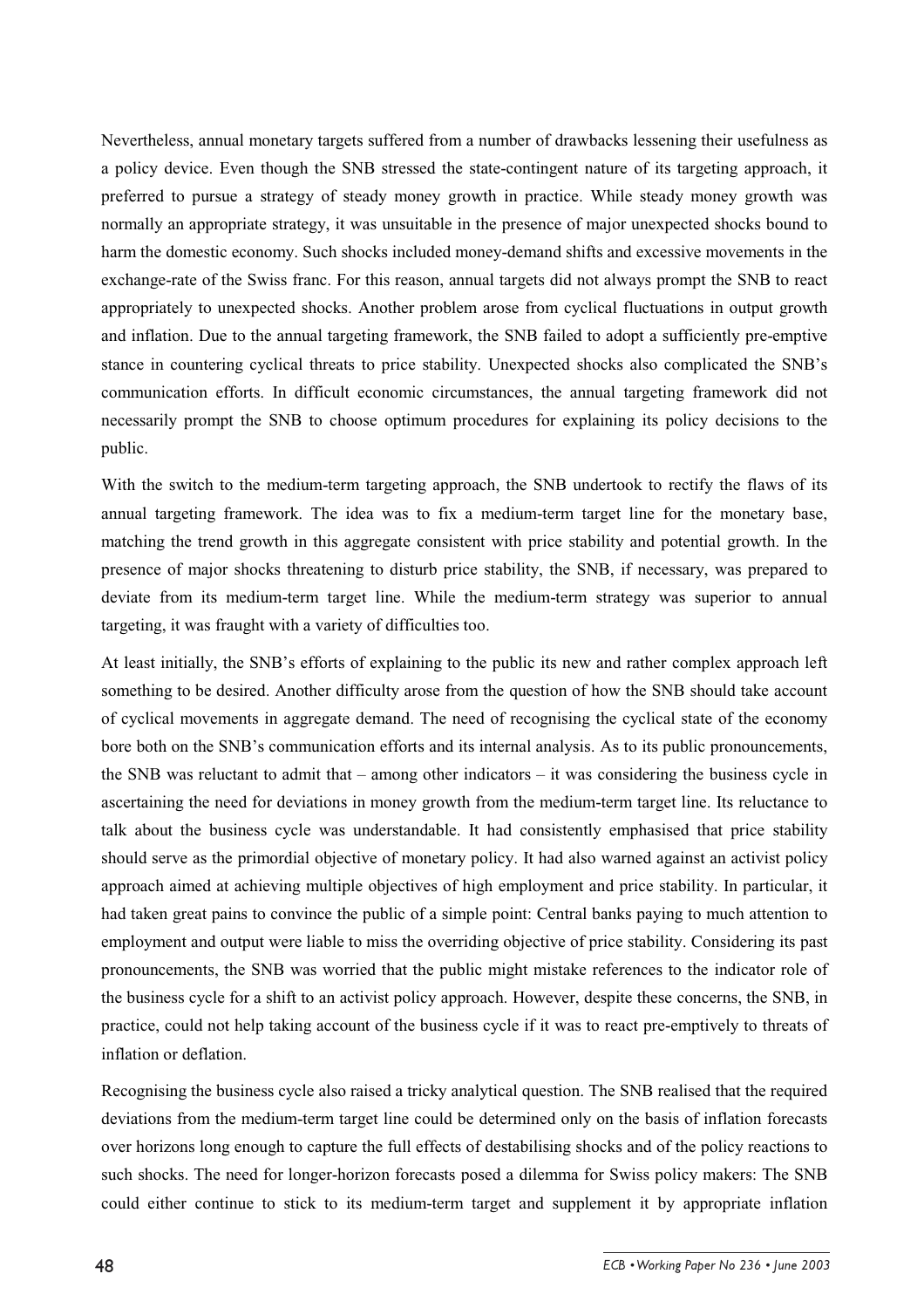forecasts. Due to the instabilities in base-money demand that had popped up towards the end of 1996 (see Section 2), the SNB would have to choose a new target variable such as the aggregate M3, which had become a fairly reliable advance indicator of longer-run movements in the inflation rate. Or the SNB could move in the direction of inflation targeting and place inflation forecasts at the centre of its policy decisions, with the analysis supplemented by a discussion of the role played by money in its inflation forecasts. At the end of 1999, the SNB resolved this dilemma. It decided to abandon monetary targeting and to switch to an approach centred on inflation forecasts. It believed that inflation forecasts were easier to communicate to the public than its medium-term strategy. Moreover, the SNB harboured doubts about its ability of forecasting short-run developments in the aggregate  $M3$ <sup>97</sup>

The new approach is similar to monetary targeting in the sense that price stability continues to serve as the main objective of Swiss monetary policy. The monetary target was never an end in itself. It always played a subordinate role to the SNB's ultimate objective, as it served as an instrument for achieving and preserving price stability. In case of doubts about the indicator function of money, the SNB was prepared to deviate from its monetary target in order not to miss its ultimate objective. Therefore, I would not be surprised if an application of the Bernanke and Mihov (1997) analysis to the SNB were to yield similar results as for the Bundesbank.

Nevertheless, it would be misleading to characterise the SNB's monetary targeting strategy as inflation targeting in disguise. Monetary targeting and the SNB's current approach differ in a crucial respect: Under monetary targeting, the SNB centred its analysis and communication on a comparison of the activity-induced growth in money demand with an appropriate benchmark. Even though it did predict real growth and inflation, it did not base its policy decisions on inflation forecasts. These forecasts were needed only to estimate the expected activity-induced change in money demand. Upon the switch to the new approach, the nature of the SNB's forecasts altered fundamentally. They became the pivot of Swiss monetary policy. However, placing the inflation forecasts at centre stage required an extension of the forecast horizon to three years, that is, a period long enough to match the lags in the effects of monetary policy. In this way, the SNB is now able to capture all the information relevant for forecasting future inflation although money growth, in practice, still plays an important role in predicting price movements over periods exceeding two years.

In summary, despite the flaws in the SNB's monetary targeting strategy, money, for the most part, turned out to be a highly useful guide to policy makers, as it helped to keep the trend increase in the CPI at low levels. For this reason, over the last quarter of the twentieth century, the SNB managed to achieve a lower inflation rate than virtually all the other central banks. Aside from a few lapses, the SNB was also effective in communicating its policy plans to the public. Its public announcements almost always matched its internal analysis and its decisions. Moreover, the public generally understood what the SNB

<sup>97</sup> See Rich (2000) for a full discussion of the reasons for abandoning monetary targeting. The relationship between Swiss M3 growth and the inflation rate is complex (Jordan, et. al., 2001).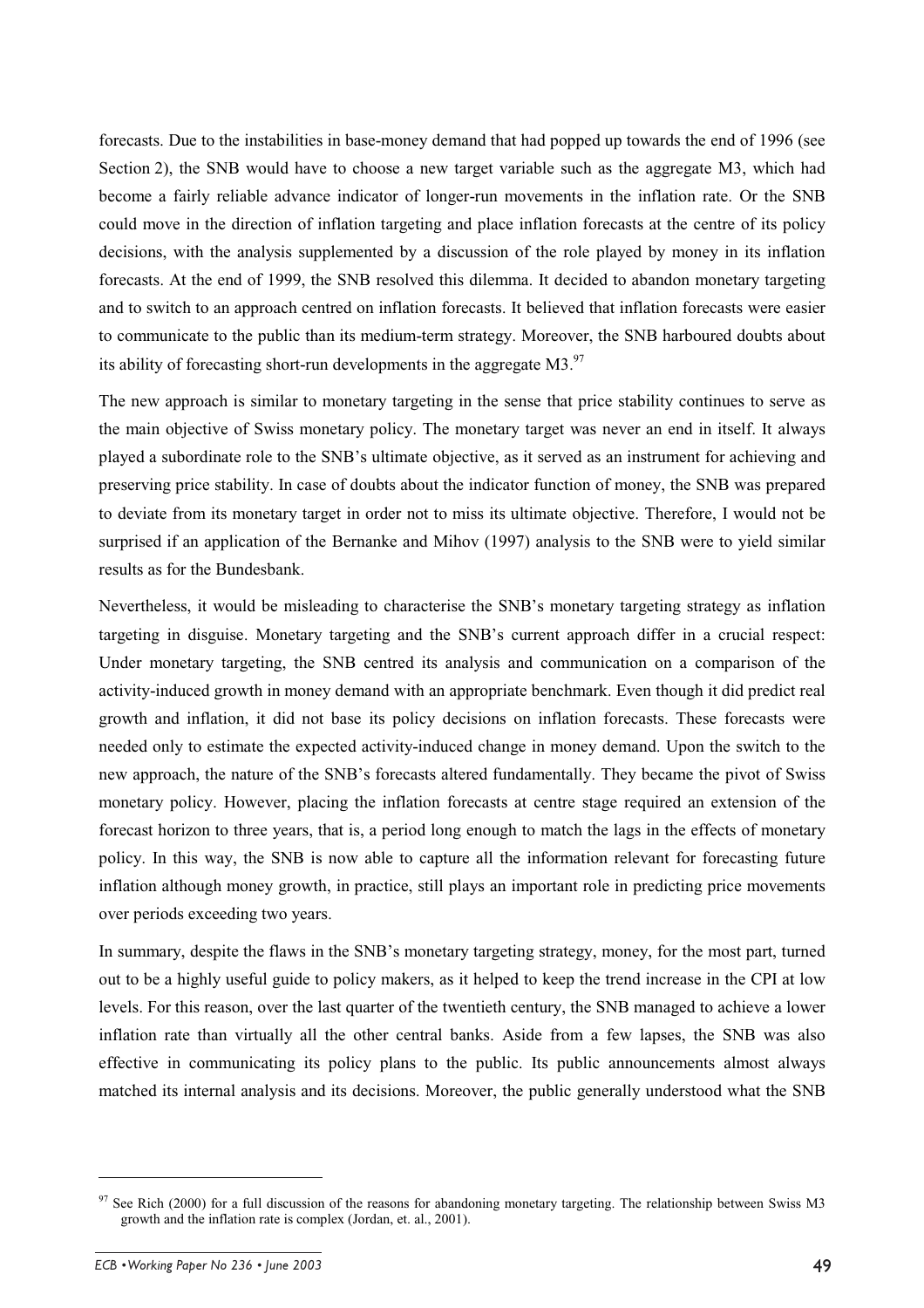intended to do. These factors appear to account for the high degree of credibility the SNB has enjoyed to this day.

#### **8. References**

- Baltensperger, Ernst, 1984, *Geldmengenpolitik und Inflationskontrolle. Möglichkeiten, Kosten, flankierende Massnahmen*, Diessenhofen: Rüegger.
- Bernanke, Ben S., Thomas Laubach, Frederic S. Mishkin, and Adam S. Posen, 1999, *Inflation Targeting: Lessons from the International Experience*, Princeton, NJ: Princeton University Press.
- Bernanke, Ben S., and Ilian Mihov, 1997, "What does the Bundesbank target?" *European Economic Review* 41, June, pp. 1025-1053.
- Büttler, H.-J., J.-F. Gorgerat, H. Schiltknecht, and K. Schiltknecht, 1979, "A multiplier model for controlling the money stock", *Journal for Monetary Economics* 5, pp. 327-341.
- Büttler, Hans-Jörg, Franz Ettlin, and Eveline Ruoss, 1987, "Empirische Schätzungen des Wachstums der potentiellen Produktion in der Schweiz", *Geld, Währung und Konjunktur* 5, March, pp. 61-71.
- Capitelli, René, and Peter Buomberger, 1990, "Zur Geldpolitik der achtziger Jahre: Einige grundsätzliche Überlegungen", *Schweizerische Zeitschrift für Volkswirtschaft und Statistik* 126, December, pp. 535-551.
- Ettlin, Franz, 1989, "Der schweizerische Notenumlauf 1962-1988: Eine ökonometrische Untersuchung aufgrund des Cointegrations- und Fehler-Korrektur-Ansatzes", *Geld, Währung und Konjunktur* 7, September, pp. 257-268.
- Fischer, Andreas M., and Michel Peytrignet, 1990, "Are larger monetary aggregates interesting? Some exploratory evidence for Switzerland using feedback models", *Schweizerische Zeitschrift für Volkswirtschaft und Statistik* 126, December, pp. 505-520.
- Friedman, Benjamin M., 1977, "The inefficiency of short-run monetary targets for monetary policy", *Brookings Papers on Economic Activity*, Vol. 2, pp. 293-346.
- Jordan, Thomas J., and Michel Peytrignet, 2001, "Die Inflationsprognose der Schweizerischen Nationalbank", *Quartalsheft* 19, June, pp. 54-61.
- Jordan, Thomas J., Michel Peytrignet, and Georg Rich, 2001, "The Role of M3 in the Policy Analysis of the Swiss National Bank", In: Klöckers, Hans-Joachim, and Caroline Willeke (Eds.), *Monetary Analysis: Tools and Applications*, Frankfurt am Main: European Central Bank, August, pp. 47-62*.*
- Kohli, Ulrich, 1985, "La demande de monnaie en Suisse: Aspects divers", *Geld, Währung und Konjunktur* 3, June, pp. 150-164.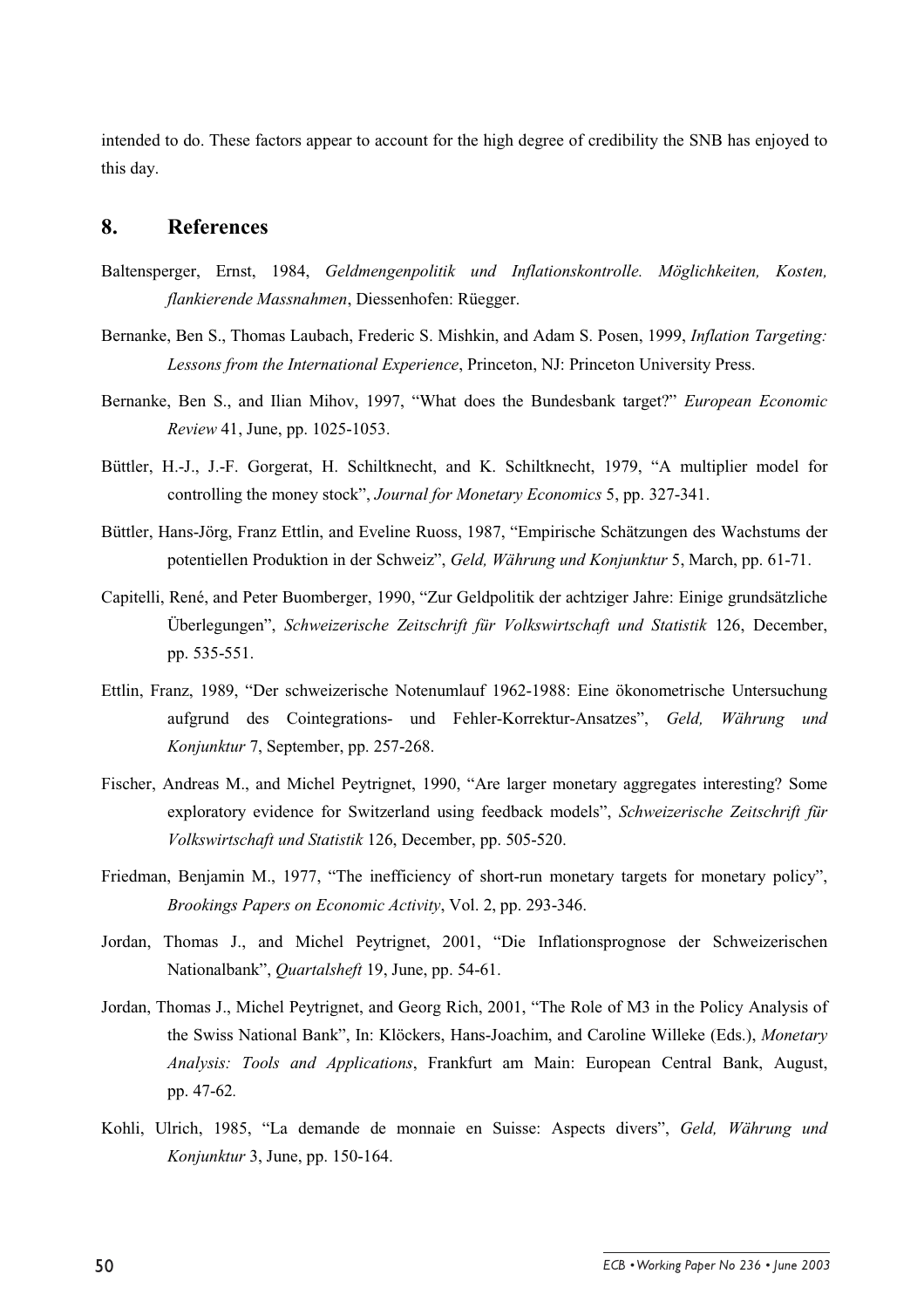- Kugler, Peter, and Georg Rich, 2002, "Monetary policy under low interest rates: The experience of Switzerland in the late 1970s", *Schweizerische Zeitschrift für Volkswirtschaft und Statistik* 138, September, pp. 241-269.
- Laubach, Thomas, and Adam S. Posen, 1997, "Disciplined discretion: Monetary targeting in Germany and Switzerland", *Essays in Inernational Finance*, No. 206, Princeton, NJ: International Finance Section, December.
- McKinnon, Ronald I., 1982, "Currency substitution and instability in the world dollar standard", *American Economic Review* 72, June, pp. 320-333.
- McKinnon, Ronald I., 1984, *An international standard for monetary stabilization*, Washington, DC: International Institute for Economics.
- Meltzer, Alan H., 1998, "Monetarism: The issues and the outcome", *Atlantic Economic Journal* 26, March, pp. 8-31.
- OECD, 1989, *Economic Surveys. Switzerland*, Paris.
- Peytrignet, Michel, and Christof Stahel, 1998, "Stability of money demand in Switzerland: A comparison of the M2 and M3 cases", *Empirical Economics* 23, pp. 437-454.
- Poole, Willliam, 1970, "Optimal choice of monetary policy instruments in a simple stochastic macro model", *Quarterly Journal of Economics* 84, May, pp. 197-216.
- Rich, Georg, 1988, "Die Entwicklung auf den Finanzmärkten", Presentation at a panel organised by the Swiss Association of Foreign Banks, Zurich, 22 January.
- Rich, Georg, 1997, "Monetary targets as a policy rule: Lessons from the Swiss experience", *Journal of Monetary Economics* 39, June, pp. 113-141.
- Rich, Georg, 2000, "Monetary policy without central bank money: A Swiss perspective", *International Finance* 3, November, pp. 439-469.
- Rich, Georg, 2002, "Inflation and money stock targets: Is there really a difference?" In: Dwyer Gerald P., Jin-Lung Lin, Jia-Dong Shea and Chung-Shu Wu (eds.), *Monetary Policy and Taiwan's Economy*, Cheltenham: Edward Elgar, pp. 13-47.
- Rich, Georg, and Jean-Pierre Béguelin, 1985, "Swiss monetary policy in the 1970s and 1980s: An experiment in pragmatic monetarism", In: *Monetary policy and monetary regimes*, Rochester: Center for Research in Government Policy & Business, Graduate School of Management, University of Rochester, pp. 76-111.
- Schiltknecht, Kurt, 1974, "An econometric model for the financial sector of Switzerland", Economics Research Unit, University of Pennsylvania, 5/28/1974 (mimeo).
- Schiltknecht, Kurt, 1977, "Die Geldpolitik der Schweiz unter dem System flexibler Wechselkurse", *Schweizerische Zeitschrift für Volkswirtschaft und Statistik* 113, March, pp. 1-26.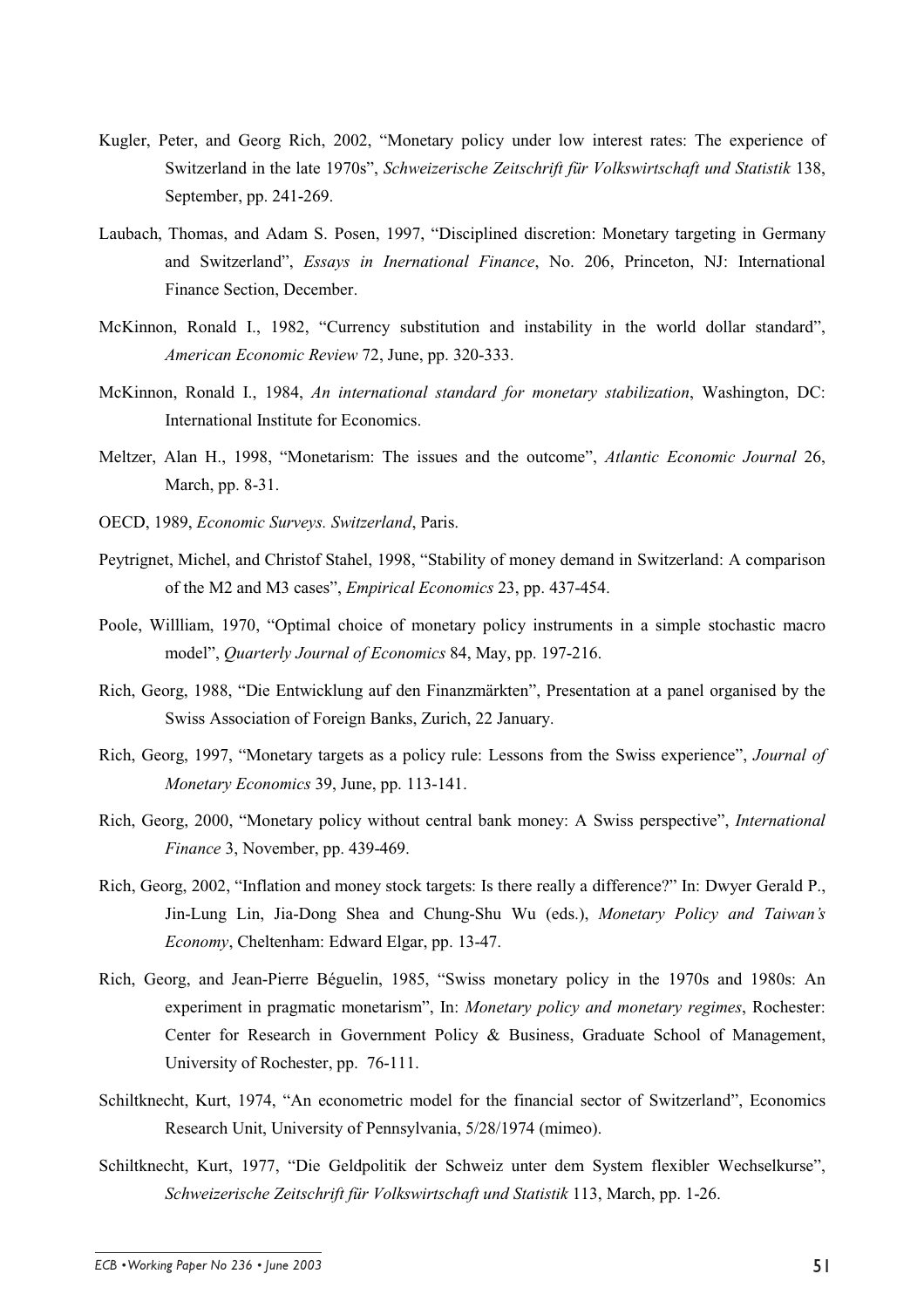- Schiltknecht, Kurt, 1983, "Switzerland The pursuit of monetary objectives", In: Meek, Paul (Ed.), *Central bank views on monetary targeting*, New York: Federal Reserve Bank, pp. 72-79.
- Schiltknecht, Kurt, 1989, "Geldmengenpolitik und Wechselkurs der schweizerische Weg", In: Bub, Norbert, Dieter Duwedag, and Rudolf Richter (Eds.), *Geldwertsicherung und Wirtschaftsstabilität*, Essays in honour of Helmut Schlesinger, Frankfurt am Main: F. Knapp.
- Schiltknecht, Kurt, 1990, "Zur aktuellen Geldpolitik der Schweizerischen Nationalbank Ein Overkill?" BZ Trust, Aktiengesellschaft, Zurich, 20 November.
- Stalder, Peter, 2001, "Ein ökonometrisches Makromodell für die Schweiz", *Quartalsheft* 19, June, pp. 62- 89.
- Swiss National Bank, 1982, *75 Jahre Schweizerische Nationalbank*, Zurich: SNB, May.
- Swiss National Bank, *Annual Report*, various issues.
- Swiss National Bank, *Geld, Währung und Konjunktur*, various issues.
- Swiss National Bank, *Monatsbericht*, various issues.

Vital, Christian, 1978, *Geldnachfragegleichungen für die Schweiz*, Zurich: Verlag Industrielle Organisation.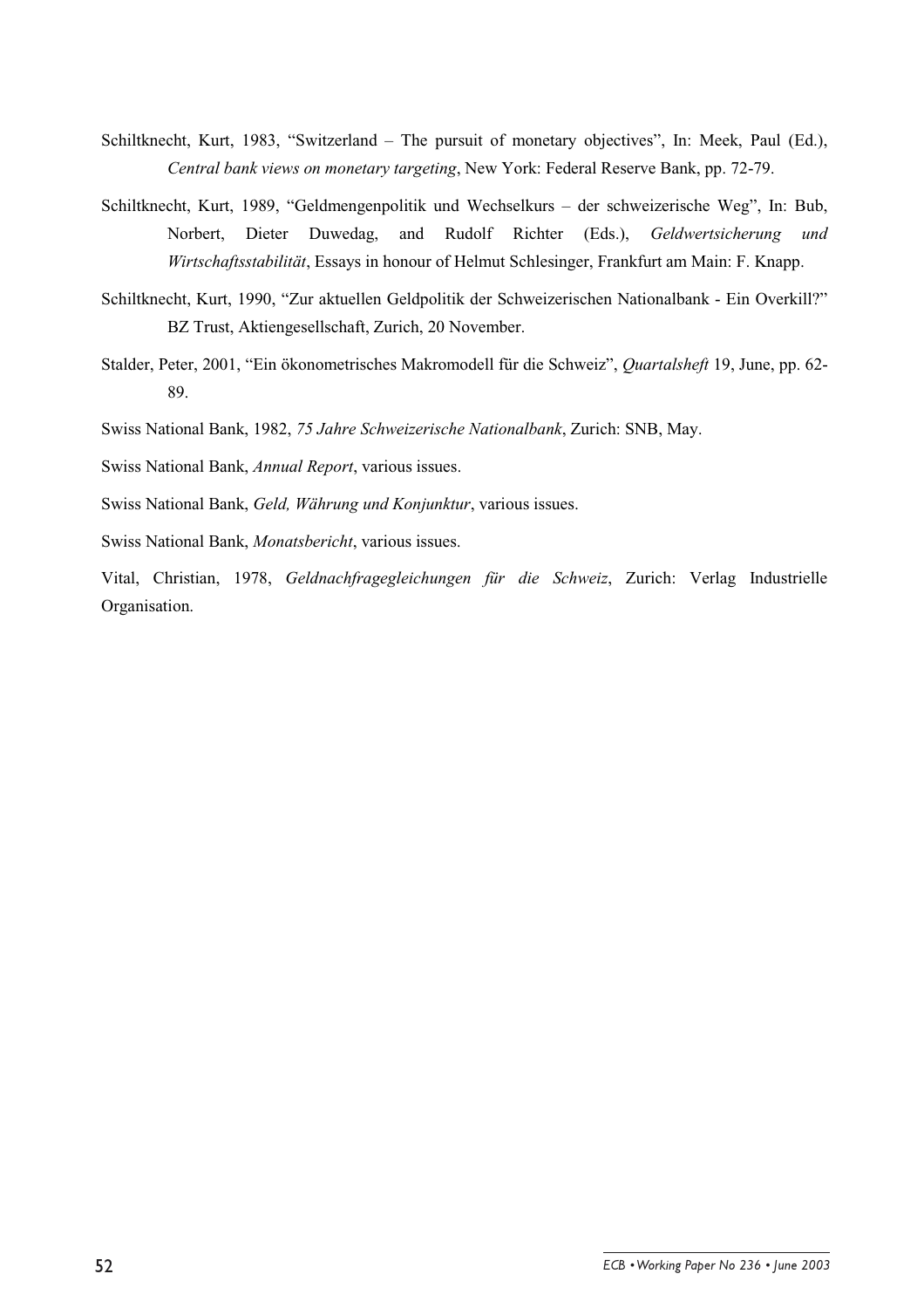#### **European Central Bank working paper series**

For a complete list of Working Papers published by the ECB, please visit the ECB's website (http://www.ecb.int).

- 113 "Financial frictions and the monetary transmission mechanism: theory, evidence and policy implications" by C. Bean, J. Larsen and K. Nikolov, January 2002.
- 114 "Monetary transmission in the euro area: where do we stand?" by l. Angeloni, A. Kashyap, B. Moion, D. Terlizzese, lanuary 2002.
- 115 "Monetary policy rules, macroeconomic stability and inflation: a view from the trenches" by A. Orphanides, December 2001.
- 116 "Rent indices for housing in West Germany 1985 to 1998" by J. Hoffmann and C. Kurz., January 2002.
- 117 "Hedonic house prices without characteristics: the case of new multiunit housing" by O. Bover and P. Velilla, lanuary 2002.
- 118 "Durable goods, price indexes and quality change: an application to automobile prices in Italy, 1988-98" by G. M. Tomat, January 2002.
- 119 "Monetary policy and the stock market in the euro area" by N. Cassola and C. Morana, January 2002.
- 120 "Learning stability in economics with heterogeneous agents" by S. Honkapohja and K. Mitra, January 2002.
- 121 "Natural rate doubts" by A. Beyer and R. E. A. Farmer, February 2002.
- 122 "New technologies and productivity growth in the euro area" by F. Vijselaar and R. Albers, February 2002.
- 123 "Analysing and combining multiple credit assessments of financial institutions" by E. Tabakis and A. Vinci, February 2002.
- 124 "Monetary policy, expectations and commitment" by G. W. Evans and S. Honkapohja, February 2002.
- 125 "Duration, volume and volatility impact of trades" by S. Manganelli, February 2002.
- 126 "Optimal contracts in a dynamic costly state verification model" by C. Monnet and E. Quintin, February 2002.
- 127 "Performance of monetary policy with internal central bank forecasting" by S. Honkapohja and K. Mitra, February 2002.
- 128 "Openness, imperfect exchange rate pass-through and monetary policy" by F. Smets and R. Wouters, February 2002.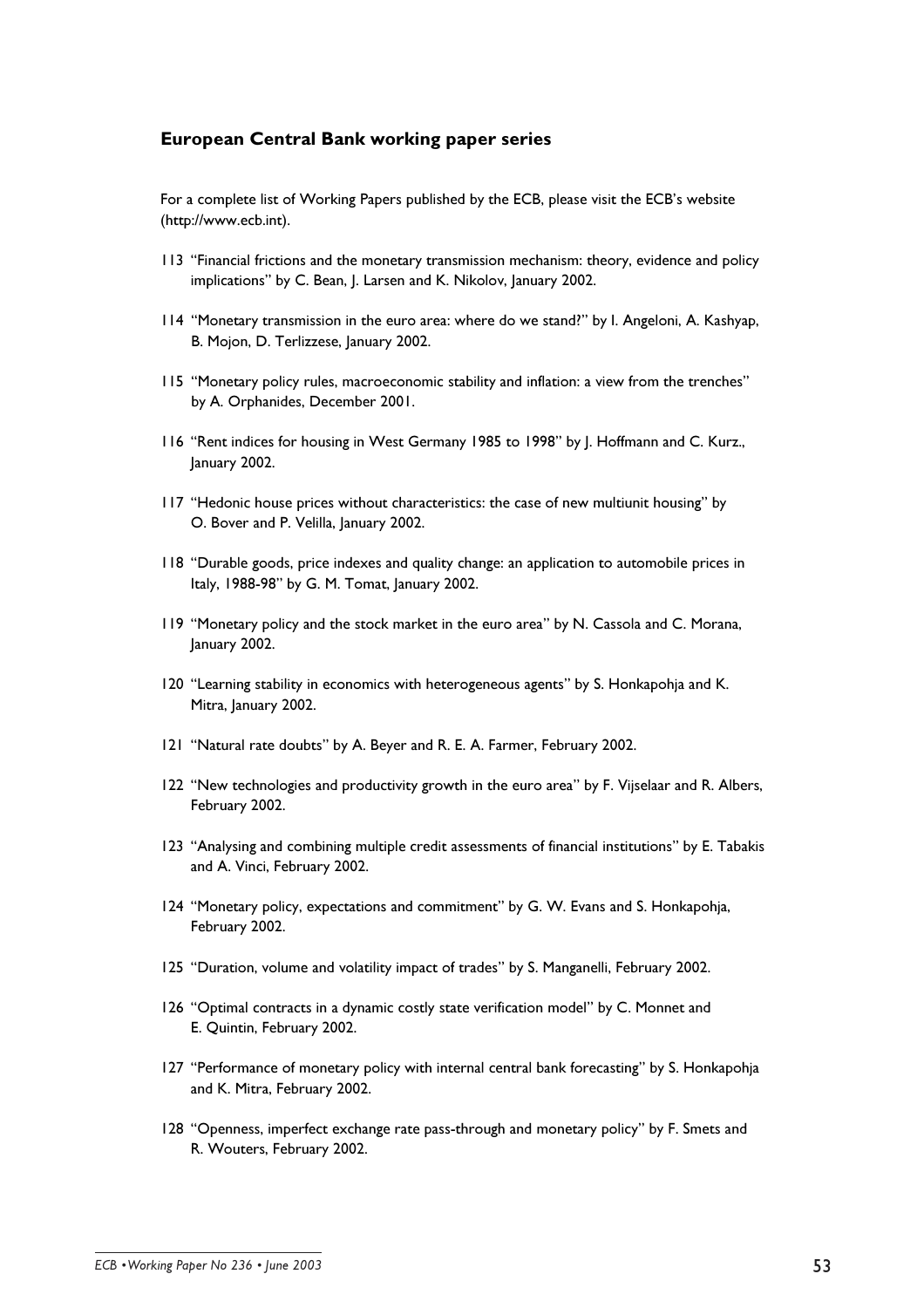- 129 "Non-standard central bank loss functions, skewed risks, and certainty equivalence" by A. al-Nowaihi and L. Stracca, March 2002.
- 130 "Harmonized indexes of consumer prices: their conceptual foundations" by E. Diewert. March 2002.
- 131 "Measurement bias in the HICP: what do we know, and what do we need to know?" by M. A. Wynne and D. Rodríguez-Palenzuela, March 2002.
- 132 "Inflation dynamics and dual inflation in accession countries: a "new Keynesian" perspective" by O. Arratibel, D. Rodríguez-Palenzuela and C. Thimann, March 2002.
- 133 "Can confidence indicators be useful to predict short-term real GDP growth?" by A. Mourougane and M. Roma, March 2002.
- 134 "The cost of private transportation in the Netherlands, 1992-99" by B. Bode and J. Van Dalen, March 2002.
- 135 "The optimal mix of taxes on money, consumption and income" by F. De Fiore and P. Teles, April 2002.
- 136 "Retail bank interest rate pass-through: the new evidence at the euro area level" by G. de Bondt, April 2002.
- 137 "Equilibrium bidding in the eurosystem's open market operations" by U. Bindseil, April 2002.
- 138 "New" views on the optimum currency area theory: what is EMU telling us?" by F. P. Mongelli, April 2002.
- 139 "On currency crises and contagion" by M. Fratzscher, April 2002.
- 140 "Price setting and the steady-state effects of inflation" by M. Casares, May 2002.
- 141 "Asset prices and fiscal balances" by F. Eschenbach and L. Schuknecht, May 2002.
- 142 "Modelling the daily banknotes in circulation in the context of the liquidity management of the European Central Bank", by A. Cabrero, G. Camba-Mendez, A. Hirsch and F. Nieto, May 2002.
- 143 "A non-parametric method for valuing new goods", by I. Crawford, May 2002.
- 144 "A failure in the measurement of inflation: results from a hedonic and matched experiment using scanner data", by M. Silver and S. Heravi, May 2002.
- 145 "Towards a new early warning system of financial crises", by M. Fratzscher and M. Bussiere, May 2002.
- 146 "Competition and stability what's special about banking?", by E. Carletti and P. Hartmann, May 2002.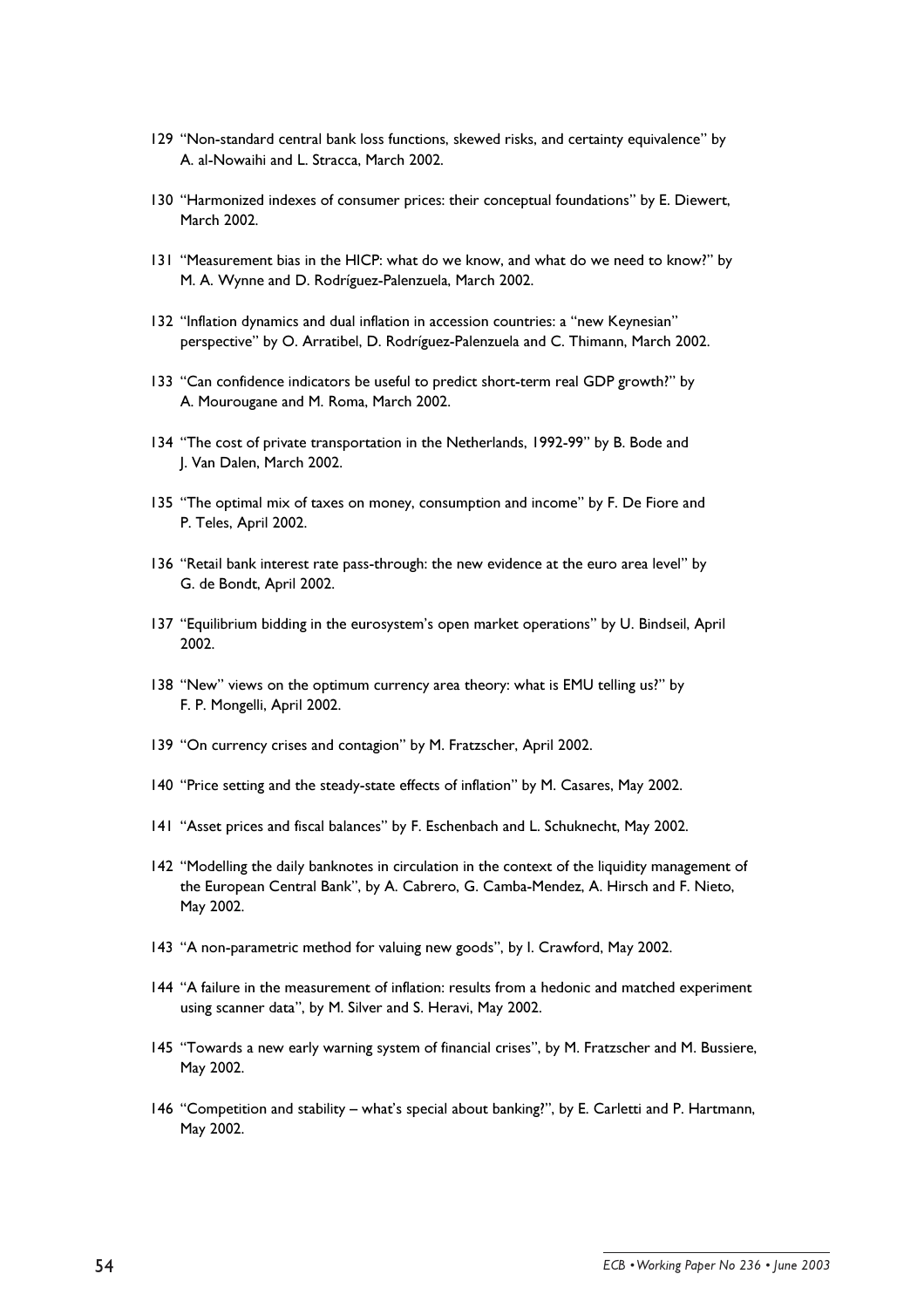- 147 "Time-to-build approach in a sticky price, sticky wage optimising monetary model, by M. Casares, May 2002.
- 148 "The functional form of yield curves" by V. Brousseau, May 2002.
- 149 "The Spanish block of the ESCB multi-country model" by A. Estrada and A. Willman, May 2002.
- 150 "Equity and bond market signals as leading indicators of bank fragility" by R. Gropp, J. Vesala and G. Vulpes, June 2002.
- 151 "G7 inflation forecasts" by F. Canova, June 2002.
- 152 "Short-term monitoring of fiscal policy discipline" by G. Camba-Mendez and A. Lamo, June 2002.
- 153 "Euro area production function and potential output: a supply side system approach" by A. Willman, June 2002.
- 154 "The euro bloc, the dollar bloc and the yen bloc: how much monetary policy independence can exchange rate flexibility buy in an interdependent world?" by M. Fratzscher, June 2002.
- 155 "Youth unemployment in the OECD: demographic shifts, labour market institutions, and macroeconomic shocks" by J. F. Jimeno and D. Rodriguez-Palenzuela, June 2002.
- 156 "Identifying endogenous fiscal policy rules for macroeconomic models" by [.]. Perez, and P. Hiebert, July 2002.
- 157 "Bidding and performance in repo auctions: evidence from ECB open market operations" by K. G. Nyborg, U. Bindseil and I. A. Strebulaev, July 2002.
- 158 "Quantifying Embodied Technological Change" by P. Sakellaris and D. J. Wilson, July 2002.
- 159 "Optimal public money" by C. Monnet, July 2002.
- 160 "Model uncertainty and the equilibrium value of the real effective euro exchange rate" by C. Detken, A. Dieppe, J. Henry, C. Marin and F. Smets, July 2002.
- 161 "The optimal allocation of risks under prospect theory" by L. Stracca, July 2002.
- 162 "Public debt asymmetries: the effect on taxes and spending in the European Union" by S. Krogstrup, August 2002.
- 163 "The rationality of consumers' inflation expectations: survey-based evidence for the euro area" by M. Forsells and G. Kenny, August 2002.
- 164 "Euro area corporate debt securities market: first empirical evidence" by G. de Bondt, August 2002.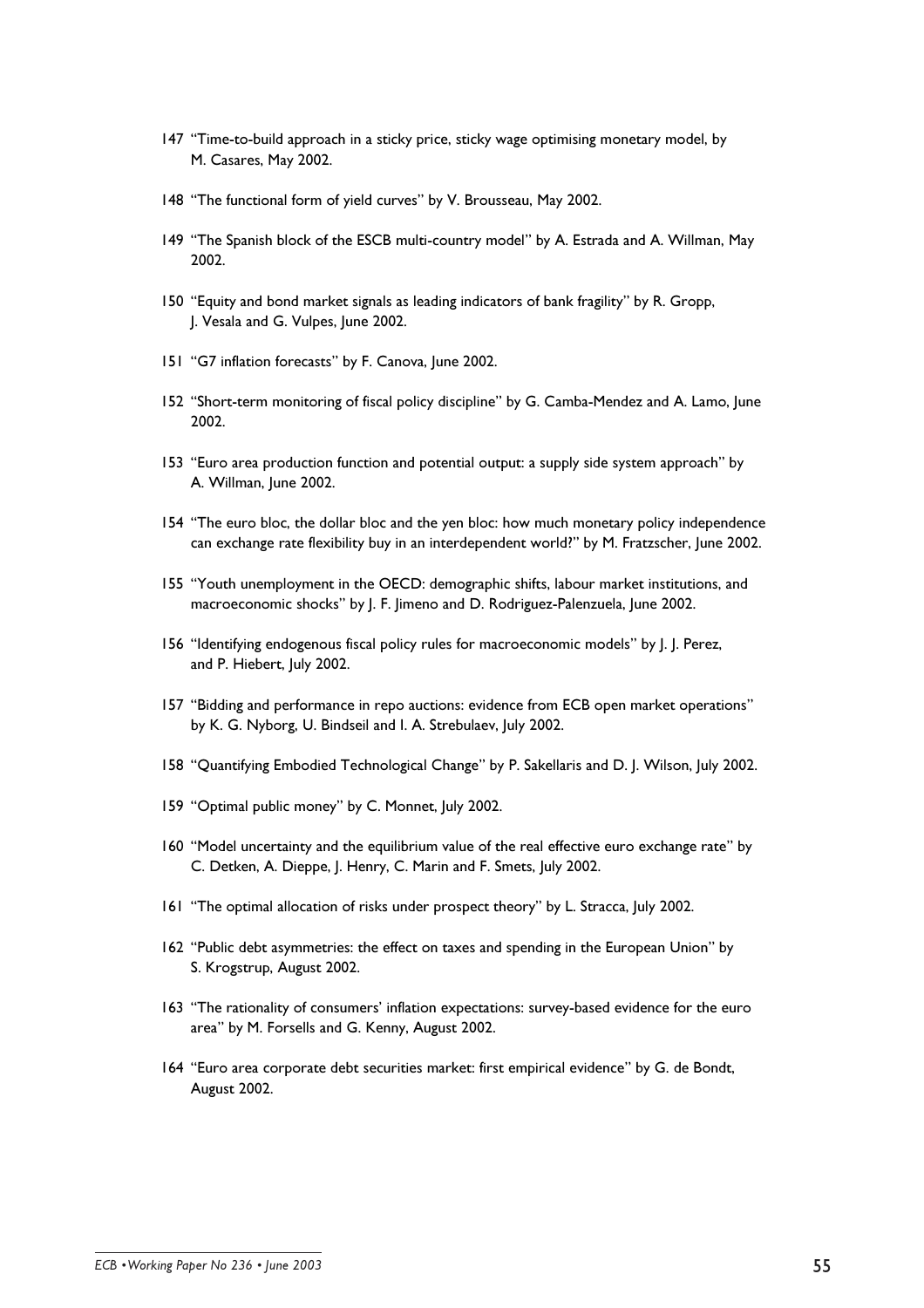- 165 "The industry effects of monetary policy in the euro area" by G. Peersman and F. Smets, August 2002.
- 166 "Monetary and fiscal policy interactions in a micro-founded model of a monetary union" by R. M.W.J. Beetsma and H. Jensen, August 2002.
- 167 "Identifying the effects of monetary policy shocks on exchange rates using high frequency data" by J. Faust, J.H. Rogers, E. Swanson and J.H. Wright, August 2002.
- 168 "Estimating the effects of fiscal policy in OECD countries" by R. Perotti, August 2002.
- 169 "Modelling model uncertainty" by A. Onatski and N. Williams, August 2002.
- 170 "What measure of inflation should a central bank target?" by G. Mankiw and R. Reis, August 2002.
- 171 "An estimated stochastic dynamic general equilibrium model of the euro area" by F. Smets and R. Wouters, August 2002.
- 172 "Constructing quality-adjusted price indices: a comparison of hedonic and discrete choice models" by N. Jonker, September 2002.
- 173 "Openness and equilibrium determinacy under interest rate rules" by F. de Fiore and Z. Liu. September 2002.
- 174 "International monetary policy co-ordination and financial market integration" by A. Sutherland, September 2002.
- 175 "Monetary policy and the financial accelerator in a monetary union" by S. Gilchrist, J.O. Hairault and H. Kempf, September 2002.
- 176 "Macroeconomics of international price discrimination" by G. Corsetti and L. Dedola, September 2002.
- 177 "A theory of the currency denomination of international trade" by P. Bacchetta and E. van Wincoop, September 2002.
- 178 "Inflation persistence and optimal monetary policy in the euro area" by P. Benigno and J.D. López-Salido, September 2002.
- 179 "Optimal monetary policy with durable and non-durable goods" by C.J. Erceg and A.T. Levin, September 2002.
- 180 "Regional inflation in a currency union: fiscal policy versus fundamentals" by M. Duarte and A.L. Wolman, September 2002.
- 181 "Inflation dynamics and international linkages: a model of the United States, the euro area and Japan" by G. Coenen and V. Wieland, September 2002.
- 182 "The information content of real-time output gap estimates: an application to the euro area" by G. Rünstler, September 2002.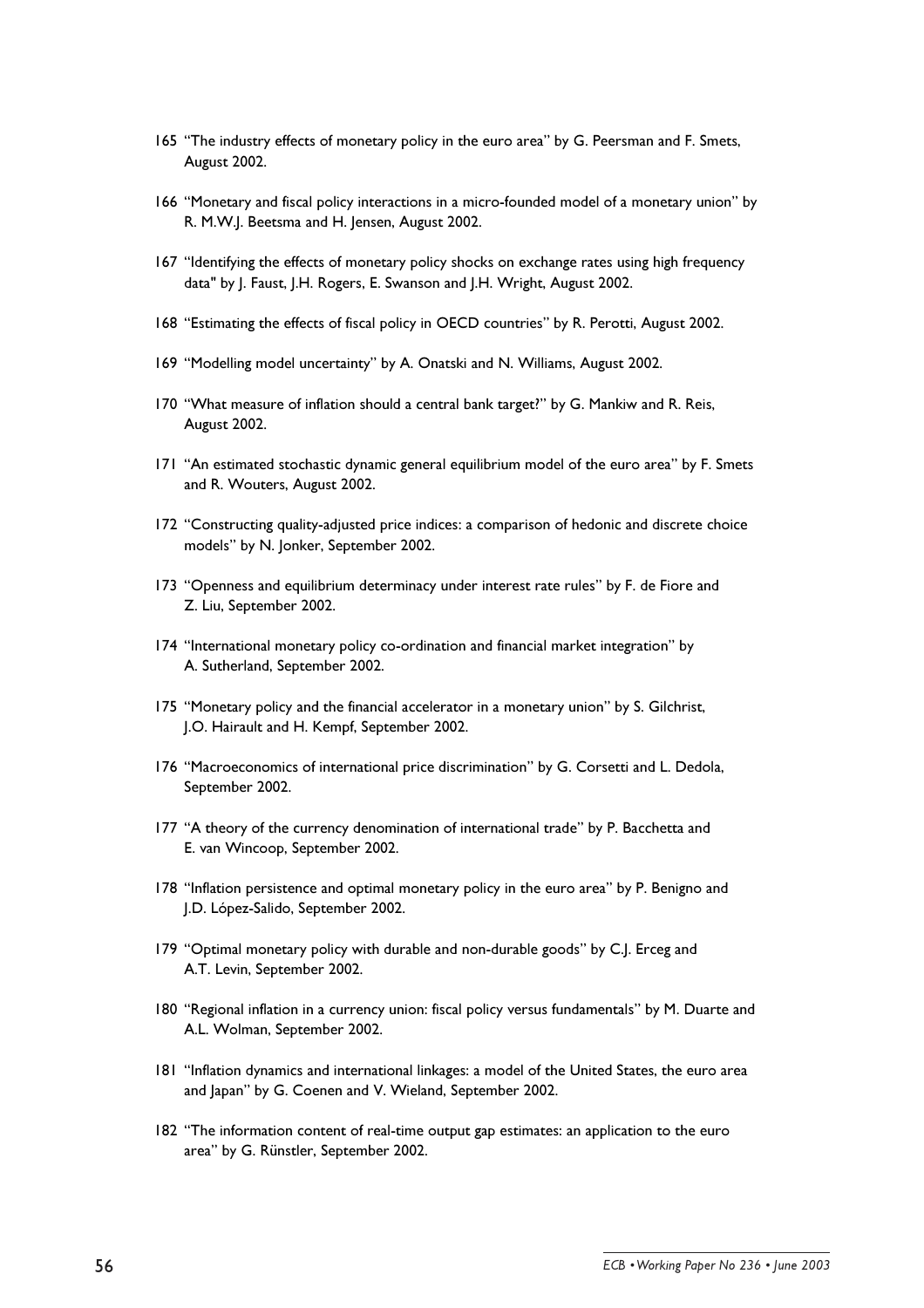- 183 "Monetary policy in a world with different financial systems" by E. Faia, October 2002.
- 184 "Efficient pricing of large-value interbank payment systems" by C. Holthausen and I.-C. Rochet. October 2002.
- 185 "European integration: what lessons for other regions? The case of Latin America" by E. Dorrucci, S. Firpo, M. Fratzscher and F. P. Mongelli, October 2002.
- 186 "Using money market rates to assess the alternatives of fixed versus variable rate tenders: the lesson from 1989-98 data for Germany" by M. Manna, October 2002.
- 187 "A fiscal theory of sovereign risk" by M. Uribe, October 2002.
- 188 "Should central banks really be flexible?" by H. P. Grüner, October 2002.
- 189 "Debt reduction and automatic stabilisation" by P. Hiebert, J. J. Pérez and M. Rostagno, October 2002.
- 190 "Monetary policy and the zero bound to interest rates: a review" by T. Yates. October 2002.
- 191 "The fiscal costs of financial instability revisited" by L. Schuknecht and F. Eschenbach, November 2002.
- 192 "Is the European Central Bank (and the United States Federal Reserve) predictable?" by G. Perez-Quiros and J. Sicilia, November 2002.
- 193 "Sustainability of public finances and automatic stabilisation under a rule of budgetary discipline" by J. Marín, November 2002.
- 194 "Sensitivity analysis of volatility: a new tool for risk management" by S. Manganelli, V. Ceci and W. Vecchiato, November 2002.
- 195 "In-sample or out-of-sample tests of predictability: which one should we use?" by A. Inoue and L. Kilian. November 2002.
- 196 "Bootstrapping autoregressions with conditional heteroskedasticity of unknown form" by S. Gonçalves and L. Kilian, November 2002.
- 197 "A model of the Eurosystem's operational framework for monetary policy implementation" by C. Ewerhart, November 2002.
- 198 "Extracting risk-neutral probability densities by fitting implied volatility smiles: some methodological points and an application to the 3M EURIBOR futures option prices" by A. B. Andersen and T. Wagener, December 2002.
- 199 "Time variation in the tail behaviour of bund futures returns" by T. Werner and C. Upper, December 2002.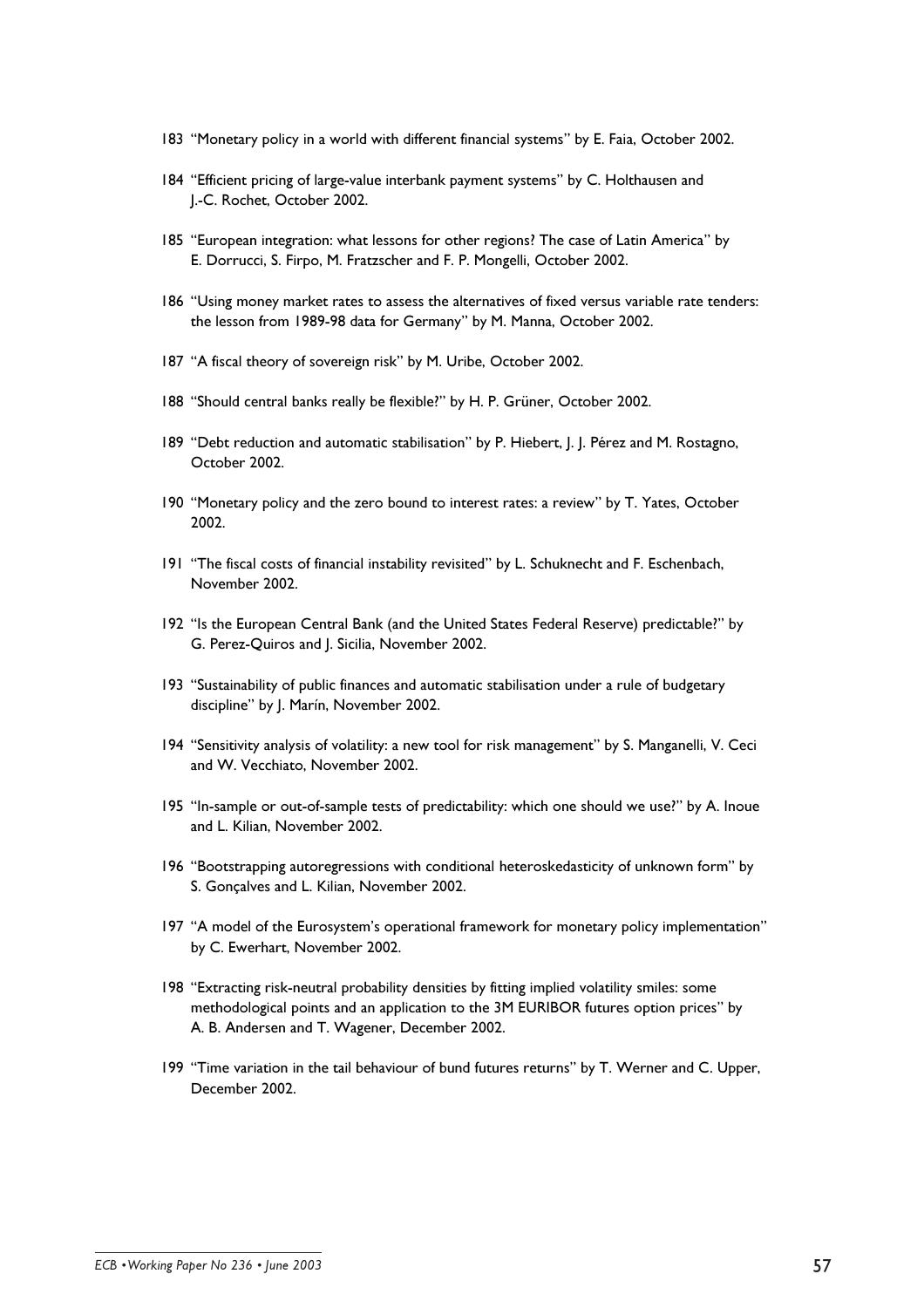- 200 "Interdependence between the euro area and the United States: what role for EMU?" by M. Ehrmann and M. Fratzscher, December 2002.
- 201 "Euro area inflation persistence" by N. Batini, December 2002.
- 202 "Aggregate loans to the euro area private sector" by A. Calza, M. Manrique and J. Sousa, January 2003.
- 203 "Myopic loss aversion, disappointment aversion and the equity premium puzzle" by D. Fielding and L. Stracca, January 2003.
- 204 "Asymmetric dynamics in the correlations of global equity and bond returns" by L. Cappiello, R.F. Engle and K. Sheppard, January 2003.
- 205 "Real exchange rate in an inter-temporal n-country-model with incomplete markets" by B. Mercereau, January 2003.
- 206 "Empirical estimates of reaction functions for the euro area" by D. Gerdesmeier and B. Roffia, January 2003.
- 207 "A comprehensive model on the euro overnight rate" by F. R. Würtz, January 2003.
- 208 "Do demographic changes affect risk premiums? Evidence from international data" by A. Ang and A. Maddaloni, lanuary 2003.
- 209 "A framework for collateral risk control determination" by D. Cossin, Z. Huang, D. Aunon-Nerin and F. González, January 2003.
- 210 "Anticipated Ramsey reforms and the uniform taxation principle: the role of international financial markets" by S. Schmitt-Grohé and M. Uribe, January 2003.
- 211 "Self-control and savings" by P. Michel and J.P. Vidal, January 2003.
- 212 "Modelling the implied probability of stock market movements" by E. Glatzer and M. Scheicher, January 2003.
- 213 "Aggregation and euro area Phillips curves" by S. Fabiani and J. Morgan, February 2003.
- 214 "On the selection of forecasting models" by A. Inoue and L. Kilian, February 2003.
- 215 "Budget institutions and fiscal performance in Central and Eastern European countries" by H. Gleich, February 2003.
- 216 "The admission of accession countries to an enlarged monetary union: a tentative assessment" by M. Ca'Zorzi and R. A. De Santis, February 2003.
- 217 "The role of product market regulations in the process of structural change" by J. Messina, March 2003.
- 218 "The zero-interest-rate bound and the role of the exchange rate for monetary policy in lapan" by G. Coenen and V. Wieland, March 2003.